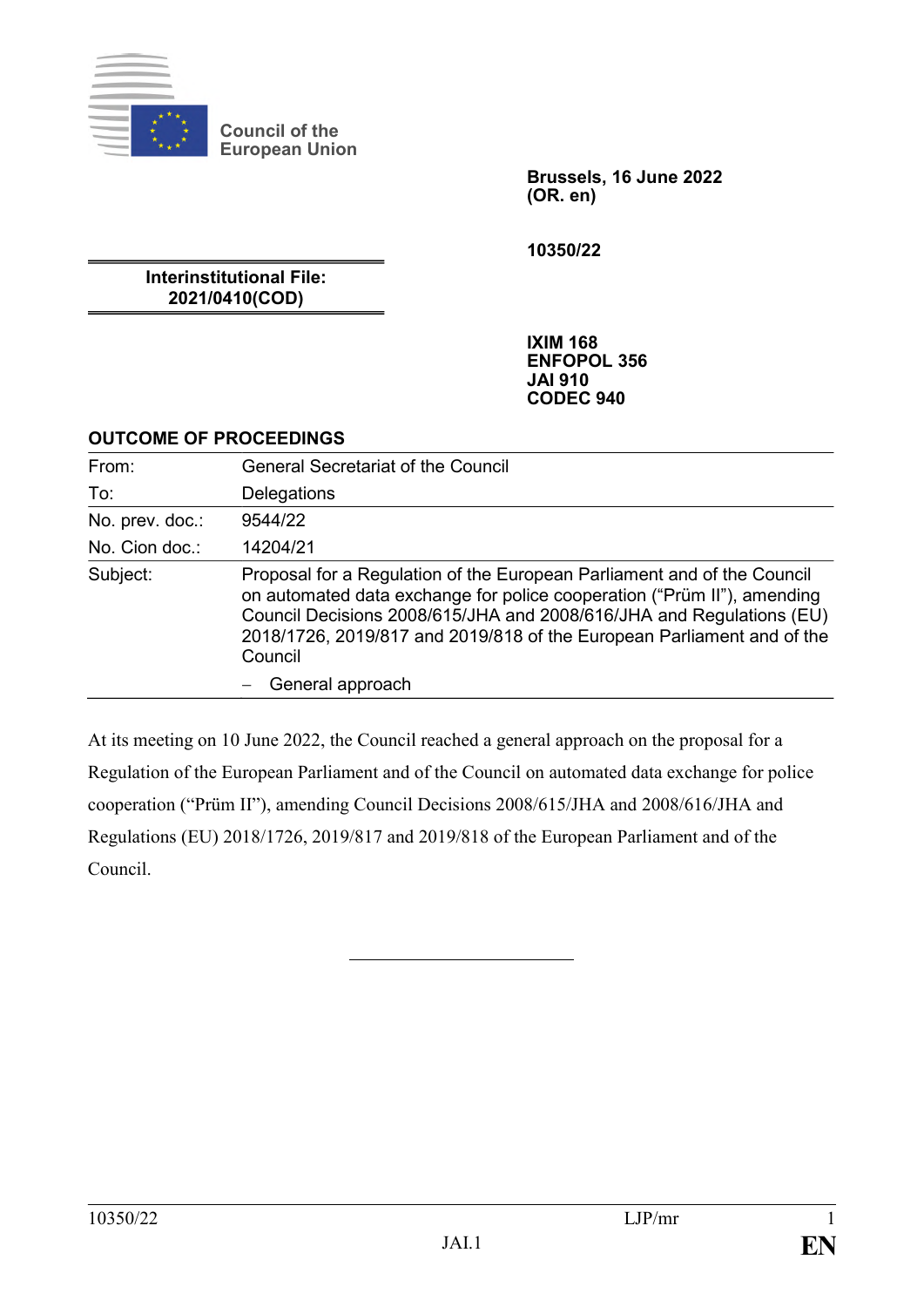### 2021/0410 (COD)

### Proposal for a

### **REGULATION OF THE EUROPEAN PARLIAMENT AND OF THE COUNCIL**

# **on automated data exchange for police cooperation ("Prüm II"), amending Council Decisions 2008/615/JHA and 2008/616/JHA and Regulations (EU) 2018/1726, 2019/817 and 2019/818 of the European Parliament and of the Council**

#### THE EUROPEAN PARLIAMENT AND THE COUNCIL OF THE EUROPEAN UNION,

Having regard to the Treaty on the Functioning of the European Union, and in particular Article 16(2), *Article 82(1), point (d),* Article 87(2), point (a), and Article 88(2) thereof,

Having regard to the proposal from the European Commission,

After transmission of the draft legislative act to the national parliaments,

Having regard to the opinion of the European Economic and Social Committee**<sup>1</sup>** ,

Having regard to the opinion of the Committee of the Regions**<sup>2</sup>** ,

Acting in accordance with the ordinary legislative procedure,

Whereas:

(1) The Union has set itself the objective of offering its citizens an area of freedom, security and justice without internal frontiers, in which the free movement of persons is ensured. That objective should be achieved by means of, among others, appropriate measures to prevent and combat crime, including organised crime and terrorism.

 $\mathbf{1}$  $\frac{1}{2}$  OJ C, , p. .

**<sup>2</sup>** OJ C , , p. .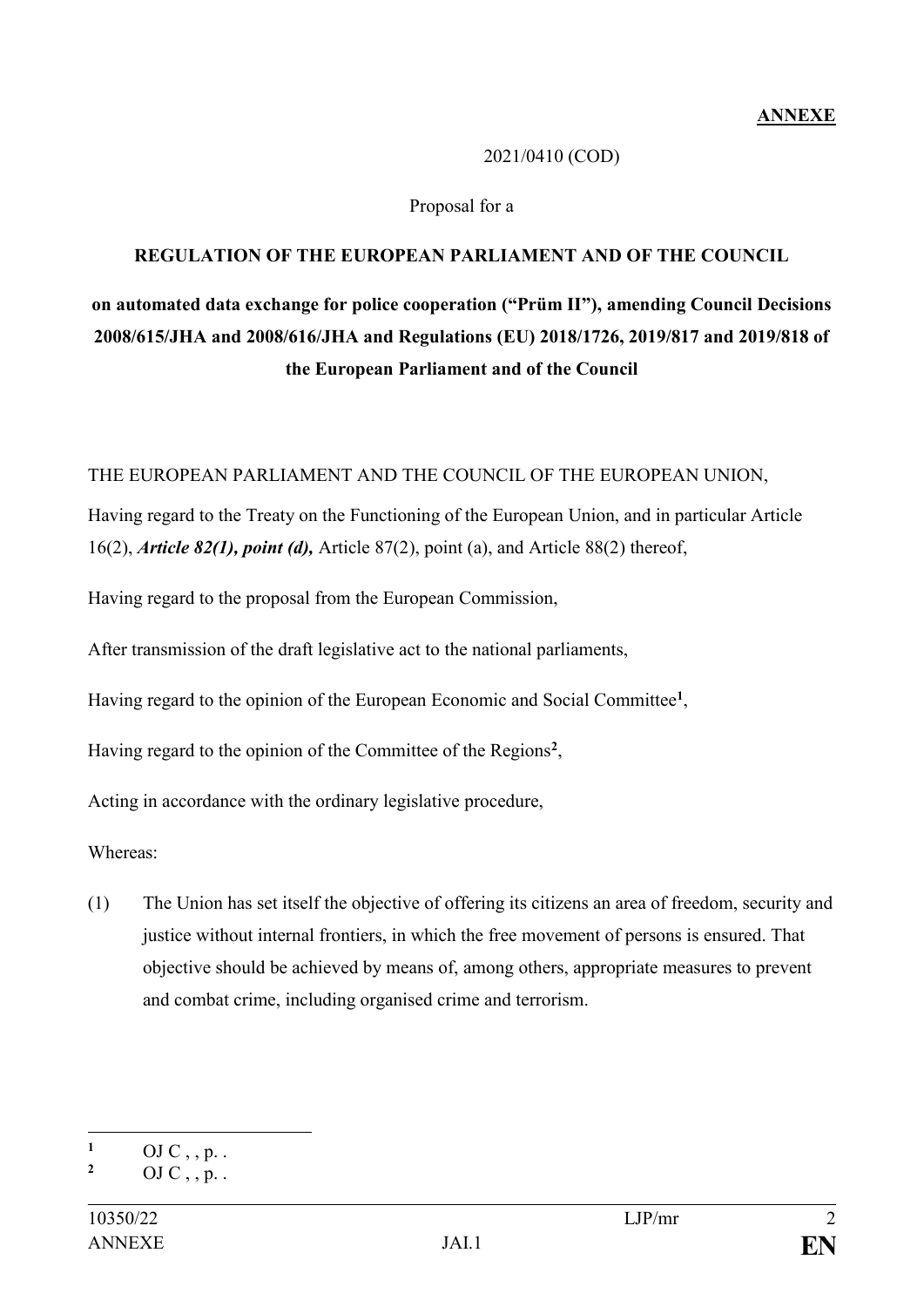- (2) That objective requires that law enforcement authorities exchange data, in an efficient and timely manner, in order to effectively fight crime.
- (3) The objective of this Regulation is therefore to improve, streamline and facilitate the exchange of criminal information between Member States' law enforcement authorities, but also with the European Union Agency for Law Enforcement Cooperation established by Regulation (EU) No 2016/794 of the European Parliament and of the Council**<sup>3</sup>** (Europol) as the Union criminal information hub.
- (4) Council Decisions 2008/615/JHA**<sup>4</sup>** and 2008/616/JHA**<sup>5</sup>** laying down rules for the exchange of information between authorities responsible for the prevention and investigation of criminal offences by providing for the automated transfer of DNA profiles, dactyloscopic data and certain vehicle registration data, have proven important for tackling terrorism and cross-border crime.
- (5) *Building upon existing procedures for the automated search of data,*  $\pm$ *this Regulation* should lay down the conditions and procedures for the automated transfer of DNA profiles, dactyloscopic data, vehicle registration data, *driving licence data,* facial images and police records. This should be without prejudice to the processing of any of these data in the Schengen Information System (SIS) or the exchange of supplementary information related to them via the SIRENE bureaux or to the rights of individuals whose data is processed therein.

 $\overline{3}$ **<sup>3</sup>** Regulation (EU) 2016/794 of the European Parliament and of the Council of 11 May 2016 on the European Union Agency for Law Enforcement Cooperation (Europol) and replacing and repealing Council Decisions 2009/371/JHA, 2009/934/JHA, 2009/935/JHA, 2009/936/JHA and 2009/968/JHA (OJ L 135, 24.5.2016, p. 53).

**<sup>4</sup>** Council Decision 2008/615/JHA of 23 June 2008 on the stepping up of cross-border cooperation, particularly in combating terrorism and cross-border crime (OJ L 210, 6.8.2008, p. 1).

**<sup>5</sup>** Council Decision 2008/616/JHA of 23 June 2008 on the implementation of Decision 2008/615/JHA on the stepping up of cross-border cooperation, particularly in combating terrorism and cross-border crime (OJ L 210, 6.8.2008, p. 12).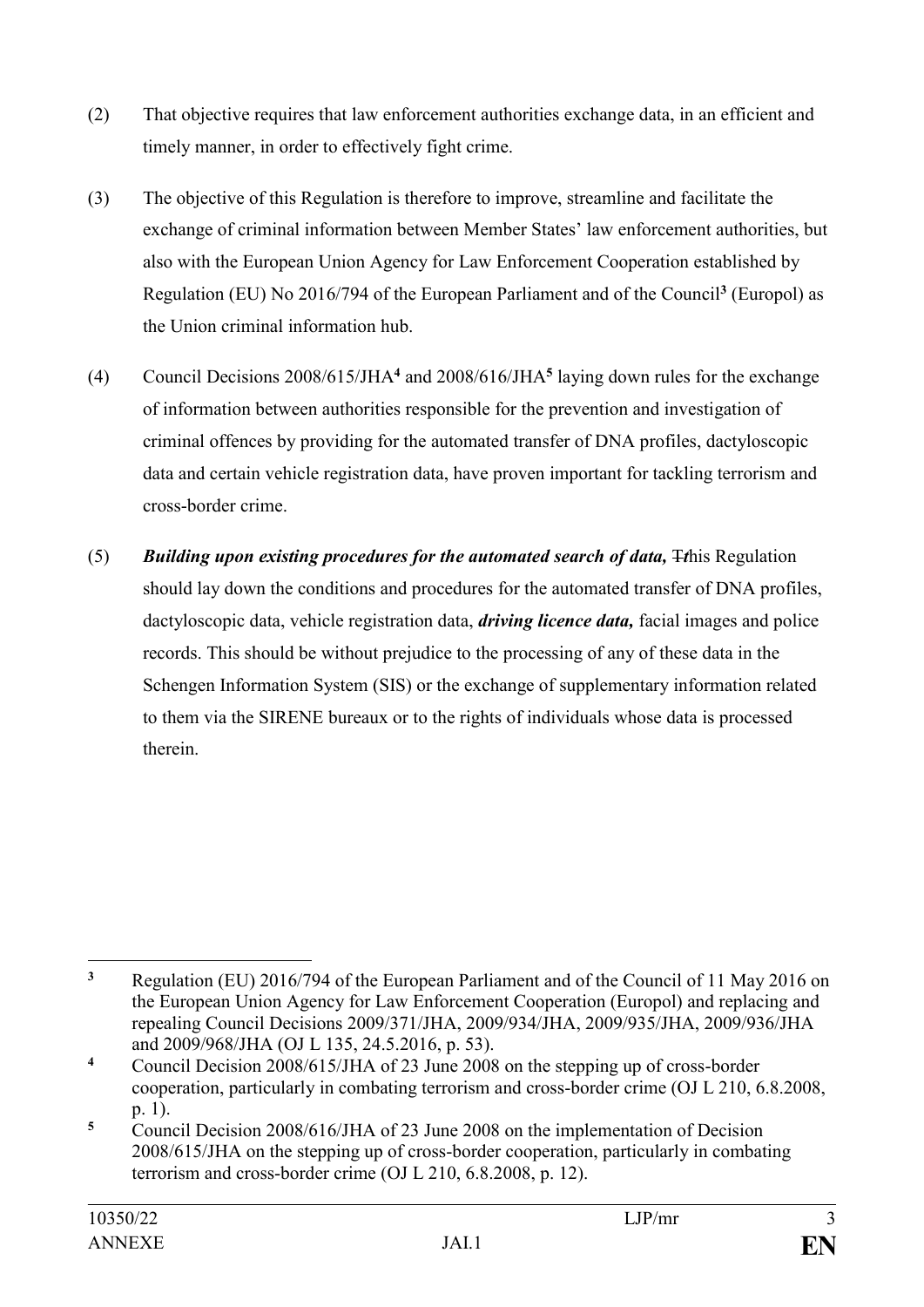- (6) The processing of personal data and the exchange of personal data for the purposes of this Regulation should not result in discrimination against persons on any grounds. It should fully respect human dignity and integrity and other fundamental rights, including the right to respect for one's private life and to the protection of personal data, in accordance with the Charter of Fundamental Rights of the European Union.
- *(6a) Any processing or exchange of personal data should be subject to the provisions on data protection of Chapter VI of this Regulation and as applicable, Directive (EU) 2016/680 of the European Parliament and of the Council5a or Regulation (EU) 2018/1725 of the European Parliament and of the Council5b .*
- (7) By providing for the automated search or comparison of DNA profiles, dactyloscopic data, vehicle registration data, *driving licence data,* facial images and police records, the purpose of this Regulation is also to allow for the search of missing persons and *the identification of* unidentified human remains. *These automated searches should follow the same rules and procedures.* This should be without prejudice to the entry of SIS alerts on missing persons and the exchange of supplementary information on such alerts under Regulation (EU) 2018/1862 of the European Parliament and of the Council.**<sup>6</sup>**

1

*<sup>5</sup>a Directive (EU) 2016/680 of the European Parliament and of the Council of 27 April 2016 on the protection of natural persons with regard to the processing of personal data by competent authorities for the prevention, investigation, detection or prosecution of criminal offences or the execution of criminal penalties, and on the free movement of such data, and repealing Council Framework Decision 2008/977/JHA (OJ L 119, 4.5.2016, p. 89).*

*<sup>5</sup>b Regulation (EU) 2018/1725 of the European Parliament and of the Council of 23 October 2018 on the protection of natural persons with regard to the processing of personal data by the Union institutions, bodies, offices and agencies and on the free movement of such data, and repealing Regulation (EC) No 45/2001 and Decision No 1247/2002/EC (OJ L 295, 21.11.2018, p. 39).*

**<sup>6</sup>** Regulation (EU) 2018/1862 of the European Parliament and of the Council of 28 November 2018 on the establishment, operation and use of the Schengen Information System (SIS) in the field of police cooperation and judicial cooperation in criminal matters, amending and repealing Council Decision 2007/533/JHA, and repealing Regulation (EC) No 1986/2006 of the European Parliament and of the Council and Commission Decision 2010/261/EU (OJ L 312, 7.12.2018, p. 56).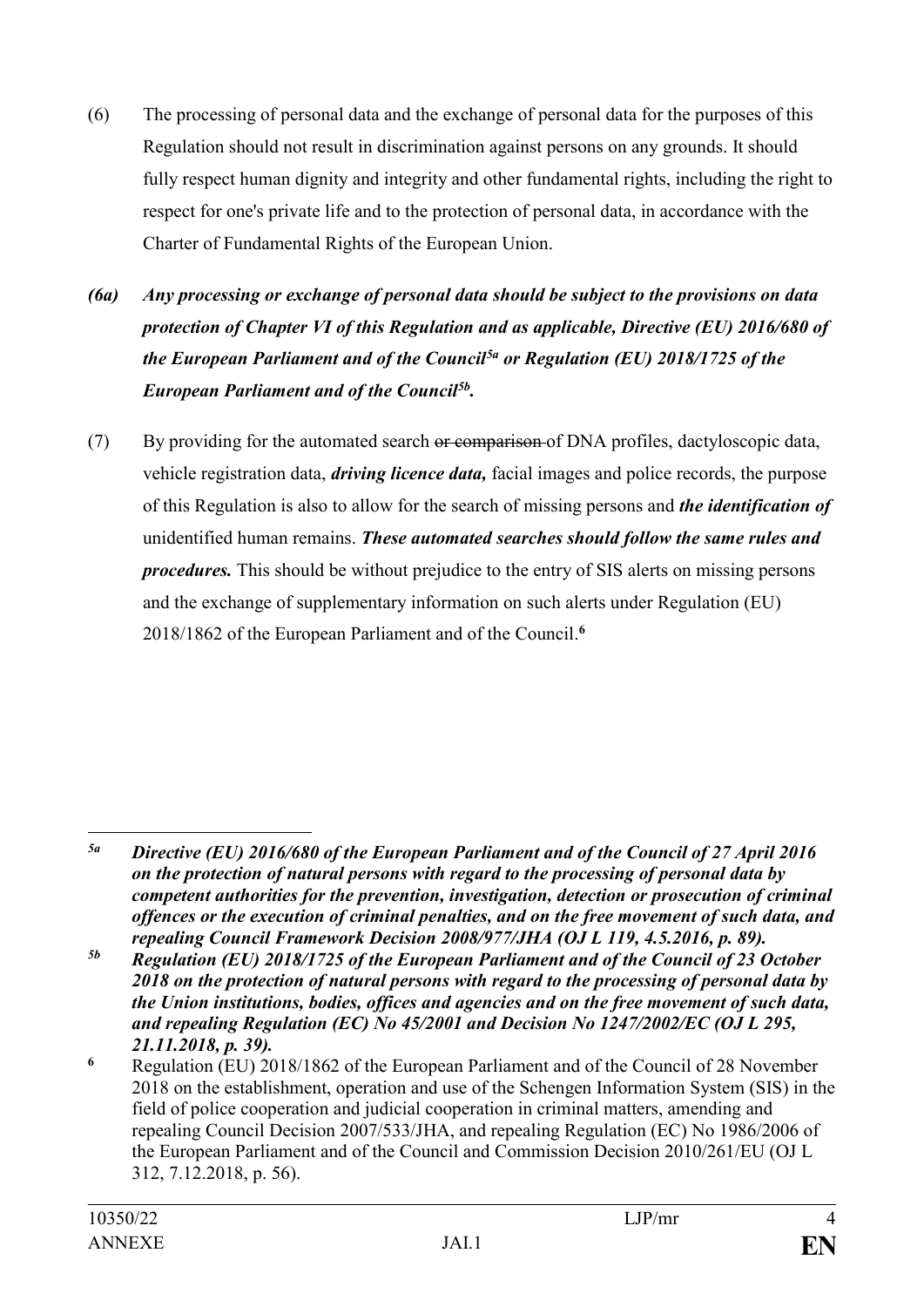- *(7a) This Regulation lays down the conditions and procedures for the automated searching of DNA profiles, dactyloscopic data, facial images, police records, certain vehicle registration data and driving licence data (step one), and the rules regarding the exchange of core data following a confirmed match on biometric data (step two). It does not apply to the exchange of supplementary information beyond what is provided for in this Regulation (step three), which should be regulated by Directive (EU) …/… [on information exchange between law enforcement authorities of Member States].*
- (8) The Directive (EU) …/… [*on information exchange between law enforcement authorities of Member States*] provides a coherent Union legal framework to ensure that law enforcement authorities have equivalent access to information held by other Member States when they need it to fight crime and terrorism. To enhance information exchange, that Directive formalises and clarifies the procedures for information sharing between Member States, in particular for investigative purposes, including the role of the 'Single Point of Contact' for such exchanges, and making full use of Europol's information exchange channel SIENA. Any exchange of information beyond what is provided for in this Regulation should be regulated by Directive (EU) …/… [*on information exchange between law enforcement authorities of Member States*].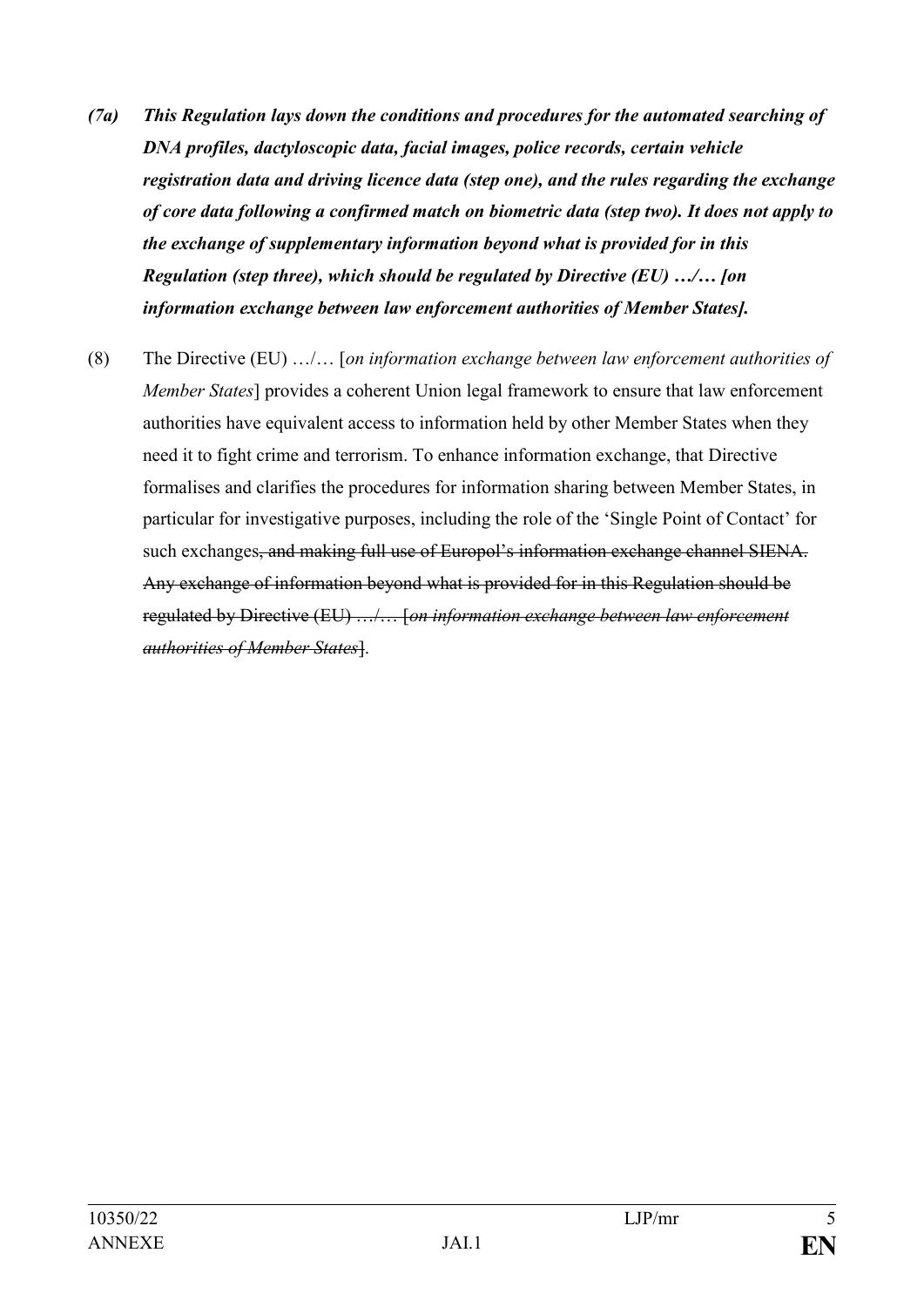- *(8a) For the automated searching of DNA profiles, Member States should, at the initial connection to the router, send all their DNA profiles for comparison to all other Member States and Europol. This initial automated search by comparing all DNA profiles held by a Member State should seek to avoid any gaps in matches between DNA profiles stored in a Member State's database and DNA profiles stored in all other Member States' databases and Europol. It should be done bilaterally and should not necessarily be performed with all Member States and Europol at the same time. The modalities, including the timing and the quantity by batch, should be agreed bilaterally. Once this initial automated search of all DNA profiles has been performed, Member States should have the possibility to repeat automated searches by comparing all DNA profiles at a later stage, to ensure that matches have not been missed since the initial automated search. The modalities of these new searches should be agreed bilaterally.*
- *(8b) For the automated searching of DNA profiles, Member States should also send all their new DNA profiles added to their databases for comparison to all other Member States and Europol. This automated searching of new DNA profiles should take place regularly.*
- (9) For the automated searching of vehicle registration data *and driving licence data*, Member States should use the European Vehicle and Driving Licence Information System (Eucaris) set up by the Treaty concerning a European Vehicle and Driving Licence Information System (EUCARIS) designed for this purpose. Eucaris should connect all participating Member States in a network. There is no central component needed for the communication to be established as each Member State communicates directly to the other connected Member States.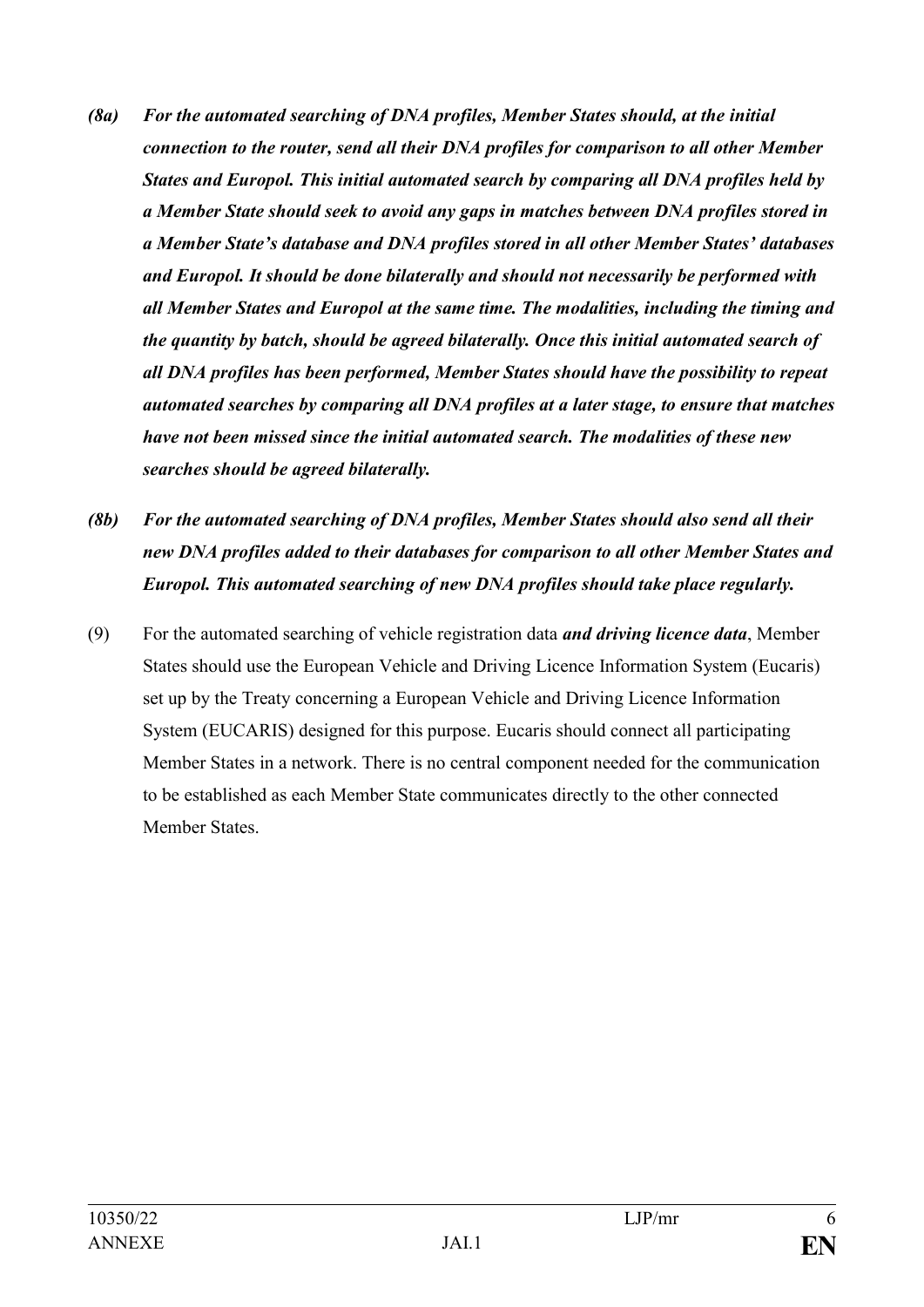- *(9a) For the automated searching of driving licence data, Member States should use the EU driving licence network (RESPER) set up by the Directive 2006/126/EC6a on driving licences.*
- (10) The identification of a criminal is essential for a successful criminal investigation and prosecution. The automated searching of facial images of suspects and convicted criminals should provide for additional information for successfully identifying criminals and fighting crime.
- (11) The automated search or comparison of biometric data (DNA profiles, dactyloscopic data and facial images) between authorities responsible for the prevention, detection and investigation of criminal offences under this Regulation should only concern data contained in databases established for the prevention, detection and investigation of criminal offences.
- (12) Participation in the exchange of police records should remain voluntary. Where Member States decide to participate, in the spirit of reciprocity, it should not be possible for them to query other Member States' databases if they do not make their own data available for queries by other Member States. *Participating Member States should establish indexes of national police record databases. They may decide which national databases established for the prevention, detection and investigation of criminal offences, they will use to create their national police records indexes. These indexes include data from national databases that the police normally checks when receiving information requests from other law enforcement authorities. The European Police Records Index System (EPRIS) is established in accordance with the privacy-by-design principle. Data protection safeguards include pseudonymisation, as indexes and queries do not contain clear personal data, but alphanumerical strings. EPRIS should inhibit Member States or Europol to reverse the pseudonymisation and reveal the personal data which resulted in the match.*

1

*<sup>6</sup>a Directive 2006/126/EC of the European Parliament and of the Council of 20 December 2006 on driving licences (OJ L 403, 30.12.2006, p. 18).*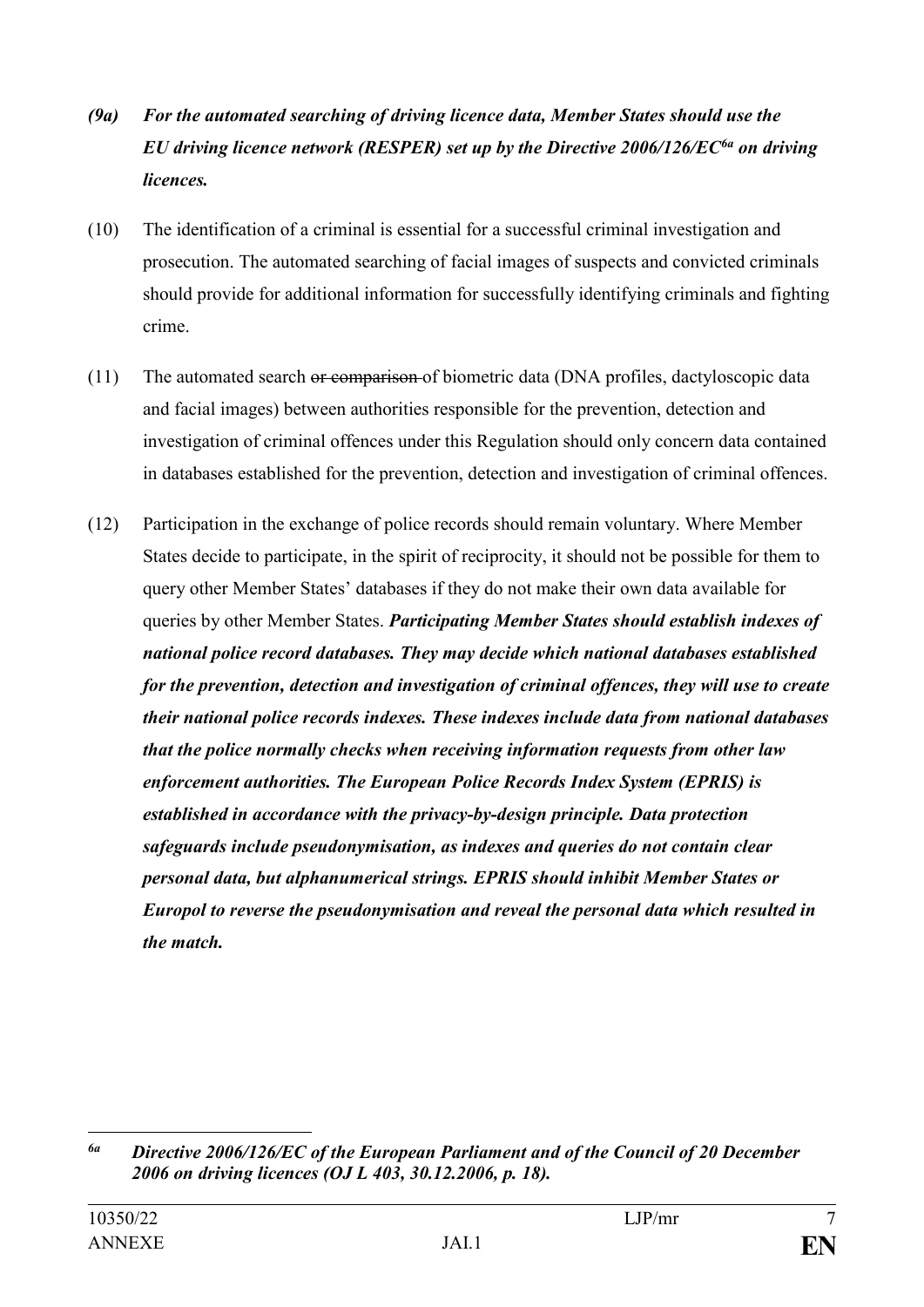- *(12a) As referred to in Annex II of Regulation (EU) 2016/794, a suspect may be understood as a person who, in accordance with the national law of the Member State concerned, is suspected of having committed or having taken part in a criminal offence, or a person regarding whom there are factual indications or reasonable grounds under the national law of the Member State concerned to believe that this person will commit criminal offences.*
- *(12b) Exchange of police records does not concern criminal records, which can be subject of exchange of information through the existing ECRIS framework in accordance with Decision 2009/316/JHA6b .*
- (13) In recent years, Europol has received a large amount of biometric data of suspected and convicted terrorists and criminals from several third countries. Including third countrysourced data stored at Europol in the Prüm framework and thus making this data available to law enforcement authorities *of Member States* is necessary for better prevention*, detection* and investigation of criminal offences. It also contributes to building synergies between different law enforcement tools.
- (14) *For supporting Member States' action in preventing, detecting, and investigating criminal offences in accordance with Article 3 of Regulation (EU) 2016/794, Europol should be* able to search Member States' databases under the Prüm framework with data received from third countries in order to establish cross-border links between criminal cases*, according to guidelines adopted by the Management Board of Europol*.
- *(14a)* Being able to use Prüm data, next to other databases available to Europol, should allow establishing more complete and informed analysis on the criminal investigations and should allow Europol to provide better support to Member States' law enforcement authorities.

<sup>1</sup> *6b Council Decision 2009/316/JHA of 6 April 2009 on the establishment of the European Criminal Records Information System (ECRIS) in application of Article 11 of Framework Decision 2009/315/JHA (OJ L 93, 7.4.2009, p. 33).*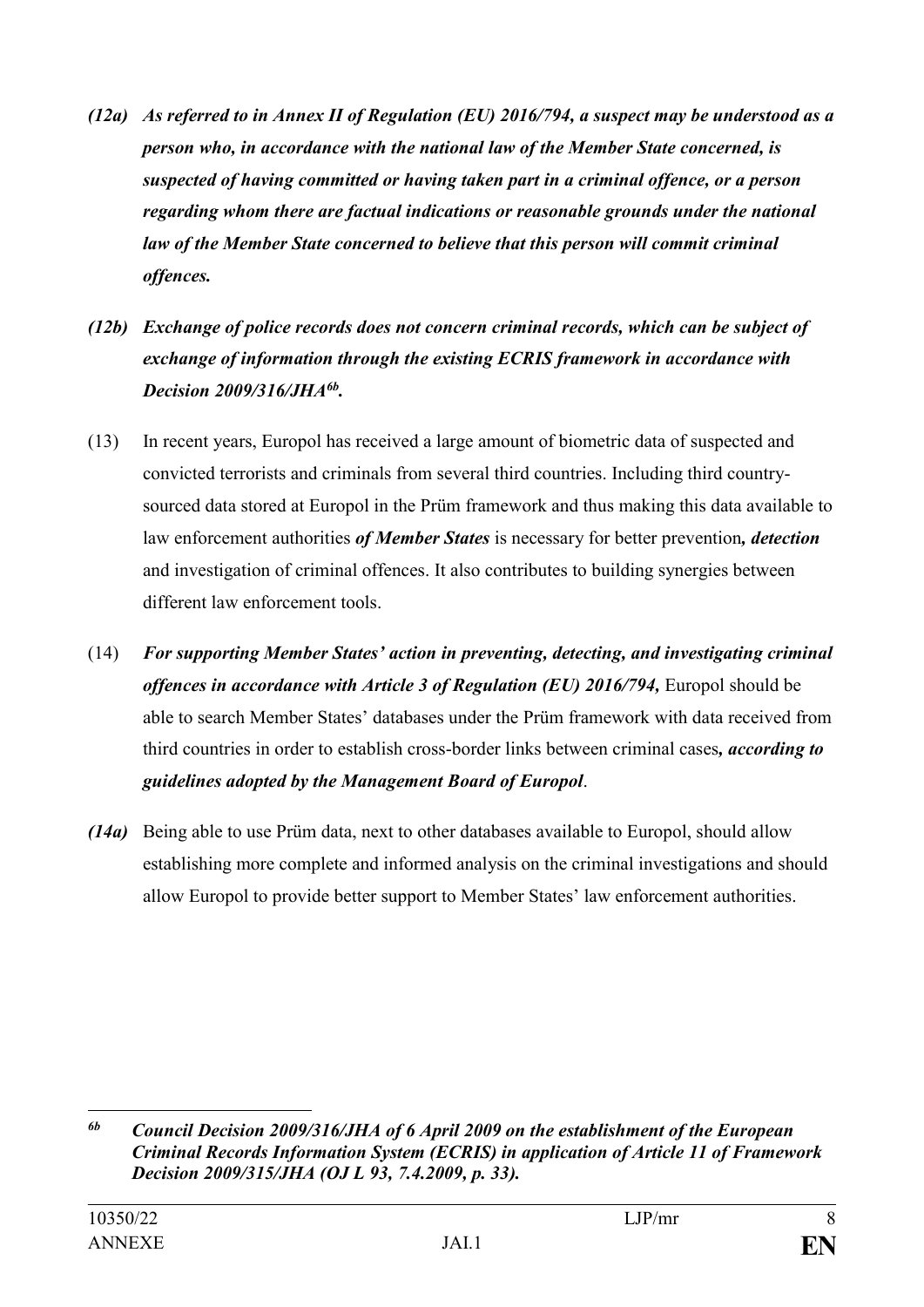- *(14b) Europol should ensure that its search requests do not exceed the search capacities for dactyloscopic data and for facial images established by the Member States.* In case of a match between data used for the search and data held *stored* in Member States' databases, Member States may *decide whether to* supply Europol with the information necessary for it to fulfil its tasks.
- *(14c) All provisions of Regulation (EU) 2016/794 apply to the participation of Europol in the Prüm framework. Any use by Europol of data received from third countries is governed by Article 19 of Regulation (EU) 2016/794. Any use by Europol of data obtained from automated searches under the Prüm framework should be subject to the consent of the Member State which provided the data, and governed by Article 25 of Regulation (EU) 2016/794 if the data is transferred to third countries.*
- (15) Decisions 2008/615/JHA and 2008/616/JHA provide for a network of bilateral connections between the national databases of Member States. As a consequence of this technical architecture, each Member State should establish at least 26 connections, that means a connection with each Member State, per data category. The router and the European Police Records Index System (EPRIS) established by this Regulation should simplify the technical architecture of the Prüm framework and serve as connecting points between all Member States. The router should require a single connection per Member State in relation to biometric data and EPRIS should require a single connection per Member State in relation to police records.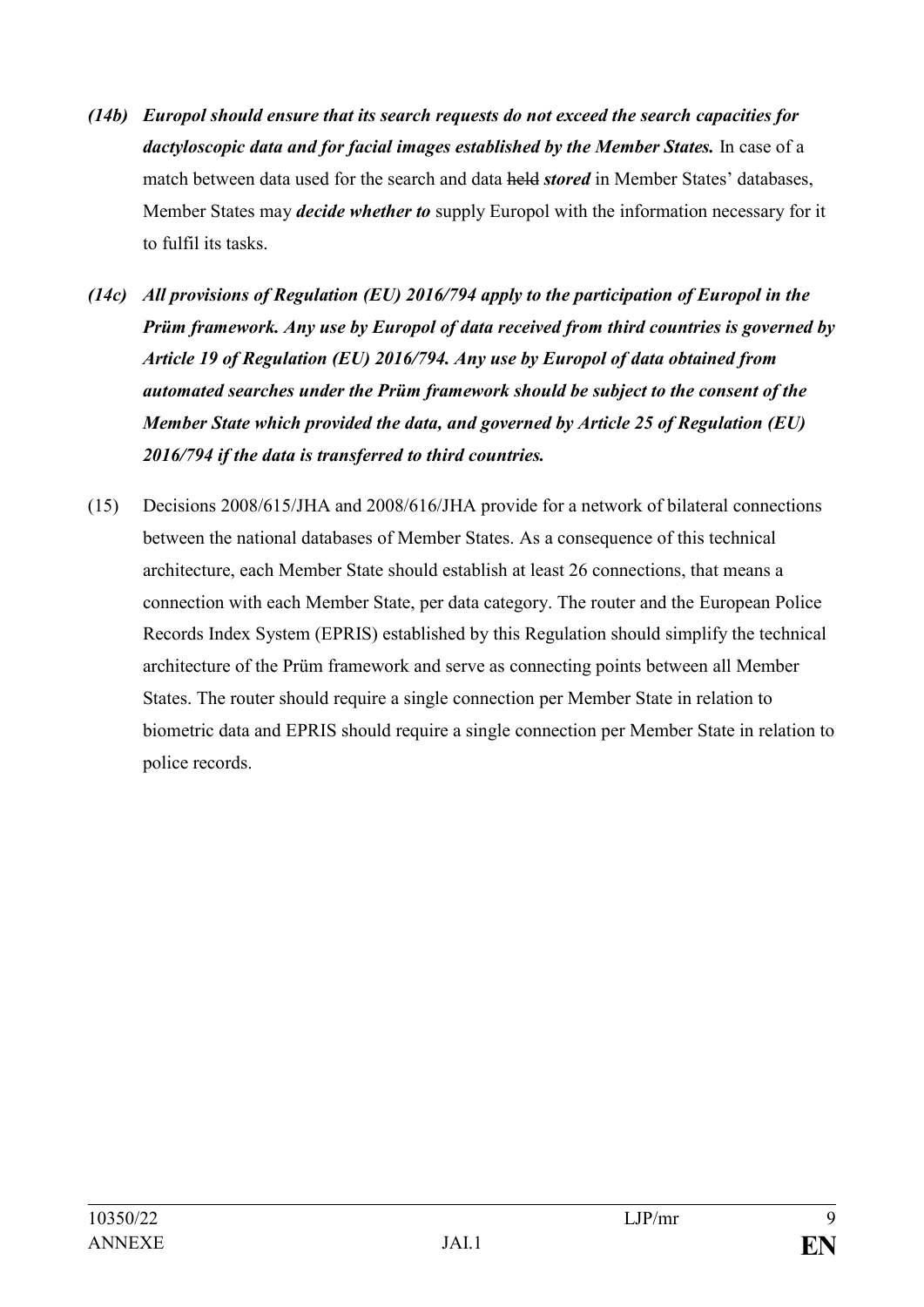- (16) The router should be connected to the European Search Portal established by Article 6 of Regulation (EU) 2019/817 of the European Parliament and of the Council**<sup>7</sup>** and Article 6 of Regulation (EU) 2019/818 of the European Parliament and of the Council**<sup>8</sup>** to allow Member States' authorities and Europol to launch queries to national databases under this Regulation simultaneously to queries to the Common Identity Repository established by Article 17 of Regulation (EU) 2019/817 and Article 17 of Regulation (EU) 2019/818 for law enforcement purposes.
- *(16a) The reference numbers of biometric data (DNA profiles, dactyloscopic data and facial images) may be a provisional reference number or a transaction control number.*
- *(16b) Automated fingerprint identification systems and facial image recognition systems use biometric templates comprised of data derived from a feature extraction of actual biometric samples. Biometric templates should be obtained from biometric data but it should not be possible to obtain that same biometric data from the biometric templates.*
- *(16c) The router should rank, if decided by the requesting Member State and where applicable according to the type of biometric data, the replies from requested Member State(s) or Europol, by comparing the biometric data used for querying and the biometric data supplied in the answers by the requested Member State(s) or Europol.*

 $\overline{7}$ **<sup>7</sup>** Regulation (EU) 2019/817 of the European Parliament and of the Council of 20 May 2019 on establishing a framework for interoperability between EU information systems in the field of borders and visa and amending Regulations (EC) No 767/2008, (EU) 2016/399, (EU) 2017/2226, (EU) 2018/1240, (EU) 2018/1726 and (EU) 2018/1861 of the European Parliament and of the Council and Council Decisions 2004/512/EC and 2008/633/JHA (OJ L 135, 22.5.2019, p. 27).

**<sup>8</sup>** Regulation (EU) 2019/818 of the European Parliament and of the Council of 20 May 2019 on establishing a framework for interoperability between EU information systems in the field of police and judicial cooperation, asylum and migration and amending Regulations (EU) 2018/1726, (EU) 2018/1862 and (EU) 2019/816 (OJ L 135, 22.5.2019, p. 85).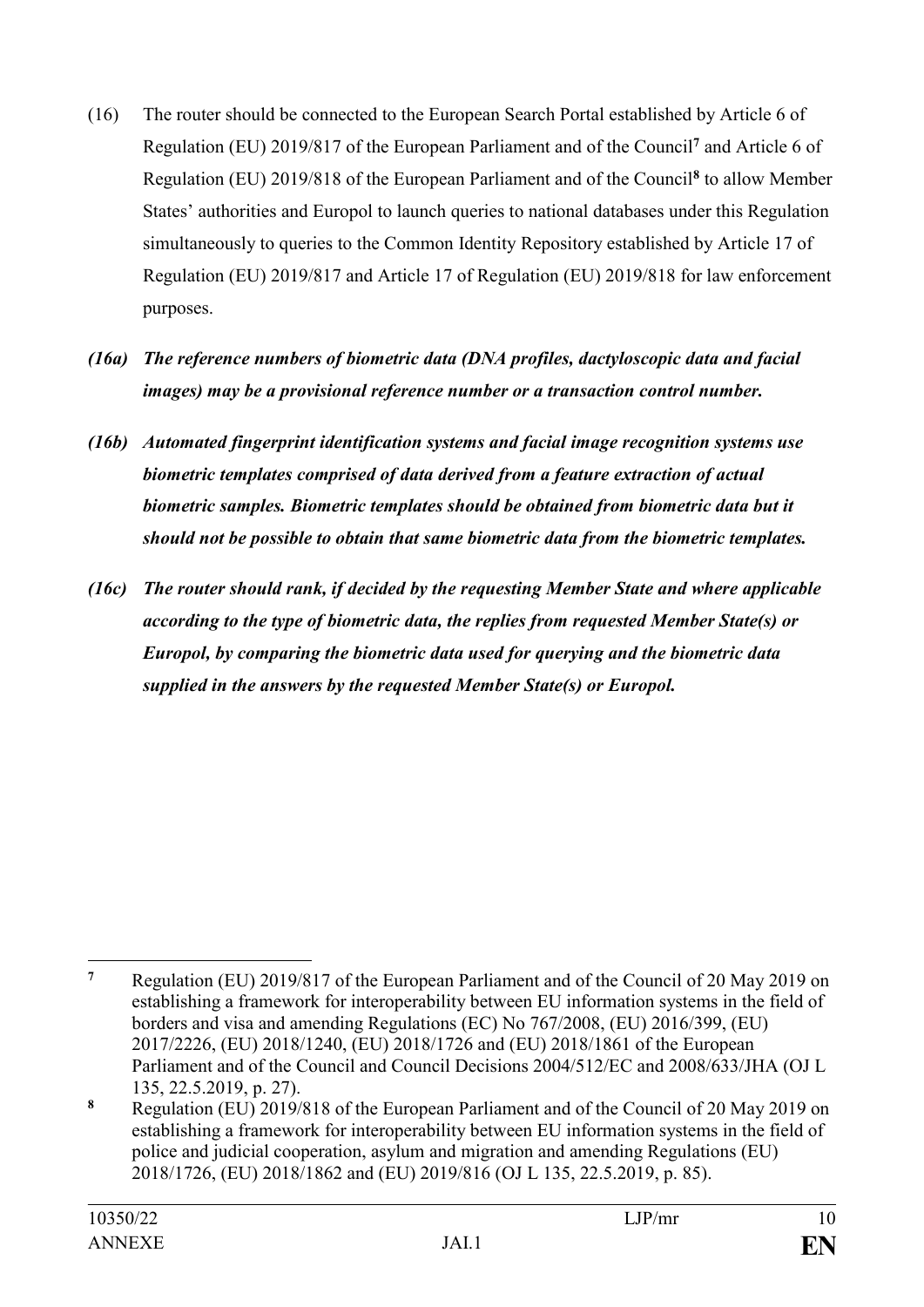- (17) In case of a match between the data used for the search or comparison and data held in the national database of the requested Member State(s), and upon confirmation of this match by the requesting Member State *and upon transmission of a description of the facts and indication of the underlying offence using the common table of offences categories referred to in Annex A of Decision 2009/316/JHA*, the requested Member State should return a limited set of core data via the router within *72*24 hours*, except if a judicial authorisation is required under national law*.
- *(17a) In the specific case of DNA, the requested Member State may also confirm a match between two DNA profiles, where relevant for the prevention, detection and investigation of criminal offences. Thereby, upon confirmation of this match by the requested Member State and upon transmission of a description of the facts and indication of the underlying offence using the common table of offences categories referred to in Annex A of Decision 2009/316/JHA, the requesting Member State should return a limited set of core data via the router within 72 hours, except if a judicial authorisation is required under national law.*
- *(17b)* The deadline would ensure fast communication exchange between Member States' authorities. Member States should retain control over the release of this limited set of core data. A certain degree of human intervention should be maintained at key points in the process, including for the decision to release personal data to the requesting Member State in order to ensure that there would be no automated exchange of core data.
- *(17c) Data lawfully supplied and received should not be deleted by Member States or Europol if they are used in an ongoing investigation.*
- (18) Any exchange between Member States' authorities or with Europol at any stage of one of the processes described under this Regulation, which is not explicitly described in this Regulation, should take place via SIENA to ensure that a common, secure and reliable channel of communication is used by all Member States.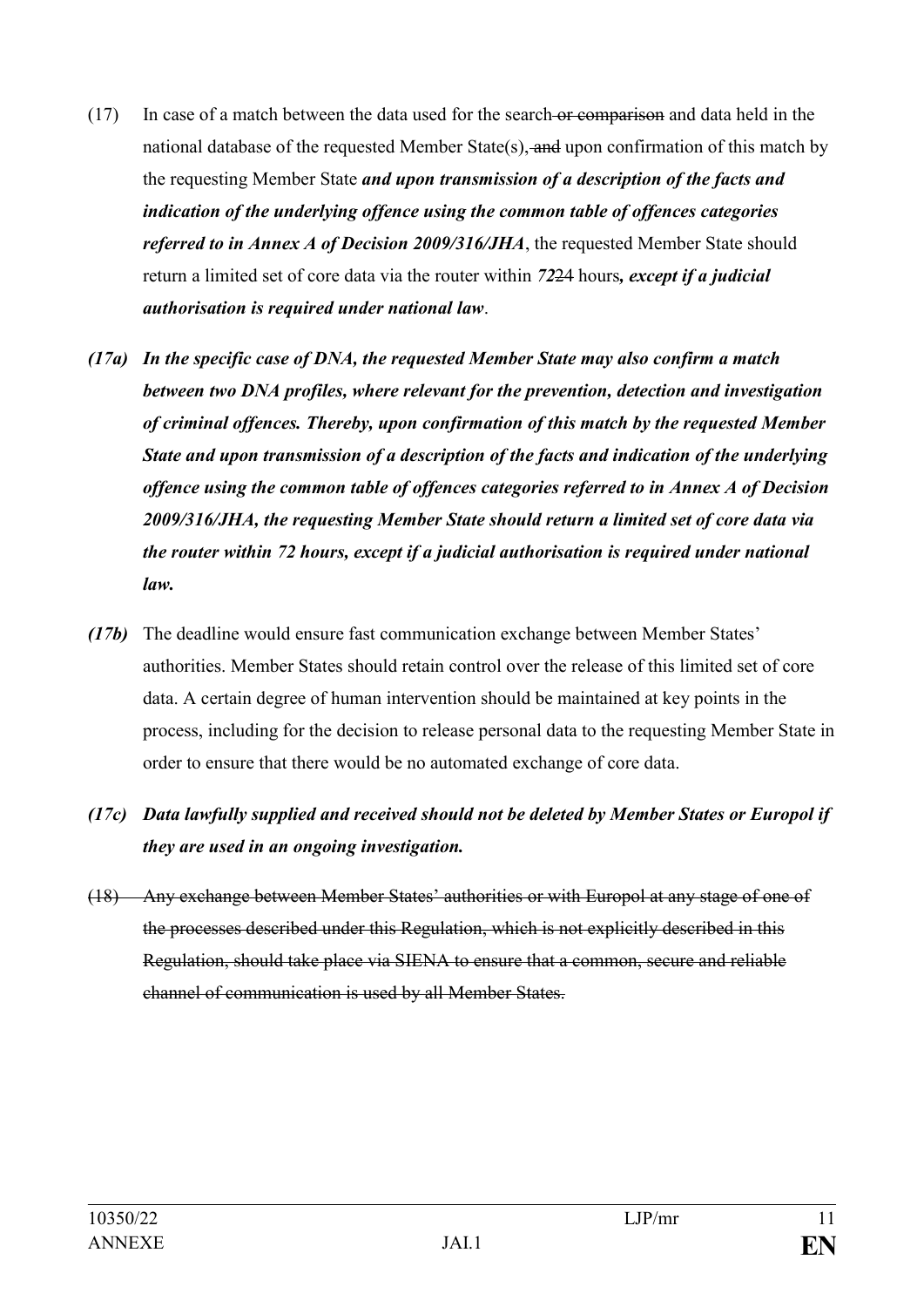- (19) The universal message format (UMF) standard should be used in the development of the router and EPRIS *as far as applicable*. Any automated exchange of data in accordance with this Regulation should use the UMF standard *as far as applicable*. Member States' authorities and Europol are encouraged to use the UMF standard also in relation to any further exchange of data between them in the context of the Prüm II framework. The UMF standard should serve as a standard for structured, cross-border information exchange between information systems, authorities or organisations in the field of Justice and Home Affairs.
- (20) Only non-classified information should be exchanged via the Prüm II framework.

# *(20a) Each Member State should notify other Member States, the Commission, Europol and eu-LISA of the content of their national databases made available via the Prüm II framework (data subjects) and the conditions for automated searches.*

- (21) Certain aspects of the Prüm II framework cannot be covered exhaustively by this Regulation given their technical, highly detailed and frequently changing nature. Those aspects include, for example, technical arrangements and specifications for automated searching procedures, the standards for data exchange and the data elements to be exchanged. In order to ensure uniform conditions for the implementation of this Regulation implementing powers should be conferred on the Commission. Those powers should be exercised in accordance with Regulation (EU) No 182/2011 of the European Parliament and of the Council.**<sup>9</sup>**
- *(21a) Data quality is of utmost importance as a safeguard. In the context of the automated searches of biometric data, and in order to ensure that the data transmitted are of sufficient quality, a minimum quality standard should be established to minimise adverse effects on uninvolved persons by reducing false positives.*

 $\overline{9}$ **<sup>9</sup>** Regulation (EU) No 182/2011 of the European Parliament and of the Council of 16 February 2011 laying down the rules and general principles concerning mechanisms for control by Member States of the Commission's exercise of implementing powers (OJ L 55, 28.2.2011, p. 13).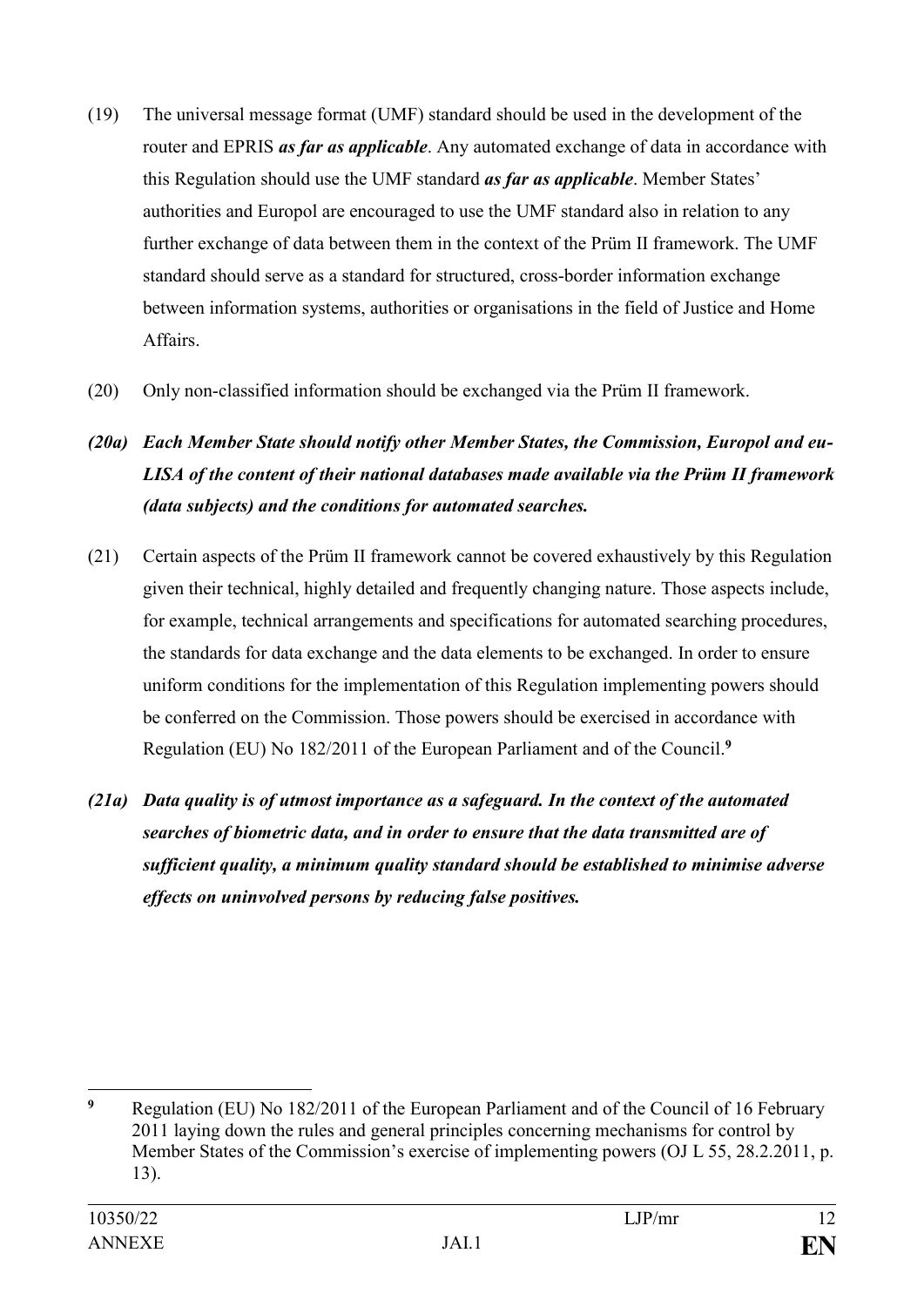- (22) As this Regulation provides for the establishment of the new Prüm framework, relevant provisions of Decisions 2008/615/JHA and 2008/616/JHA should be deleted. Those Decisions should therefore be amended accordingly.
- (23) As the router should be developed and managed by the European Union Agency for the Operational Management of Large-Scale Information Systems in the Area of Freedom, Security and Justice established by Regulation (EU) 2018/1726 of the European Parliament and of the Council**<sup>10</sup>** (eu-LISA), it is therefore necessary to amend Regulation (EU) 2018/1726 by adding that to the tasks of eu-LISA. In order to allow for the router to be connected to the European Search Portal to carry out simultaneous searches of the router and the Common Identity Repository it is therefore necessary to amend Regulation (EU) 2019/817. In order to allow for the router to be connected to the European Search Portal to carry out simultaneous searches of the router and the Common Identity Repository and in order to store reports and statistics of the router on the Common Repository for Reporting and Statistics it is therefore necessary to amend Regulation (EU) 2019/818. Those Regulations should therefore be amended accordingly.
- (24) In accordance with Articles 1 and 2 of Protocol No 22 on the position of Denmark, annexed to the Treaty on European Union and to the Treaty on the Functioning of the European Union, Denmark is not taking part in the adoption of this Regulation and is not bound by it or subject to its application.

1

**<sup>10</sup>** Regulation (EU) 2018/1726 of the European Parliament and of the Council of 14 November 2018 on the European Union Agency for the Operational Management of Large-Scale IT Systems in the Area of Freedom, Security and Justice (eu-LISA), and amending Regulation (EC) No 1987/2006 and Council Decision 2007/533/JHA and repealing Regulation (EU) No 1077/2011 (OJ L 295, 21.11.2018, p. 99).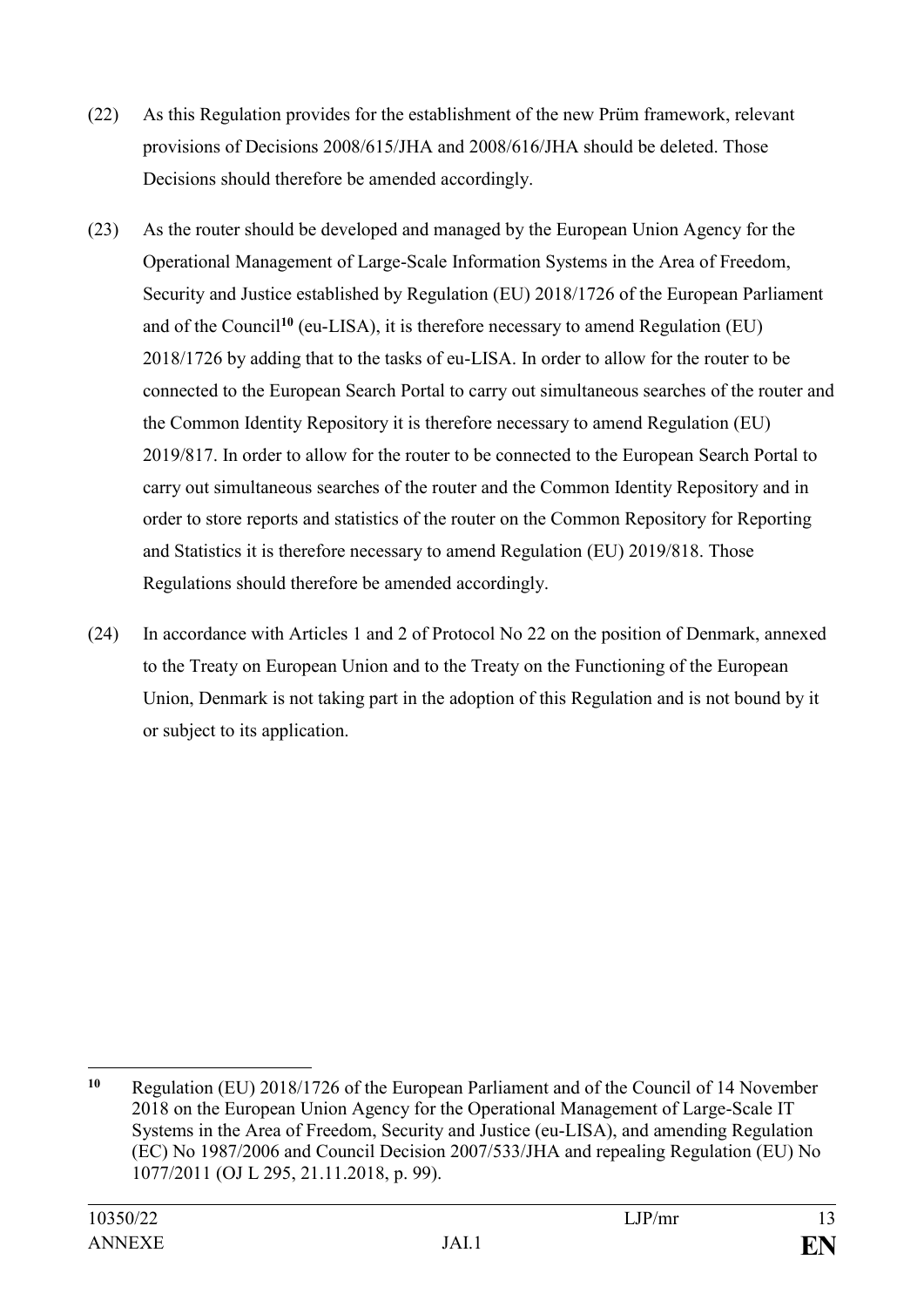- (25) [In accordance with Article 3 of the Protocol (No 21) on the position of the United Kingdom and Ireland in respect of the area of freedom, security and justice, annexed to the Treaty on European Union and the Treaty on the Functioning of the European Union, Ireland has notified its wish to take part in the adoption and application of this Regulation.  $\overline{+OR \text{ Hn}}$ accordance with Articles 1 and 2 of Protocol No 21 on the position of the United Kingdom and Ireland in respect of the area of freedom, security and justice, annexed to the Treaty on European Union and to the Treaty on the Functioning of the European Union, and without prejudice to Article 4 of that Protocol, Ireland is not taking part in the adoption of this Regulation and is not bound by it or subject to its application.]
- (26) The European Data Protection Supervisor was consulted in accordance with Article 42(1) of Regulation (EU) 2018/1725 of the European Parliament and of the Council**<sup>11</sup>** and delivered an opinion on *2 March 2022* [XX]**<sup>12</sup>** .

HAVE ADOPTED THIS REGULATION:

<u>.</u>

**<sup>11</sup>** Regulation (EU) 2018/1725 of the European Parliament and of the Council of 23 October 2018 on the protection of natural persons with regard to the processing of personal data by the Union institutions, bodies, offices and agencies and on the free movement of such data, and repealing Regulation (EC) No 45/2001 and Decision No 1247/2002/EC (OJ L 295, 21.11.2018, p. 39).

 $12$  [OJ C …].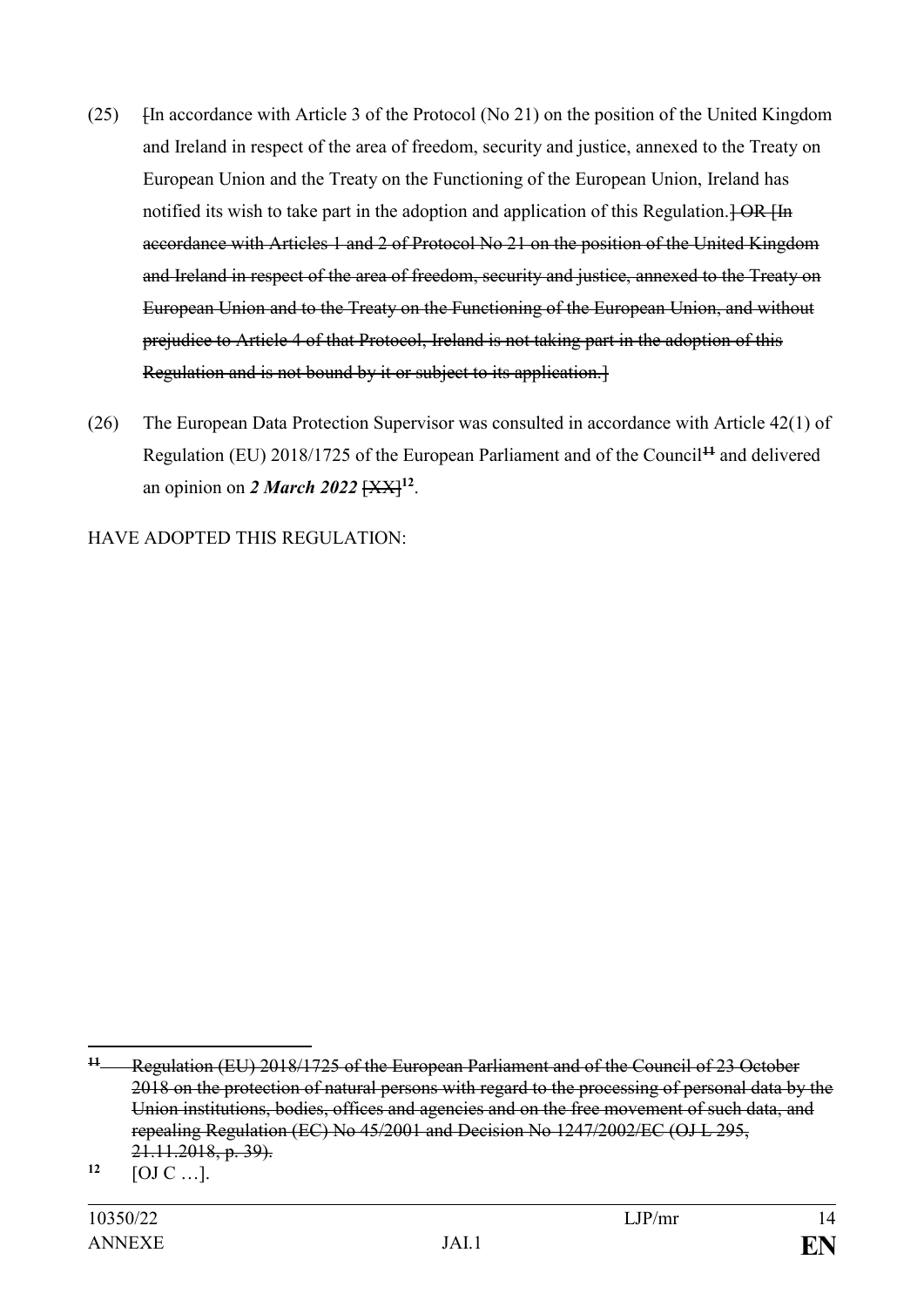### CHAPTER 1

### **GENERAL PROVISIONS**

### *Article 1*

### **Subject matter**

This Regulation establishes a framework for the exchange of information between authorities responsible for the prevention, detection and investigation of criminal offences (Prüm II).

This Regulation lays down the conditions and procedures for the automated searching of DNA profiles, dactyloscopic data, facial images, police records*,* and certain vehicle registration data *and driving licence data,* and the rules regarding the exchange of core data following a *confirmed* match *on biometric data*.

### *Article 2*

### **Purpose**

The purpose of Prüm II shall be to step up cross-border cooperation in matters covered by Part III, Title V, Chapter*s 4 and* 5 of the Treaty on the Functioning of the European Union, *facilitating* particularly the exchange of information between authorities responsible for the prevention, detection and investigation of criminal offences.

The purpose of Prüm II shall also be to allow for the search for *of* missing persons and *to facilitate the identification of* unidentified human remains *in accordance with Article 28a* by authorities responsible for the prevention, detection and investigation of criminal offences.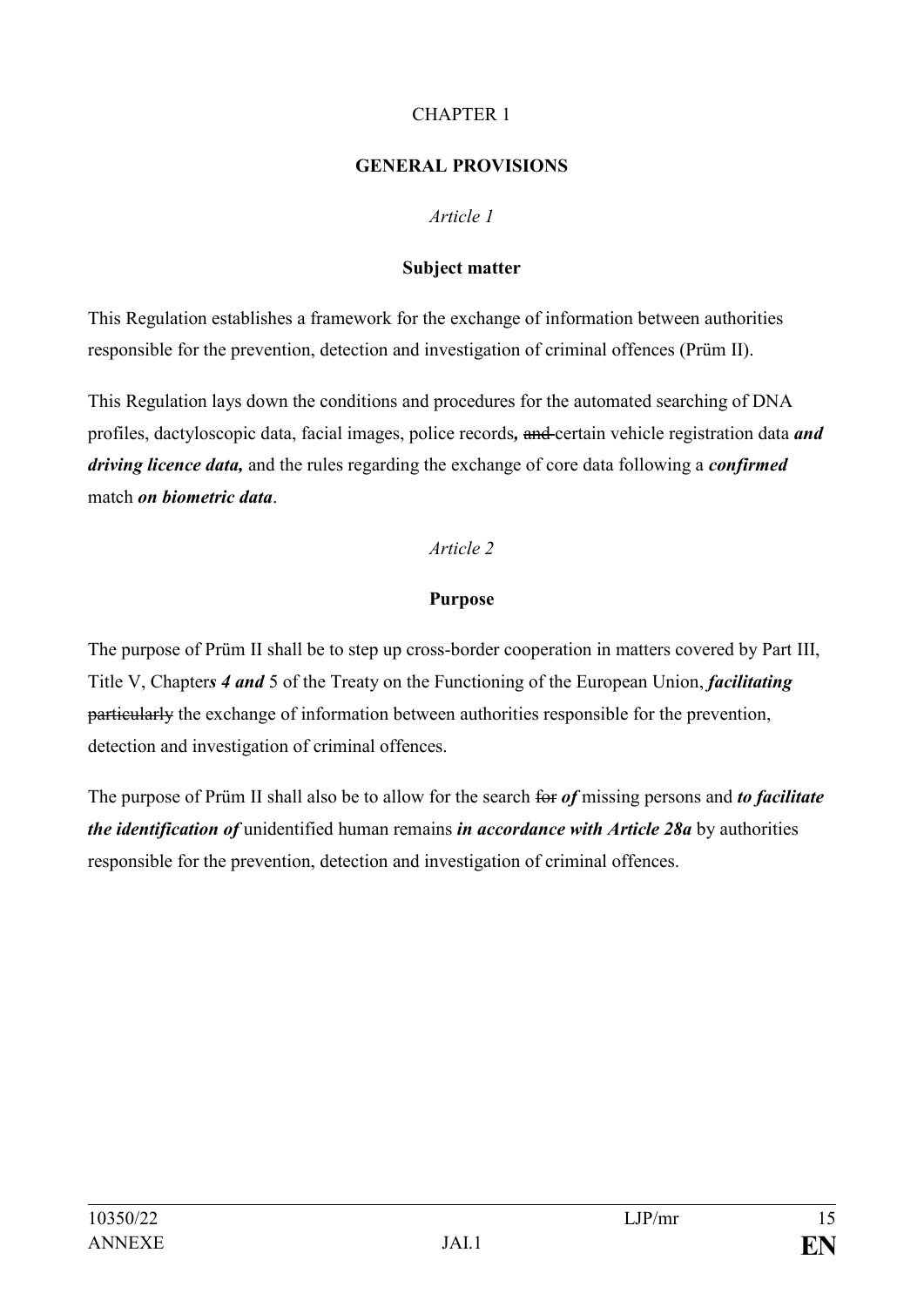### **Scope**

This Regulation applies to the national databases*, established in accordance with national law and* used for the automated transfer of *data of* the categories of DNA profiles, dactyloscopic data, facial images, police records*,* and certain vehicle registration data *and driving licence data*.

### *Article 4*

# **Definitions**

For the purposes of this Regulation, the following definitions apply:

- (1) 'loci' *(singular: 'locus')* means the particular molecular structure at the various DNA locations *containing identification characteristics of an analysed human DNA sample*;
- (2) 'DNA profile' means a letter or number code which represents a set of *loci* identification characteristics of the non-coding part of an analysed human DNA sample, *or* the particular molecular structure at the various *loci* DNA locations;
- (3) 'non-coding part of DNA' means chromosome regions not genetically expressed, i.e. not known to provide for any functional properties of an organism;
- (4) 'DNA reference data' means DNA profile and the reference number referred to in Article 9;
- (5) 'reference *identified* DNA profile' means the DNA profile of an identified person;
- (6) 'unidentified DNA profile' means the DNA profile obtained from traces collected during the investigation of criminal offences and belonging to a person not yet identified*, including those obtained from traces*;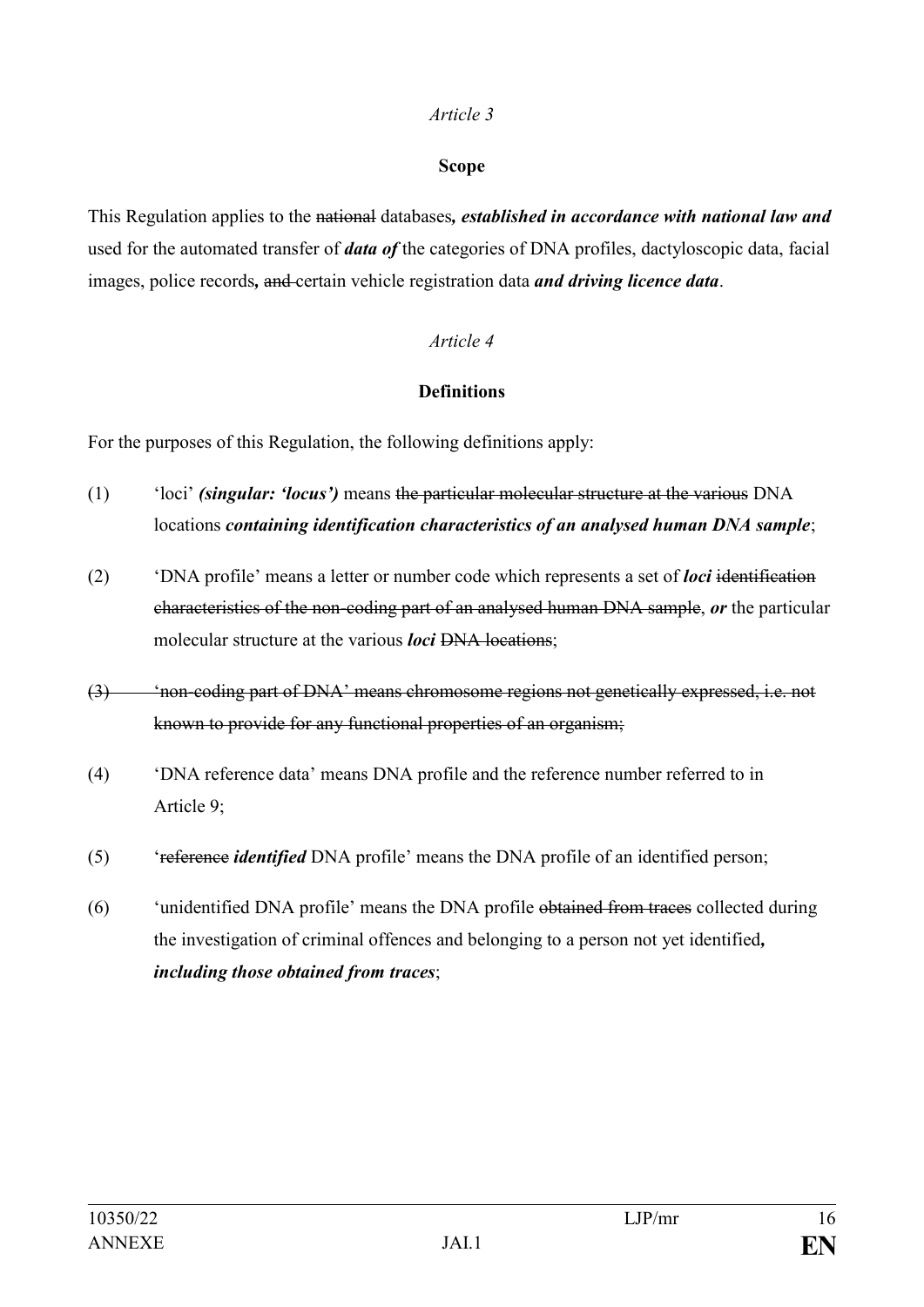- (7) 'dactyloscopic data' means fingerprint images, images of fingerprint latents, palm prints, palm print latents and templates of such images (coded minutiae), when they are stored and dealt with in an automated database;
- (8) 'dactyloscopic reference data' means dactyloscopic data and the reference number referred to in Article 14;
- *(8a) 'identified dactyloscopic data' means the dactyloscopic data of an identified person;*
- *(8b) 'unidentified dactyloscopic data' means the dactyloscopic data collected during the investigation of criminal offences and belonging to a person not yet identified, including those obtained from traces;*
- (9) 'individual case' means a single investigation file;
- (10) 'facial image' means digital image*s* of the face;
- *(10a) 'facial images reference data' means the facial images and the reference number referred to in Article 23;*
- *(10b) 'identified facial image' means the facial images of an identified person;*
- *(10c) 'unidentified facial image' means the facial images collected during the investigation of criminal offences and belonging to a person not yet identified, including those obtained from traces;*
- (11) 'biometric data' means DNA profiles, dactyloscopic data or facial images;
- *(11a) 'alphanumeric data' means data represented by letters, digits, special characters, spaces and punctuation marks;*
- (12) 'match' means the existence of a correspondence as a result of an automated comparison between personal data recorded or being recorded in an information system or database;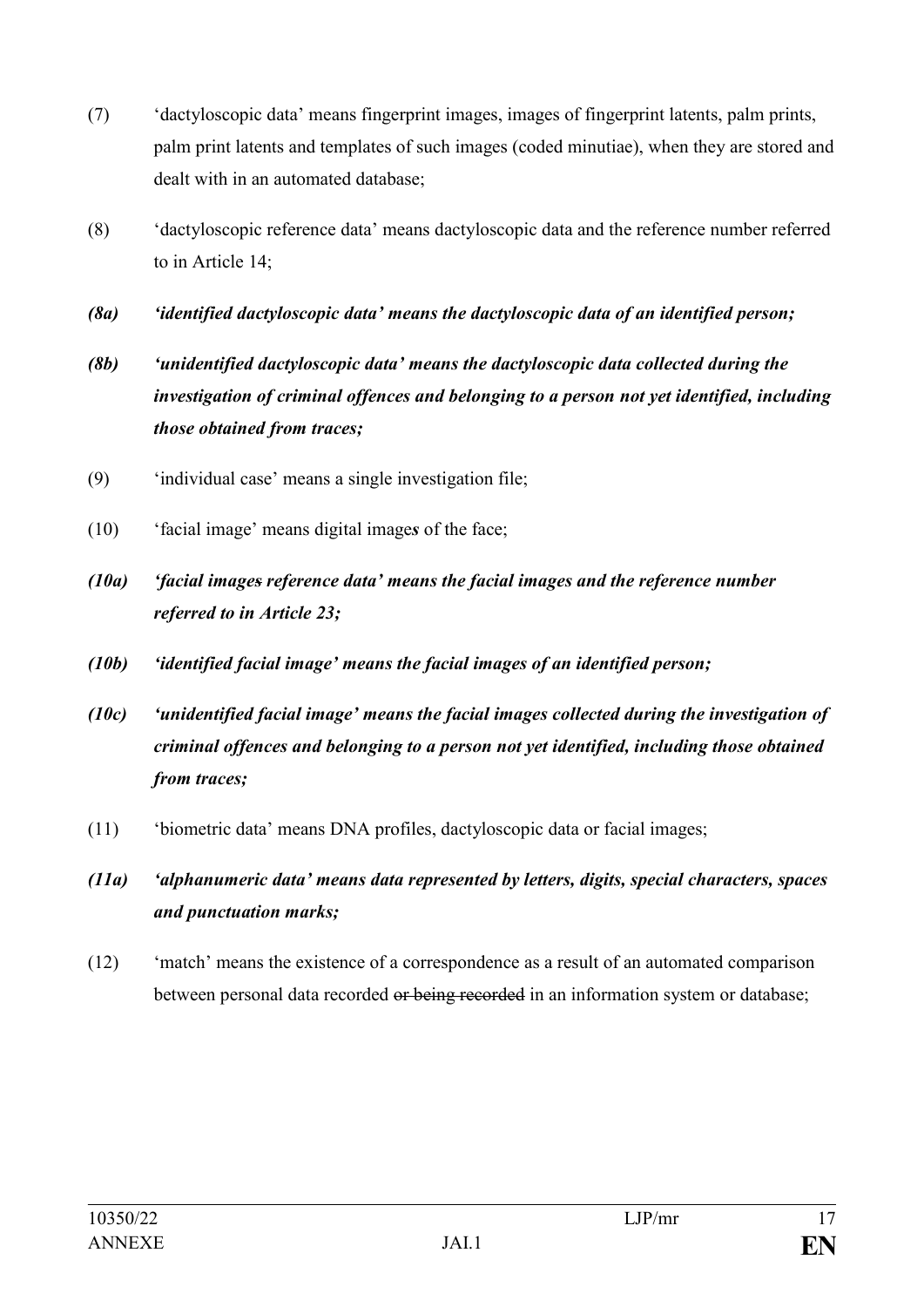- (13) 'candidate' means data with which a match occurred;
- (14) 'requesting Member State' means the Member State which is conducting a search through Prüm II<sup>.</sup>
- (15) 'requested Member State' means the Member State in which databases the search is conducted through Prüm II by the requesting Member State;
- (16) 'police records' means *biographical data of suspects and convicted persons* any information available in the national *databases established* register or registers recording data of competent authorities, for the prevention, detection and investigation of criminal offences;
- (17) 'pseudonymisation' means the processing of personal data in such a manner that the personal data can no longer be attributed to a specific data subject without the use of additional information, provided that such additional information is kept separately and is subject to technical and organisational measures to ensure that the personal data are not attributed to an identified or identifiable natural person;
- (18) 'Europol data' means any *operational* personal data processed by Europol in accordance with Regulation (EU) 2016/794;
- (19) 'supervisory authority' means an independent public authority established by a Member State pursuant to Article 41 of Directive (EU) 2016/680 of the European Parliament and of the Council<sup> $13$ </sup>;

<u>.</u>

**<sup>13</sup>** Directive (EU) 2016/680 of the European Parliament and of the Council of 27 April 2016 on the protection of natural persons with regard to the processing of personal data by competent authorities for the purposes of the prevention, investigation, detection or prosecution of criminal offences or the execution of criminal penalties, and on the free movement of such data, and repealing Council Framework Decision 2008/977/JHA (OJ L 119, 4.5.2016, p. 89).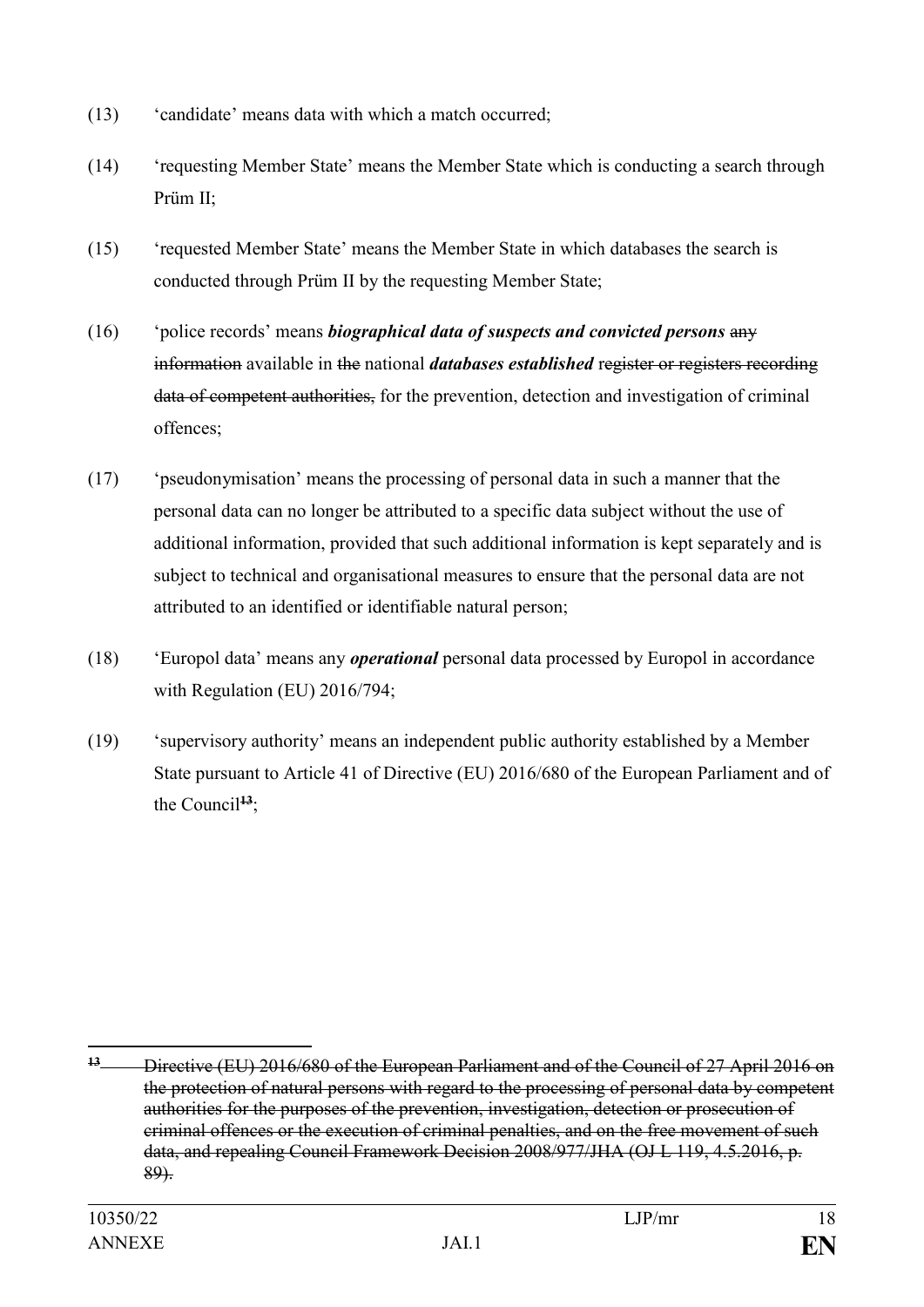- (20) 'SIENA' means the secure information exchange network application, managed *and developed* by Europol, aimed at facilitating the exchange of information between Member States and Europol;
- *(20a) 'security incident' means any event that has or may have an impact on the security of the router or EPRIS and may cause damage to or loss of data stored in them, in particular where unauthorised access to data may have occurred or where the availability, integrity and confidentiality of data has or may have been compromised.*
- (21) 'significant incident' means any incident unless it has a limited impact and is likely to be already well understood in terms of method or technology;
- (22) 'significant cyber threat' means a cyber threat with the intention, opportunity and capability to cause a significant incident;
- (23) 'significant vulnerability' means a vulnerability that will likely lead to a significant incident if it is exploited;
- (24) 'incident' means an incident within the meaning of Article  $4(5)$  of Directive (EU) .../... of the European Parliament and of the Council**<sup>14</sup>** [*proposal NIS 2*].

 $14$ Directive (EU) …/… of the European Parliament and of the Council… (OJ..).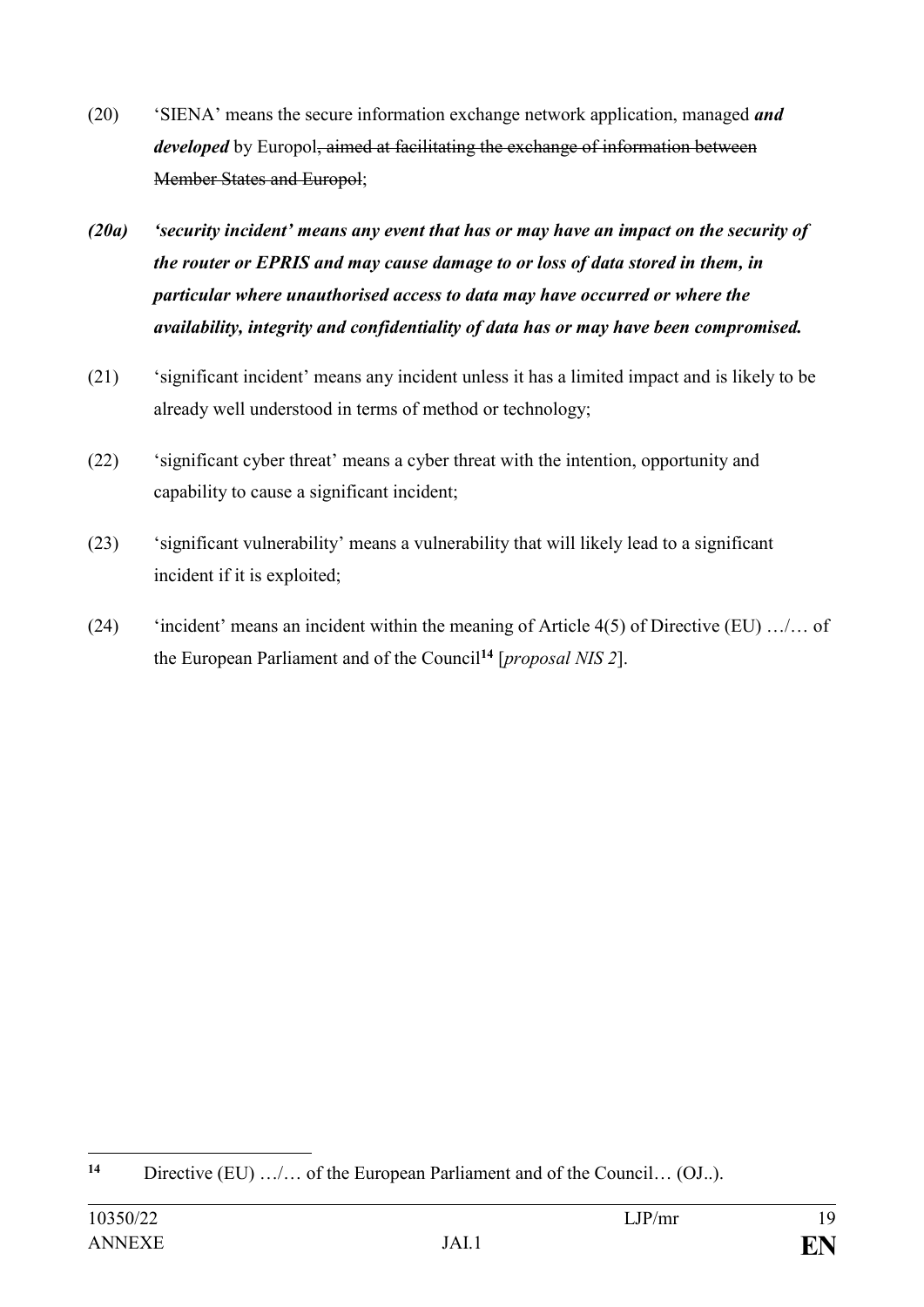# CHAPTER 2

# **EXCHANGE OF DATA**

# SECTION 1

# **DNA profiles**

*Article 5*

# *DNA reference data***Establishment of national DNA analysis files**

1. Member States shall open and keep national DNA *database(s)* analysis files for the *prevention, detection and* investigation of criminal offences.

Processing of *DNA reference* data kept in those files, under this Regulation, shall be carried out in accordance with this Regulation, in compliance with the national law of the Member States applicable to the processing of those data.

2. Member States shall ensure the availability of DNA reference data from their national *database(s) established for the prevention, detection and investigation of criminal offences*  $\overline{DNA}$ analysis files as referred to in paragraph 1.

*3*. DNA reference data shall not contain any *additional* data from which an individual can be directly identified.

*4*. DNA reference data which is not attributed to any individual (unidentified DNA profiles) shall be recognisable as such.

*5. The Commission shall adopt an implementing act to specify the characteristics of a DNA profile which shall be exchanged. Those implementing acts shall be adopted in accordance with the procedure referred to in Article 76(2).*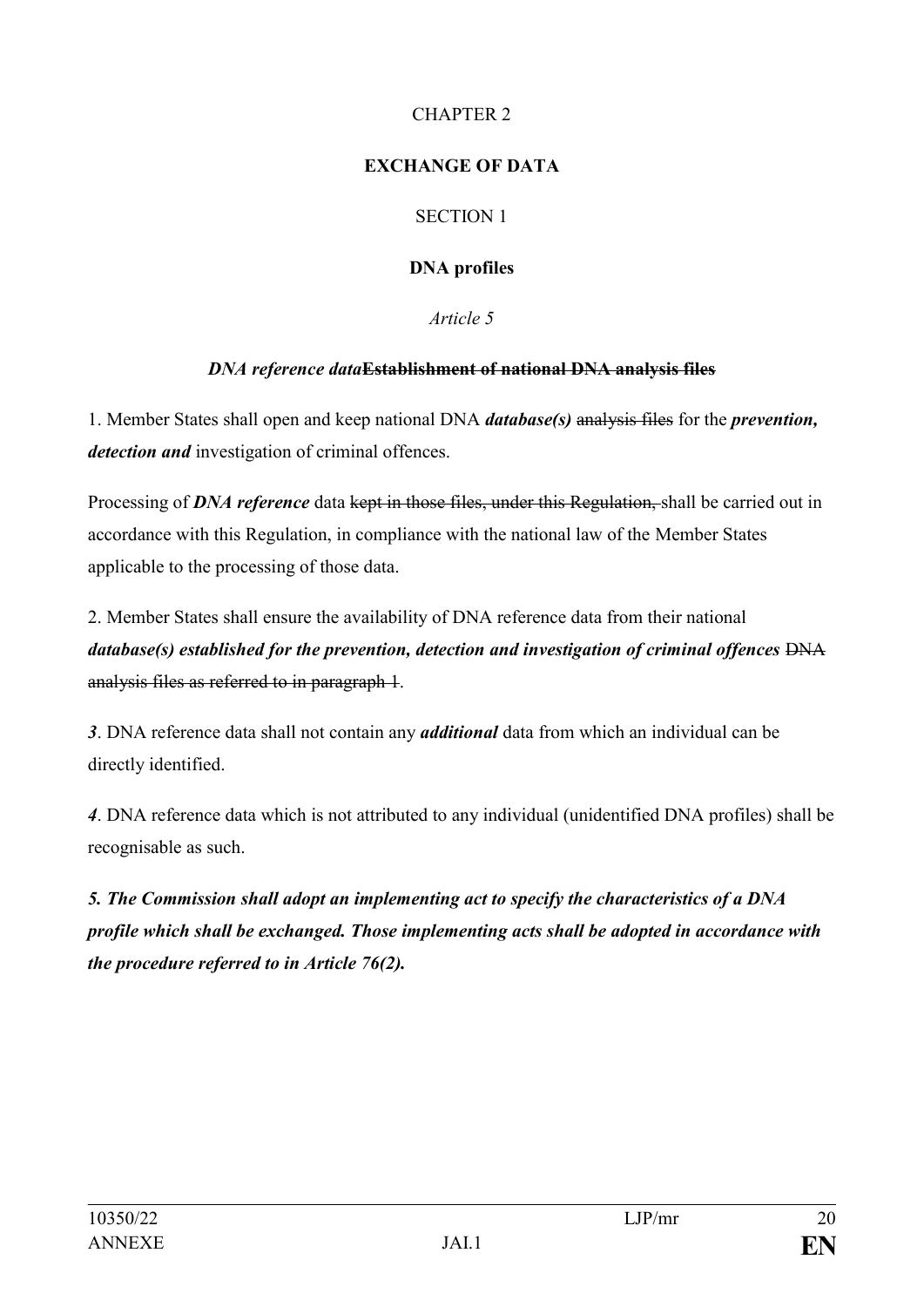### **Automated searching of DNA profiles**

1. *For the prevention, detection and investigation of criminal offences, Member States shall, at the initial connection to the router via their national contact points, conduct an automated search by comparing all their DNA profiles, with all DNA profiles stored in all other Member States' databases and Europol. Member States and Europol shall agree bilaterally on the modalities of these automated searches.*

*Member States may agree bilaterally to conduct automated searches also at a later stage by comparing DNA profiles, with all DNA profiles stored in all other Member States' databases and Europol. Member States and Europol shall agree bilaterally on the modalities of these automated searches.*

*2. For the prevention, detection and investigation of criminal offences,* Member States shall*, via their* allow national contact points, referred to in Article 29 and Europol access to the DNA reference data in their DNA analysis files, to conduct automated searches by comparing *all their new* DNA profiles *added to their DNA database, with all DNA profiles stored in all other Member States' databases and Europol* for the investigation of criminal offences.

Searches may be conducted only in individual cases and in compliance with the national law of the requesting Member State.

2 *3*. Should an automated search show that a supplied DNA profile matches DNA profiles entered *stored* in the requested Member State's searched file*database(s)*, the national contact point of the requesting Member State shall receive in an automated way the DNA reference data with which a match has been found.

If there is no match, the requesting Member State shall be notified about it in an automated manner.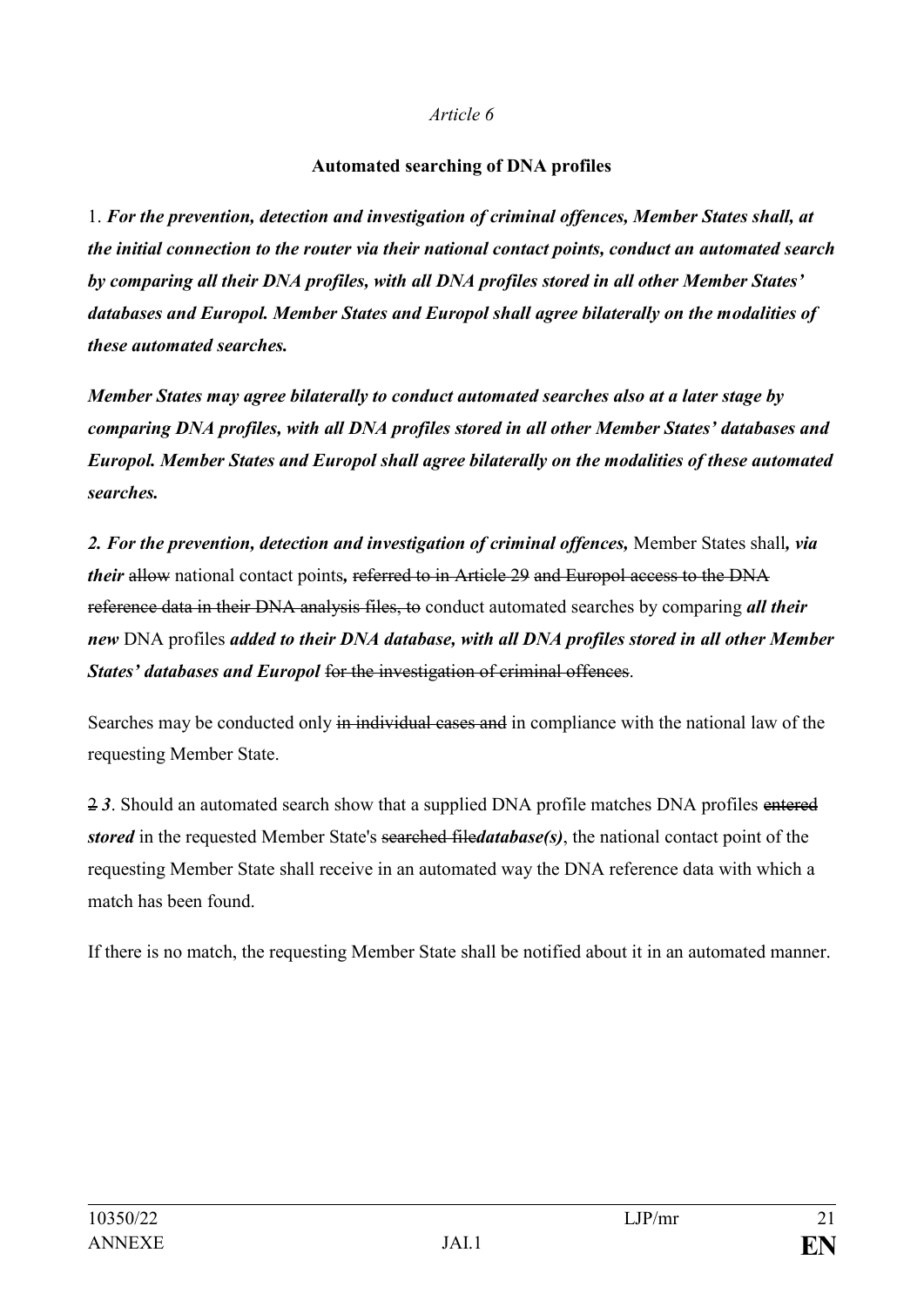3 *4*. The national contact point of the requesting Member State shall *may decide to* confirm a match of *between two* DNA profiles data*. If so decided, it shall inform the requested Member State and shall manually confirm this match* with DNA reference data *received from* held by the requested Member State following the automated supply of the DNA reference data required for confirming a match.

*5. Where relevant for the prevention, detection and investigation of criminal offences, the national contact point of the requested Member State may also decide to confirm a match between two DNA profiles. If so decided, it shall inform the requesting Member State and shall manually confirm this match with DNA reference data received from the requesting Member State.*

### *Article 7*

### **Automated comparison of unidentified DNA profiles**

1. Member States may, via their national contact points, compare the DNA profiles of their unidentified DNA profiles with all DNA profiles from other national DNA analysis files for the investigation of criminal offences. Profiles shall be supplied and compared in an automated manner.

2. Should a requested Member State, as a result of the comparison referred to in paragraph 1, find that any DNA profiles supplied match any of those in its DNA analysis files, it shall, without delay, supply the national contact point of the requesting Member State with the DNA reference data with which a match has been found.

3. The confirmation of a match of DNA profiles with DNA reference data held by the requested Member State shall be carried out by the national contact point of the requesting Member State following the automated supply of the DNA reference data required for confirming a match.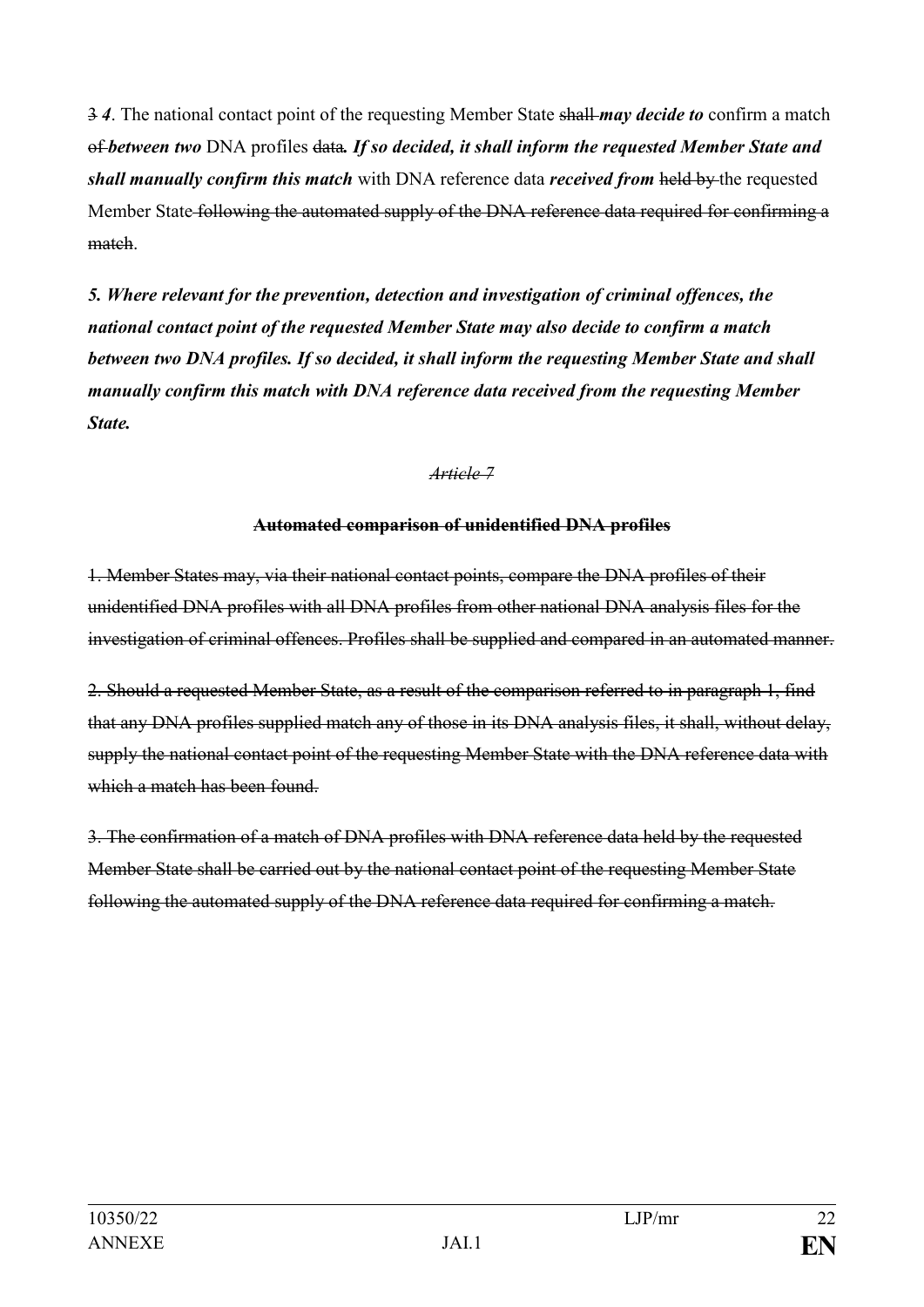### *Notifications of***Reporting about DNA** *databases***analysis files**

Each Member State shall inform*, in accordance with Article 73, other Member States,* the Commission*, Europol* and eu-LISA of the *content of* national DNA *databases* analysis files, to which Articles 5 *and* 6to 7 apply, *and the conditions for automated searches*, in accordance with Article 73.

### *Article 9*

### **Reference numbers for DNA profiles**

The reference numbers for DNA profiles shall be the combination of the following:

- (a) a reference number allowing Member States, in case of a match, to retrieve further data and other information in their databases referred to in Article 5 in order to supply it to one, several or all of the other Member States in accordance with Articles 47 and 48*, or to Europol in accordance with Article 50(6)*;
- *(a bis) a reference number allowing Europol, in case of a match, to retrieve further data and other information referred to in Article 49(1) in order to supply it to one, several or all of the other Member States in accordance with Articles 49(2);*
- (b) a code to indicate the Member State which holds the DNA profile;
- (c) a code to indicate the type of DNA profile (reference *identified* DNA profiles or unidentified DNA profiles).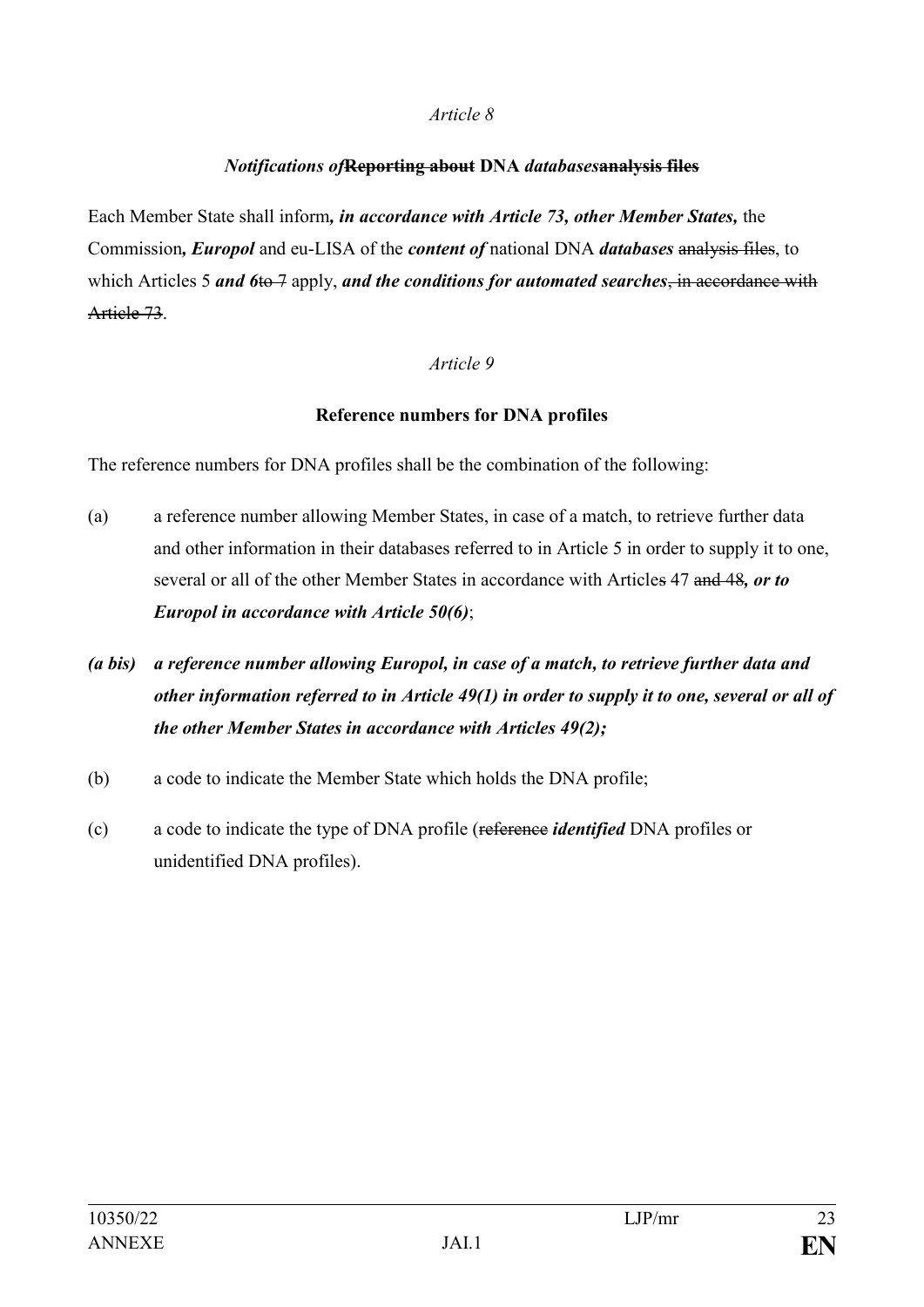#### **Principles of DNA reference data***for the* **exchange** *of DNA profiles*

*1. The digitalisation of DNA profiles and their transmission to the other Member States or Europol shall be carried out in accordance with European or international standards. The Commission shall adopt implementing acts to specify the relevant European or international standards for DNA profiles exchange that shall be used by Member States and Europol. Those implementing acts shall be adopted in accordance with the procedure referred to in Article 76(2).*

*2. Each Member State and Europol shall ensure that the DNA profiles it transmits are of sufficient quality for automated comparison. A minimum quality standard shall be established to allow for comparison of DNA profiles. The Commission shall adopt implementing acts to specify that minimum quality standard. Those implementing acts shall be adopted in accordance with the procedure referred to in Article 76(2).*

*3. Member States and Europol shall take appropriate measures to ensure the confidentiality and integrity of DNA profiles being sent to other Member States, including their encryption.*

1. Appropriate measures shall be taken to ensure confidentiality and integrity for DNA reference data being sent to other Member States, including their encryption.

2. Member States shall take the necessary measures to guarantee the integrity of the DNA profiles made available or sent for comparison to the other Member States and to ensure that those measures comply with the relevant European or international standards for DNA data exchange.

3. The Commission shall adopt implementing acts to specify the relevant international standards that are to be used by Member States for DNA reference data exchange. Those implementing acts shall be adopted in accordance with the procedure referred to in Article 76(2).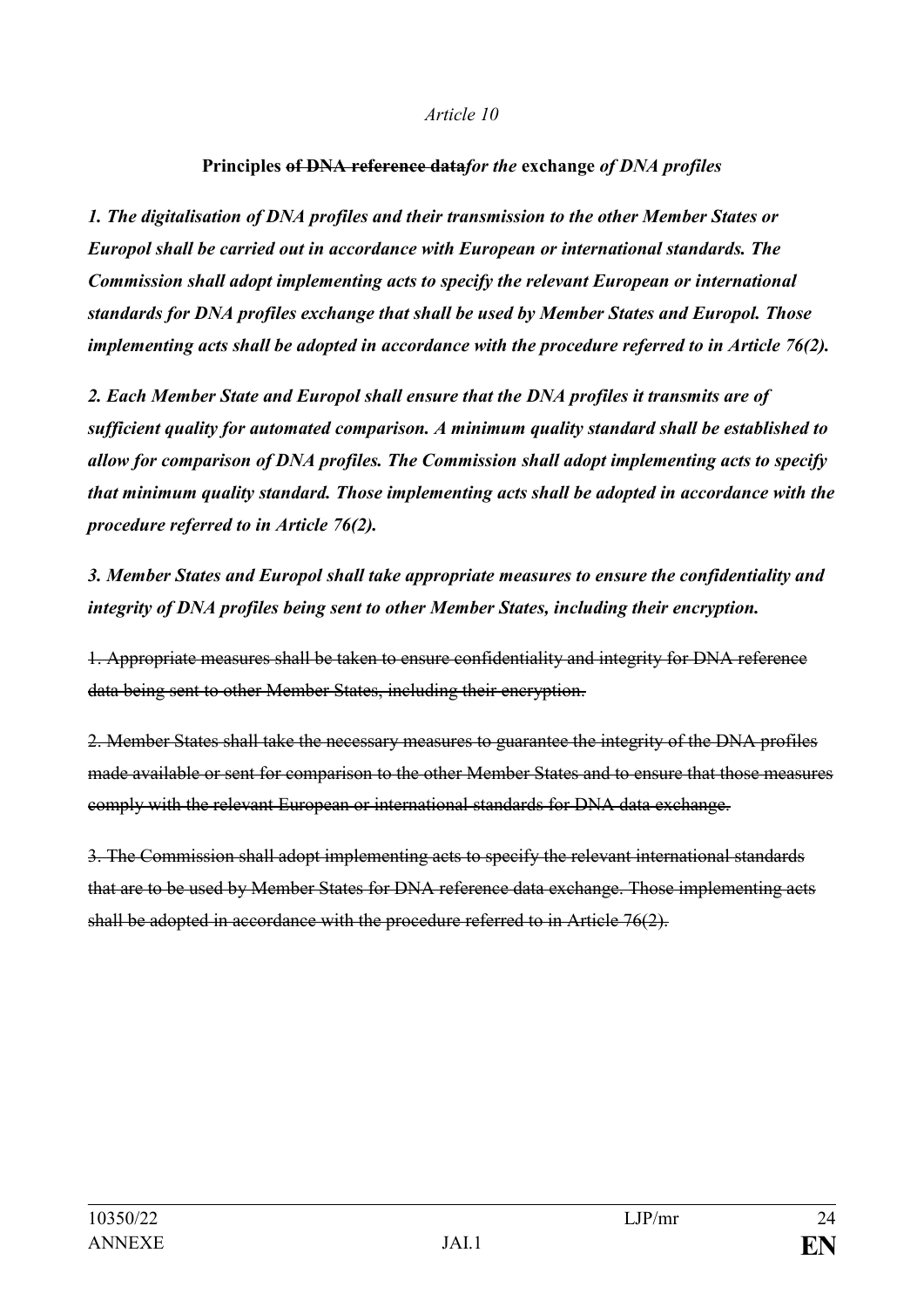### **Rules for requests and answers regarding DNA profiles**

- 1. A request for an automated search or comparison shall include only the following information:
- (a) the code of the requesting Member State;
- (b) the date, time and indication number of the request;
- (c) DNA profiles and their reference numbers referred to in Article 9;
- (d) the types of DNA profiles transmitted (unidentified DNA profiles or reference *identified* DNA profiles).
- 2. The answer to the request referred to in paragraph 1 shall contain only the following information:
- (a) an indication as to whether there were one or more matches or no matches;
- (b) the date, time and indication number of the request;
- (c) the date, time and indication number of the answer;
- (d) the codes of the requesting and requested Member States;
- (e) the reference numbers of the DNA profiles from the requesting and requested Member States;
- (f) the type of DNA profiles transmitted (unidentified DNA profiles or reference *identified* DNA profiles);
- (g) the matching DNA profiles.

3. Automated notification of a match shall only be provided if the automated search or comparison has resulted in a match of a minimum number of loci. The Commission shall adopt implementing acts to specify this minimum number of loci, in accordance with the procedure referred to in Article 76(2).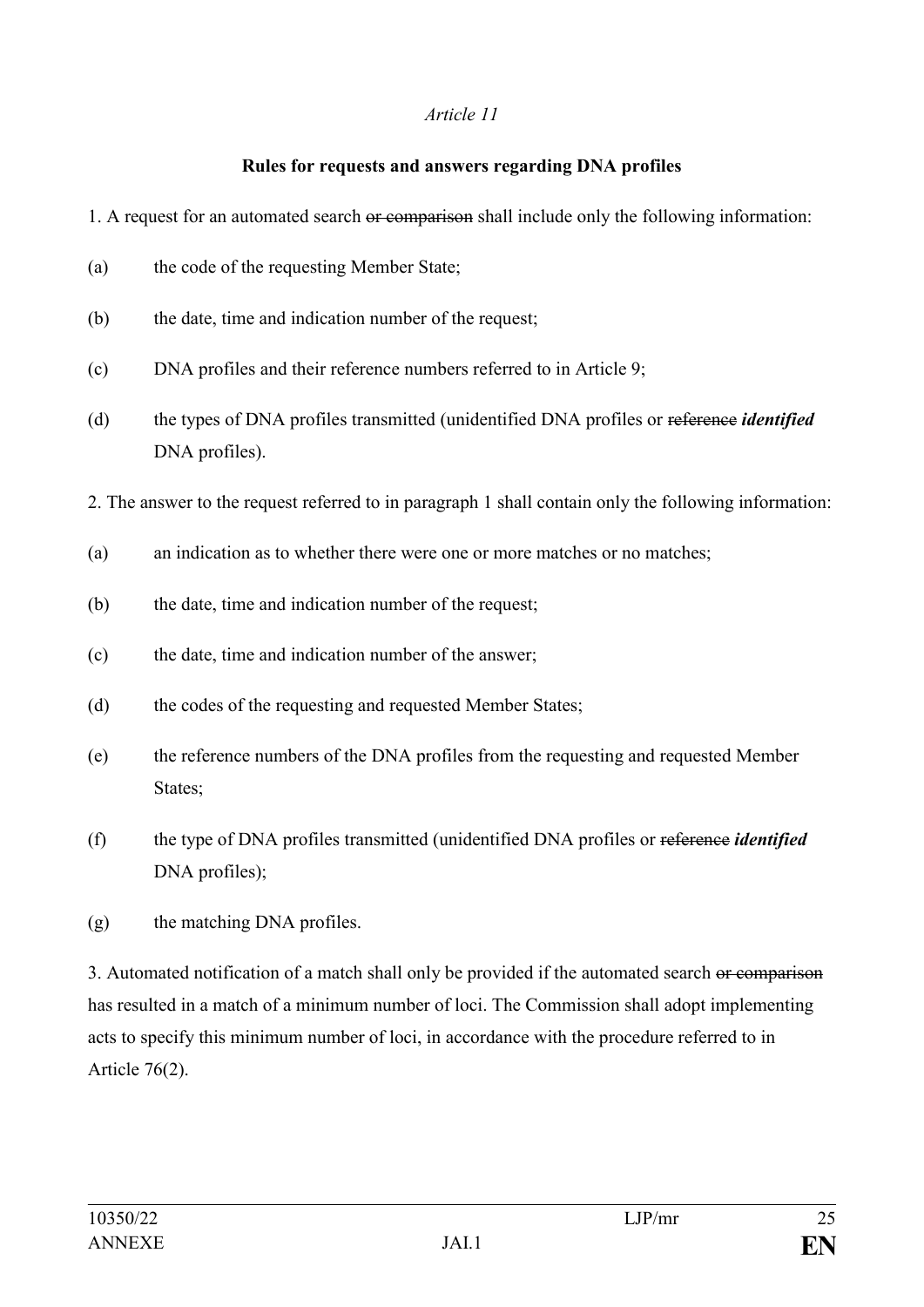4. Where a search or comparison with unidentified DNA profiles results in a match, each requested Member State with matching data may insert a marking*, including the reference number from the DNA profile of the Member State of which data resulted in the match,* in its national database indicating that there has been a match for that DNA profile following another Member State's search or comparison.

5. Member States shall ensure that requests are consistent with *notifications* declarations sent pursuant to Article 8. Those *notifications* declarations shall be reproduced in the practical handbook referred to in Article 78.

### SECTION 2

### **Dactyloscopic data**

# *Article 12*

# **Dactyloscopic reference data**

1. Member States shall ensure the availability of dactyloscopic reference data from the file for the*ir* national automated fingerprint identification systems *database(s)* established for the prevention, detection and investigation of criminal offences.

2. Dactyloscopic reference data shall not contain any *additional* data from which an individual can be directly identified.

3. Dactyloscopic reference data which is not attributed to any individual (unidentified dactyloscopic data) shall be recognisable as such.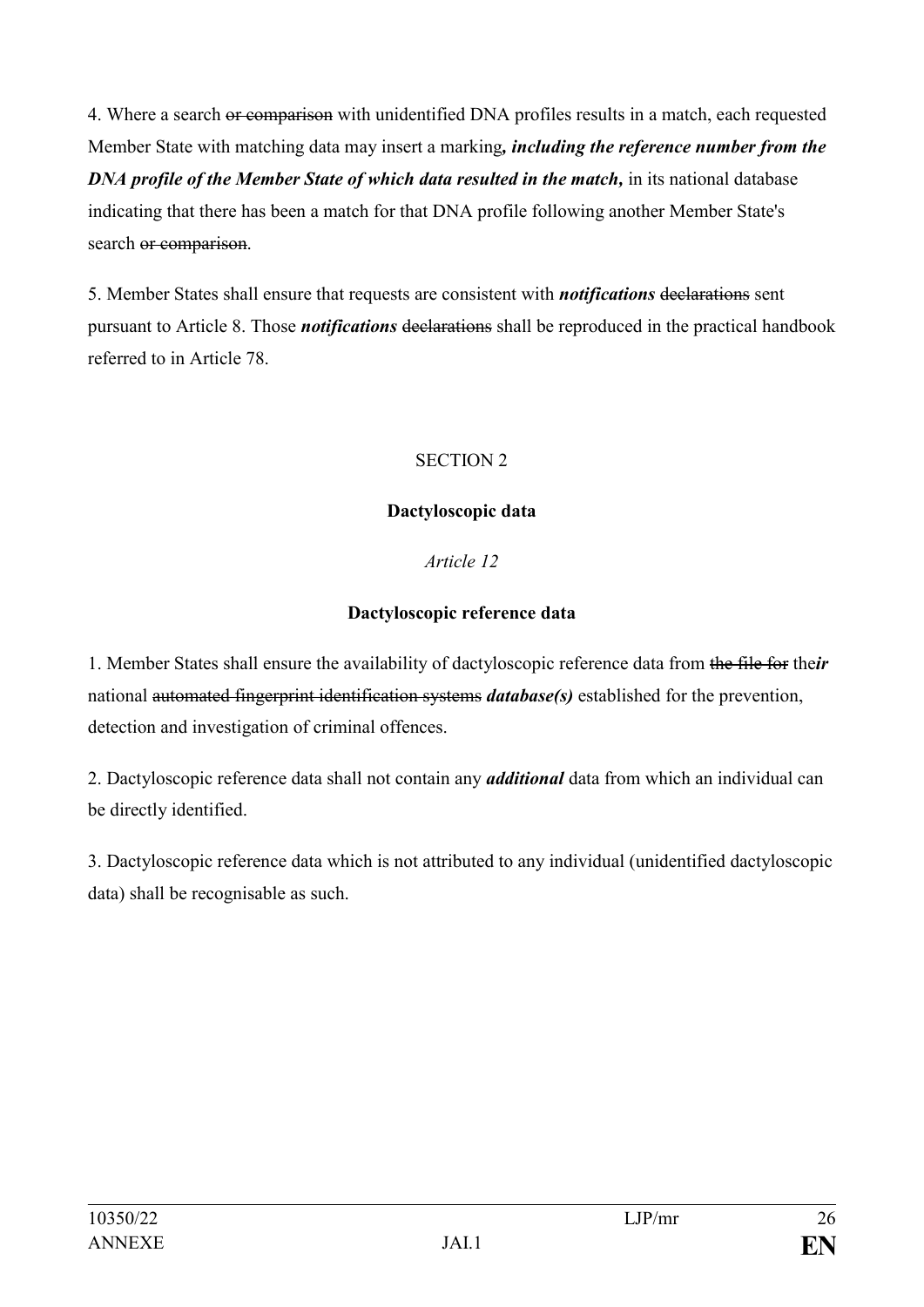### **Automated searching of dactyloscopic data**

1. For the prevention, detection and investigation of criminal offences, Member States shall allow national contact points of other Member States and Europol access to the dactyloscopic reference data in the*ir national databases* automated fingerprint identification systems which they have established for that purpose, to conduct automated searches by comparing dactyloscopic reference data.

Searches may be conducted only in individual cases and in compliance with the national law of the requesting Member State.

2. The national contact point of the requesting Member State shall *may decide to* confirm a match of *between two* dactyloscopic data*. If so decided, it shall inform the requested Member State and shall manually confirm this match* with dactyloscopic reference data *received from*held by the requested Member State following the automated supply of the dactyloscopic reference data required for confirming a match.

# *Article 13a*

# *Notifications of dactyloscopic databases*

*Each Member State shall inform, in accordance with Article 73, other Member States, the Commission, Europol and eu-LISA of the content of national dactyloscopic databases, to which Articles 12 and 13 apply, and the conditions for automated searches.*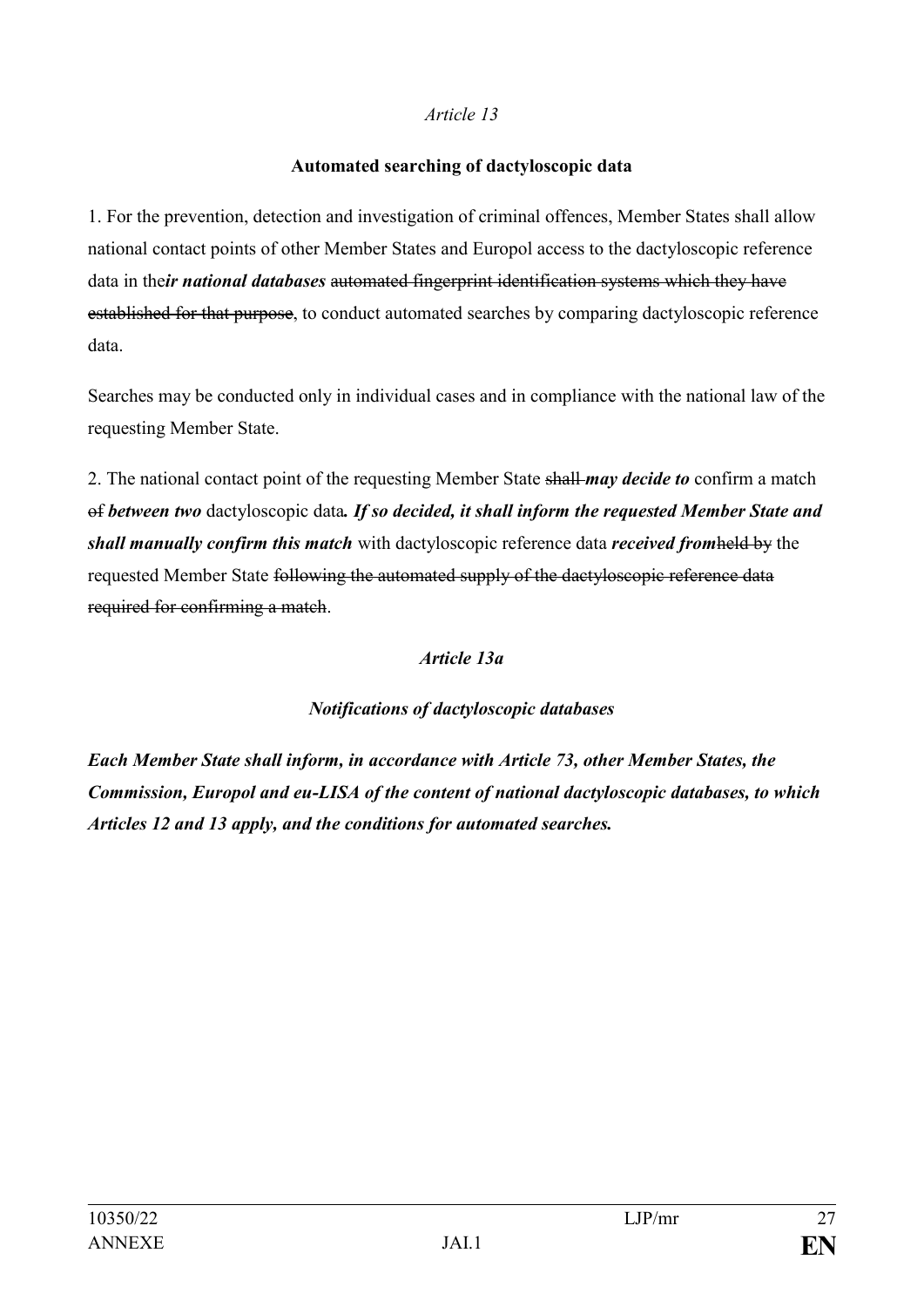### **Reference numbers for dactyloscopic data**

The reference numbers for dactyloscopic data shall be the combination of the following:

- (a) a reference number allowing Member States, in the case of a match, to retrieve further data and other information in their databases referred to in Article 12 in order to supply it to one, several or all of the other Member States in accordance with Articles 47 and 48*, or to Europol in accordance with Article 50(6)*;
- *(a bis) a reference number allowing Europol, in case of a match, to retrieve further data and other information referred to in Article 49(1) in order to supply it to one, several or all of the other Member States in accordance with Articles 49(2);*
- (b) a code to indicate the Member State which holds the dactyloscopic data.

# *Article 15*

# **Principles for the exchange of dactyloscopic data**

1. The digitalisation of dactyloscopic data and their transmission to the other Member States *or Europol* shall be carried out in accordance with *European or international standards*a uniform data format. The Commission shall adopt implementing acts to specify the uniform data format *the relevant European or international standards for dactyloscopic data exchange that shall be used by Member States and Europol. Those implementing acts shall be adopted* in accordance with the procedure referred to in Article 76(2).

2. Each Member State *and Europol* shall ensure that the dactyloscopic data it transmits are of sufficient quality for a*utomated* comparison by the automated fingerprint identification systems. *A minimum quality standard shall be established to allow for comparison of dactyloscopic data. The Commission shall adopt implementing acts to specify that minimum quality standard. Those implementing acts shall be adopted in accordance with the procedure referred to in Article 76(2).*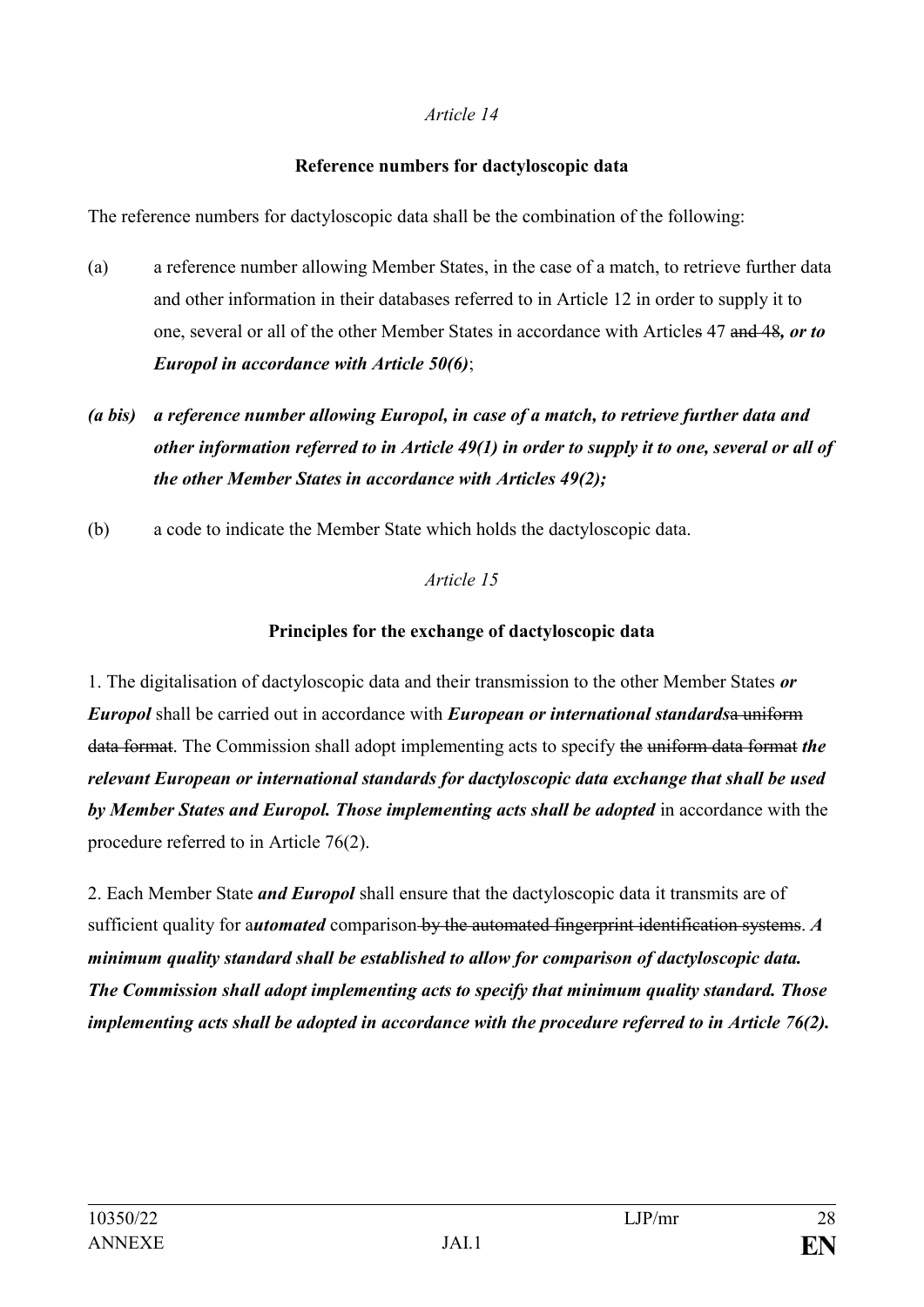3. Member States *and Europol* shall take appropriate measures to ensure the confidentiality and integrity of dactyloscopic data being sent to other Member States, including their encryption.

4. The Commission shall adopt implementing acts to specify the relevant existing standards for dactyloscopic data exchange that are to be used by Member States. Those implementing acts shall be adopted in accordance with the procedure referred to in Article 76(2).

### *Article 16*

### **Search capacities for dactyloscopic data**

1. Each Member State *and Europol* shall ensure that its *their* search requests do not exceed the search capacities specified by the requested Member State *or Europol to ensure national system readiness and avoid overloading of national systems*.

Member States *and Europol* shall inform *other Member States,* the Commission*, Europol* and eu-LISA in accordance with Article 79(8) and (10) about their maximum search capacities per day for dactyloscopic data of identified persons and for dactyloscopic data of persons not yet identified. *Those search capacities can be raised by Member States or Europol at any time including in case of urgency.*

2. The Commission shall adopt implementing acts to specify the maximum numbers of candidates accepted for comparison per transmission *as well as the distribution of unused search capacities between Member States* in accordance with the procedure referred to in Article 76(2).

# *Article 17*

# **Rules for requests and answers regarding dactyloscopic data**

1. A request for an automated search shall include only the following information:

- (a) the code of the requesting Member State;
- (b) the date, time and indication number of the request;
- (c) the dactyloscopic data and their reference numbers referred to in Article 14.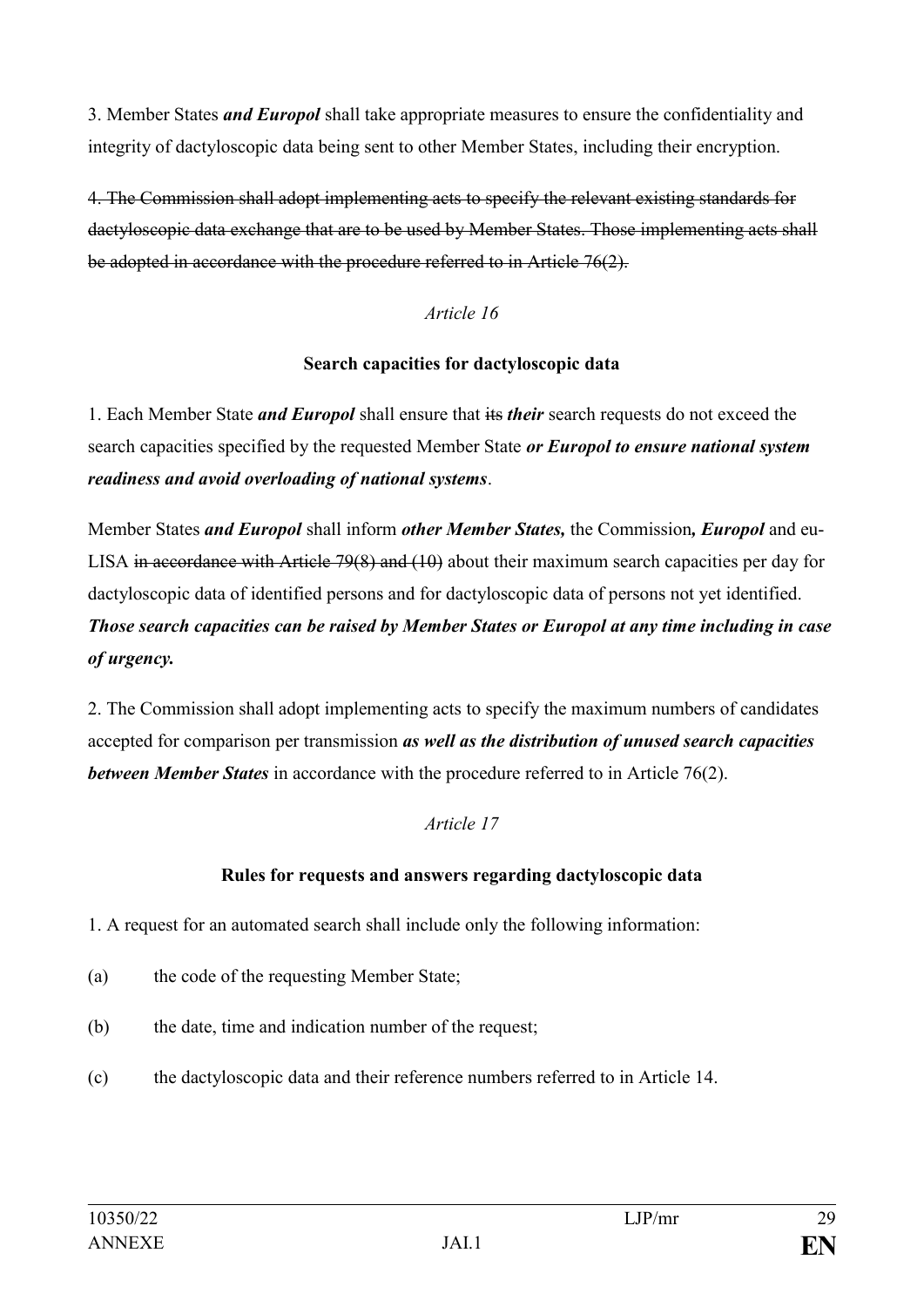2. The answer to the request referred to in paragraph 1 shall contain only the following information:

- (a) an indication as to whether there were one or more matches or no matches;
- (b) the date, time and indication number of the request;
- (c) the date, time and indication number of the answer;
- (d) the codes of the requesting and requested Member States;
- (e) the reference numbers of the dactyloscopic data from the requesting and requested Member States:
- (f) the matching dactyloscopic data.

# *3. Member States shall ensure that requests are consistent with notifications sent pursuant to Article 13a. Those notifications shall be reproduced in the practical handbook referred to in Article 78.*

# SECTION 3

# **Vehicle registration data**

# *Article 18*

# **Automated searching of vehicle registration data**

1. For the prevention, detection and investigation of criminal offences, Member States shall allow national contact points of other Member States and Europol access to the following national vehicle registration data, to conduct automated searches in individual cases:

- (a) data relating to owners, *or holders* or operators;
- (b) data relating to vehicles.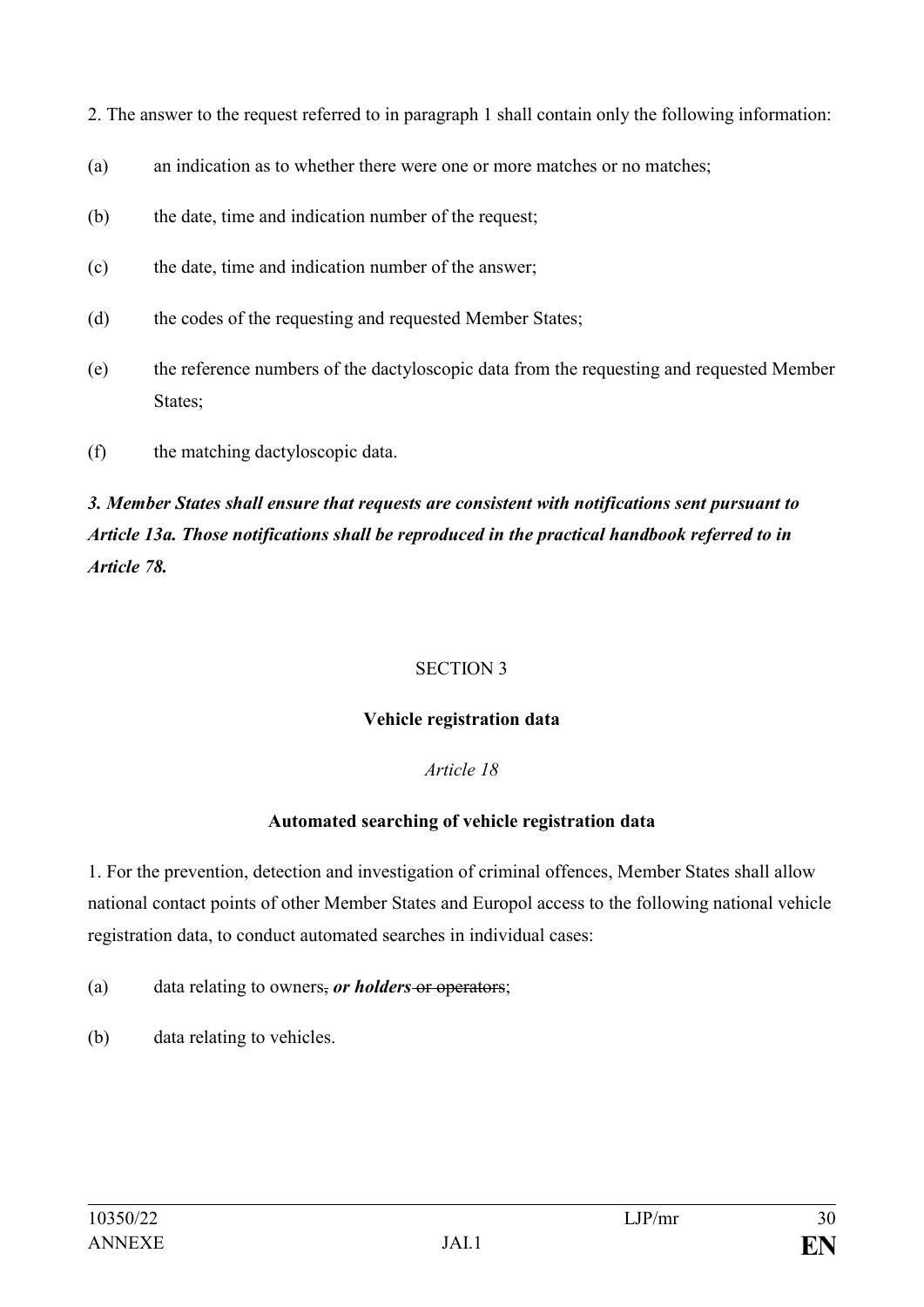2. Searches may be conducted only with a full chassis number**,** *with* or a full registration number *or, if authorised by the national law of the requested Member State, with identification data relating to the owner or the holder of the vehicle (first name(s), family name(s), date of birth, name of registered company).* 

3. Searches may be conducted only in compliance with the national law of the requesting Member State.

# *Article 19*

# **Principles of automated searching of vehicle registration data**

1. For automated searching of vehicle registration data Member States shall use the European Vehicle and Driving Licence Information System (Eucaris).

2. The information exchanged via Eucaris shall be transmitted in encrypted form.

3. The Commission shall adopt implementing acts to specify the data elements of the vehicle registration data which to *may* be exchanged. Those implementing acts shall be adopted in accordance with the procedure referred to in Article 76(2).

# *Article 20*

# **Keeping of logs**

1. Each Member State shall keep logs of queries that the staff of its authorities duly authorised to exchange vehicle registration data make as well as logs of queries requested by other Member States. Europol shall keep logs of queries that its duly authorised staff make.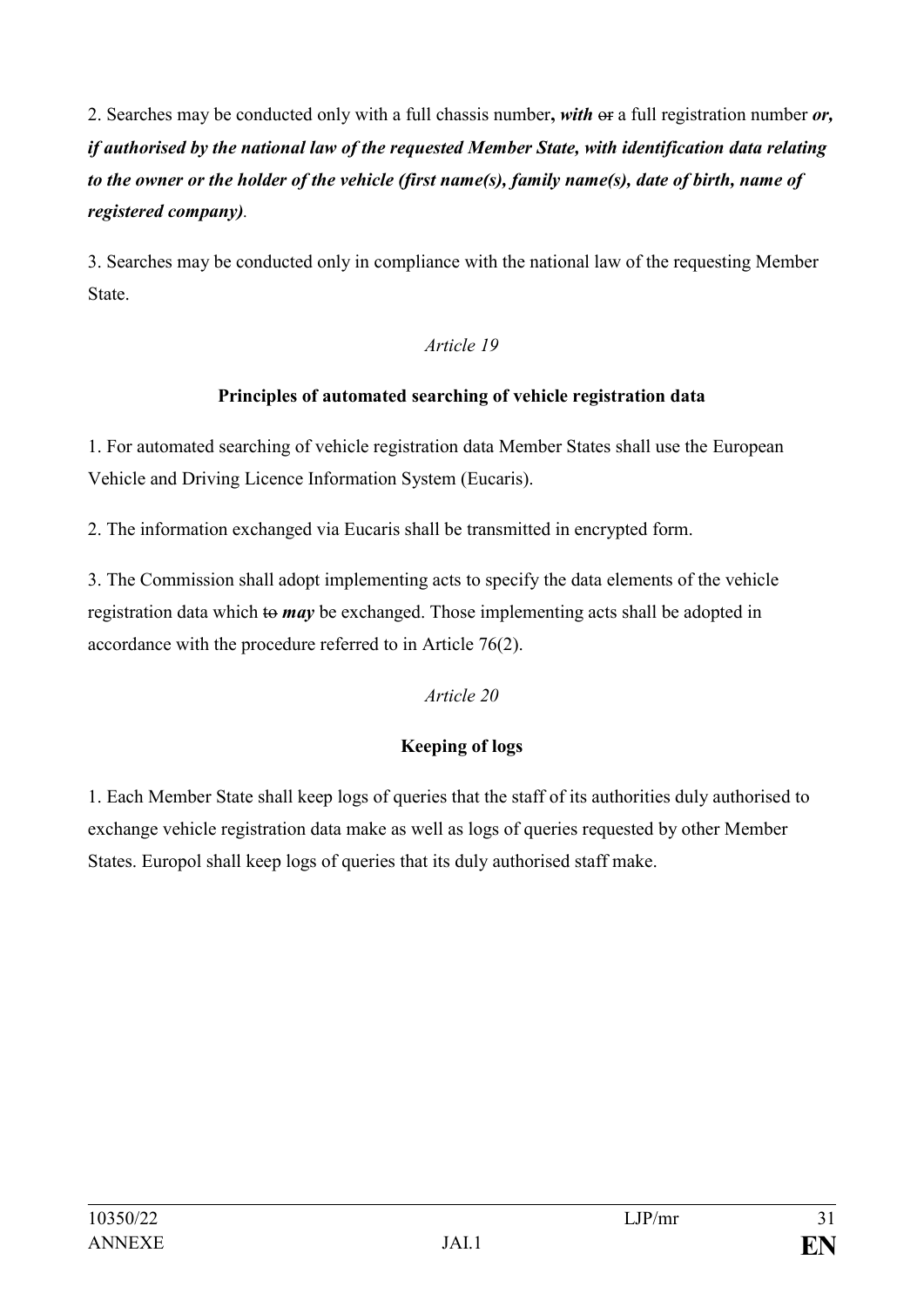Each Member State and Europol shall keep logs of all data processing operations concerning vehicle registration data. Those logs shall include the following:

(a) the Member State or Union agency *Europol* launching the request for a query;

- (b) the date and time of the request;
- (c) the date and time of the answer;
- (d) the national databases to which a request for a query was sent;
- (e) the national databases that provided a positive answer.

2. The logs referred to in paragraph 1 may be used only for the collection of statistics and data protection monitoring, including checking the admissibility of a query and the lawfulness of data processing, and for ensuring data security and integrity.

Those logs shall be protected by appropriate measures against unauthorised access and erased *two* one year*s* after their creation. If, however, they are required for monitoring procedures that have already begun, they shall be erased once the monitoring procedures no longer require the logs.

3. For the purposes of data protection monitoring, including checking the admissibility of a query and the lawfulness of data processing, the data controllers shall have access to the logs for selfmonitoring as referred to in Article 56.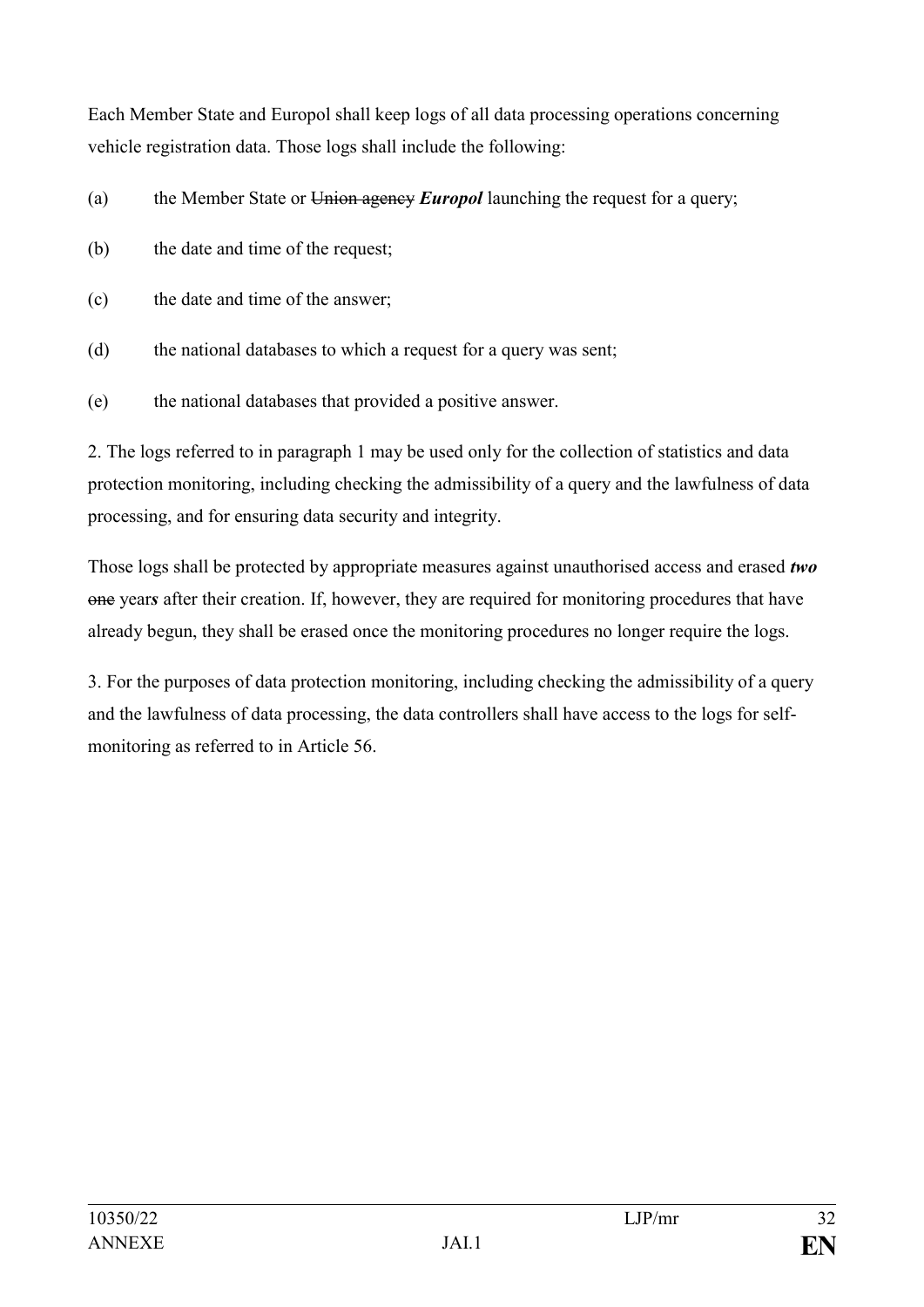### *SECTION 3a*

# *Driving licence data*

### *Article 20a*

### *Automated searching of driving licence data*

*1. For the prevention, detection and investigation of criminal offences, Member States shall allow national contact points of other Member States and Europol access to driving licence data to conduct automated searches in individual cases. Member States may allow access to facial images as part of driving licence data, if available.*

*2. Searches may be conducted only with the driving licence number or, if authorised by the national law of the requested Member State, with data relating to the driving licence holder (first name(s), family name(s), place and date of birth).*

*3. Searches may be conducted only in compliance with the national law of the requesting Member State.*

### *Article 20b*

*Principles of automated searching of driving licence data*

*1. For automated searching of driving licence data, Member States shall use the European Vehicle and Driving Licence Information System (Eucaris).*

*2. The information exchanged via Eucaris shall be transmitted in encrypted form.*

*3. The Commission shall adopt implementing acts to specify the data elements of the driving licence data which may be exchanged. Those implementing acts shall be adopted in accordance with the procedure referred to in Article 76(2).*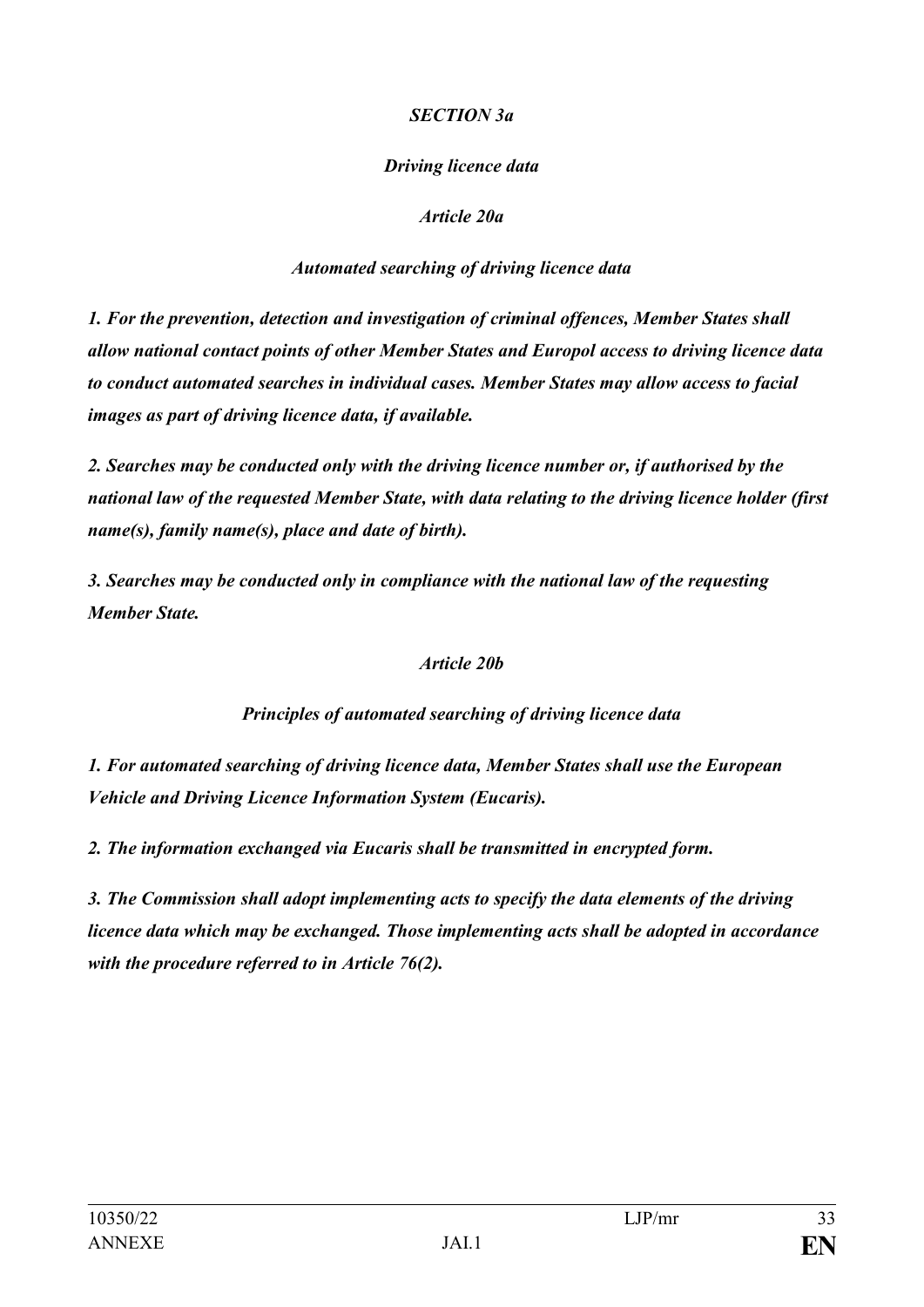### *Article 20c*

# *Keeping of logs*

*1. Each Member State shall keep logs of queries that the staff of its authorities duly authorised to exchange driving licence data make as well as logs of queries requested by other Member States. Europol shall keep logs of queries that its duly authorised staff make.*

*Each Member State and Europol shall keep logs of all data processing operations concerning driving licence data. Those logs shall include the following:* 

*(a) the Member State or Europol launching the request for a query;* 

*(b) the date and time of the request;*

*(c) the date and time of the answer;*

- *(d) the national databases to which a request for a query was sent;*
- *(e) the national databases that provided a positive answer.*

*2. The logs referred to in paragraph 1 may be used only for the collection of statistics and data protection monitoring, including checking the admissibility of a query and the lawfulness of data processing, and for ensuring data security and integrity.* 

*Those logs shall be protected by appropriate measures against unauthorised access and erased two years after their creation. If, however, they are required for monitoring procedures that have already begun, they shall be erased once the monitoring procedures no longer require the logs.*

*3. For the purposes of data protection monitoring, including checking the admissibility of a query and the lawfulness of data processing, the data controllers shall have access to the logs for self-monitoring as referred to in Article 56.*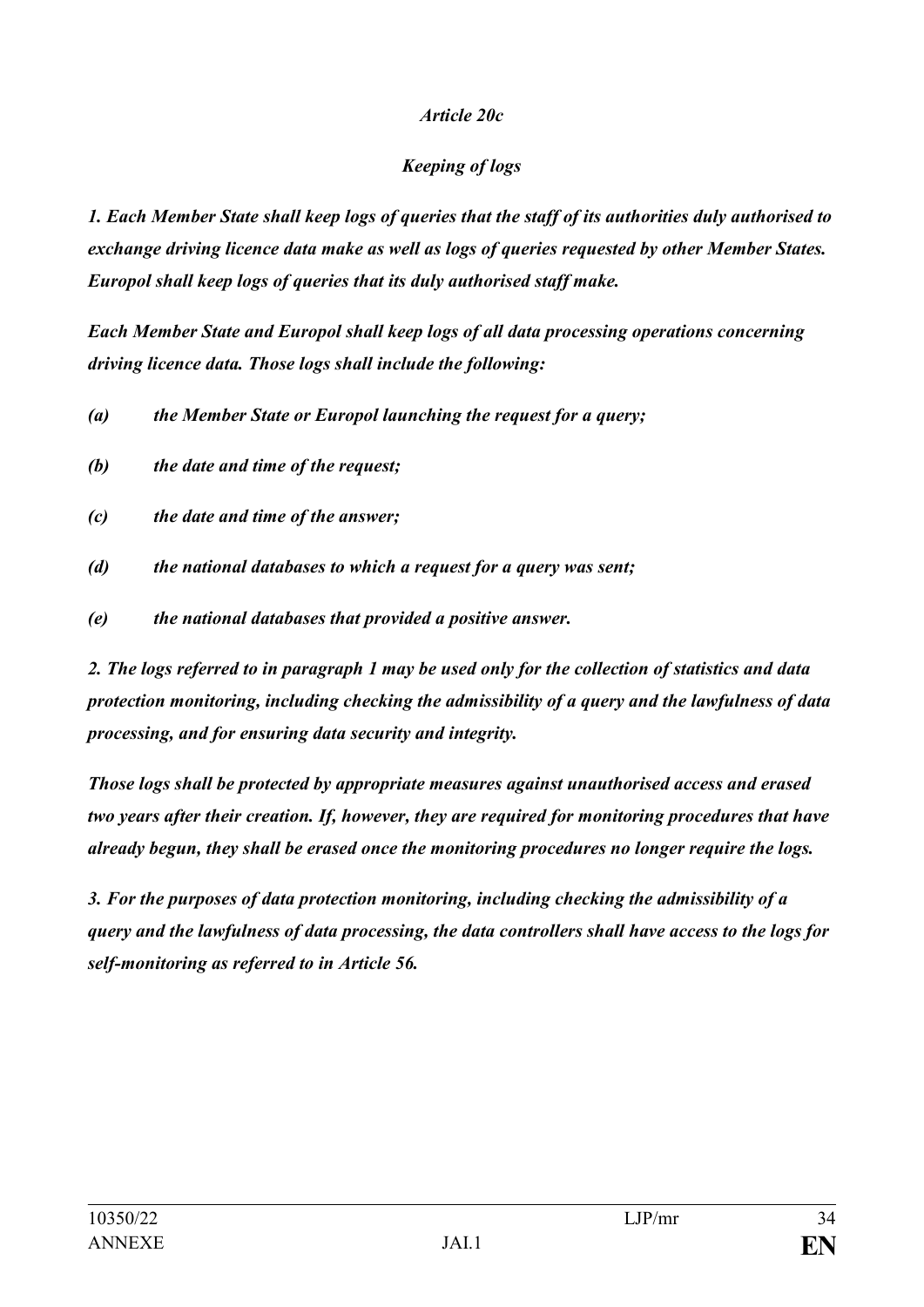### SECTION 4

# **Facial images**

# *Article 21*

# **Facial images** *reference data*

1. Member States shall ensure the availability of facial images *reference data* from their national database(s) established for the prevention, detection and investigation of criminal offences. Those data shall only include facial images and the reference number referred to in Article 23, and shall indicate whether the facial images are attributed to an individual or not.

*2. Facial images reference data*Member States shall not *contain*make available in this context any *additional* data from which an individual can be directly identified.

*3*2. Facial images *reference data* which are not attributed to any individual (unidentified facial images) *shall*must be recognisable as such.

# *Article 22*

# **Automated searching of facial images**

1. For the prevention, detection and investigation of criminal offences, Member States shall allow national contact points of other Member States and Europol access to *the* facial images *reference data* stored in their national databases, to conduct automated searches *by comparing facial images reference data*.

Searches may be conducted only in individual cases and in compliance with the national law of the requesting Member State.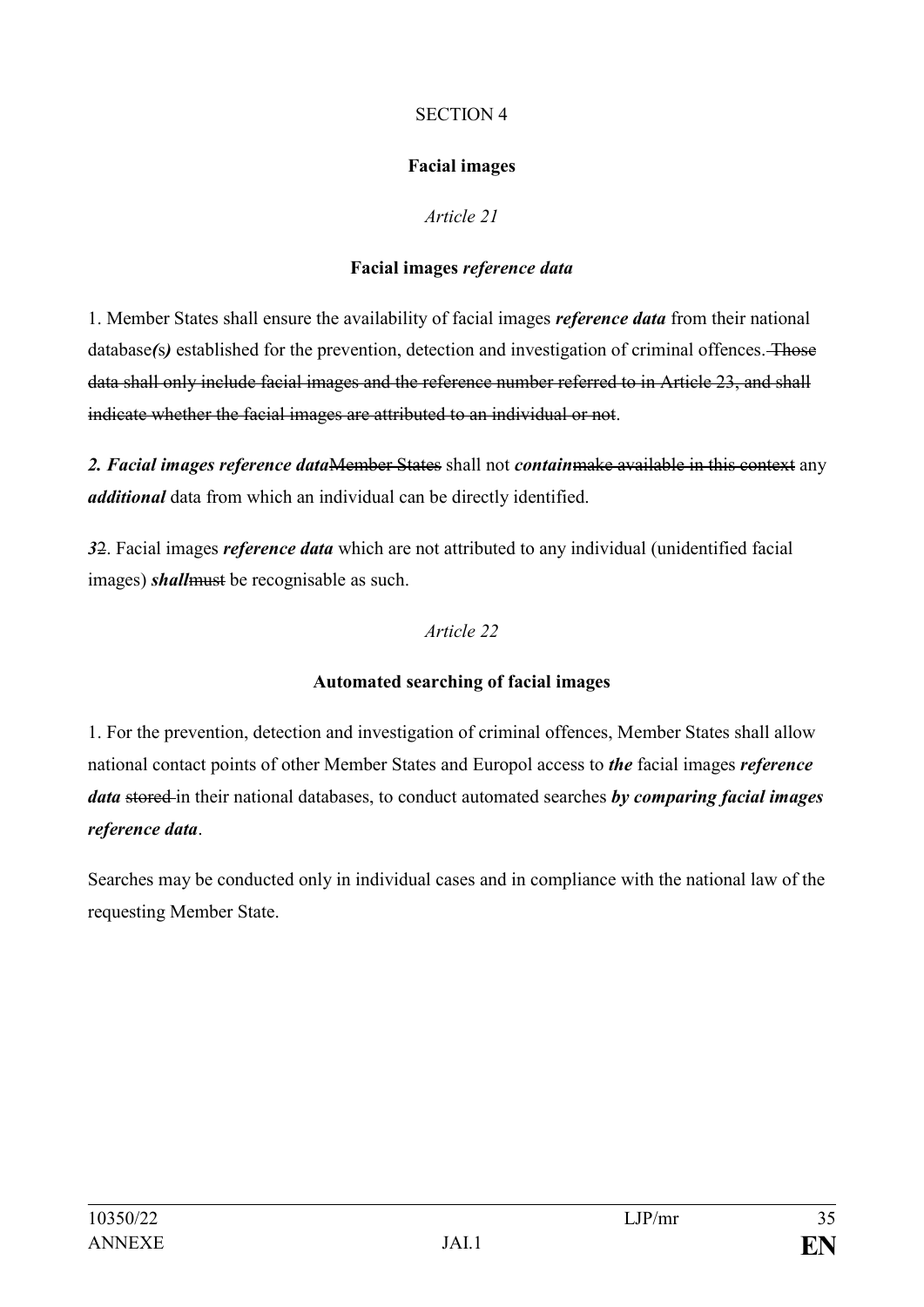2. *The national contact point of the requesting Member State may decide to confirm a match between two facial images. If so decided, it shall inform the requested Member State and shall manually confirm this match with facial images reference data received from the requested Member State.*The requesting Member State shall receive a list composed of matches concerning likely candidates. That Member State shall review the list to determine the existence of a confirmed match.

3. A minimum quality standard shall be established to allow for search and comparison of facial images. The Commission shall adopt implementing acts to specify that minimum quality standard. Those implementing acts shall be adopted in accordance with the procedure referred to in Article  $76(2)$ .

### *Article 22a*

### *Notifications of facial images databases*

*Each Member State shall inform, in accordance with Article 73, other Member States, the Commission, Europol and eu-LISA of the content of national facial images databases, to which Articles 21 and 22 apply, and the conditions for automated searches.*

### *Article 23*

# **Reference numbers for facial images**

The reference numbers for facial images shall be the combination of the following:

(a) a reference number allowing Member States, in case of a match, to retrieve further data and other information in their databases referred to in Article 21 in order to supply it to one, several or all of the other Member States in accordance with Articles 47 and 48;*, or to Europol in accordance with Article 50(6);*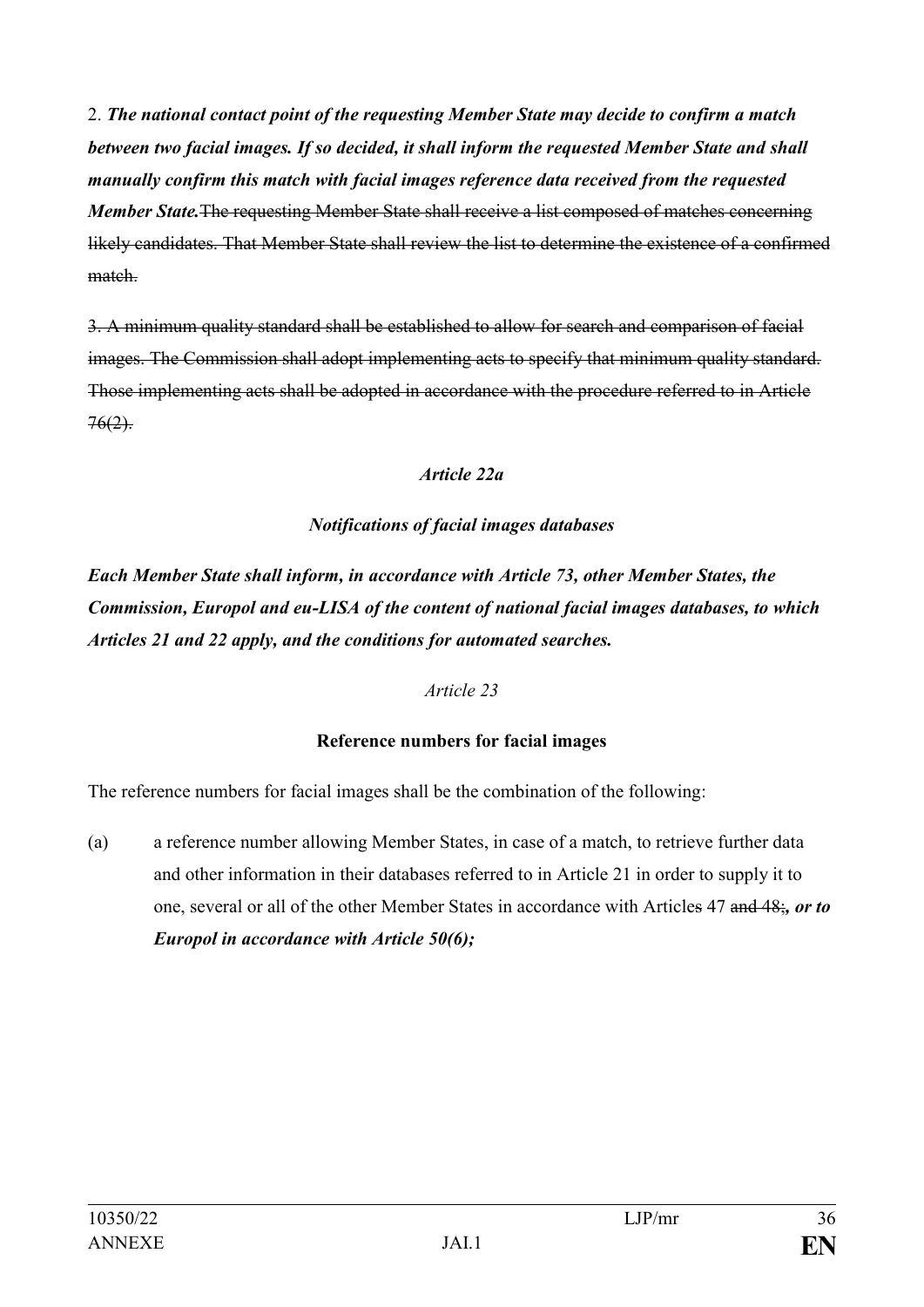- *(a bis) a reference number allowing Europol, in case of a match, to retrieve further data and other information referred to in Article 49(1) in order to supply it to one, several or all of the other Member States in accordance with Articles 49(2)*
- (b) a code to indicate the Member State which holds the facial images.

### *Article 23a*

#### *Principles for the exchange of facial images*

*1. The digitalisation of facial images and their transmission to the other Member States or Europol shall be carried out in accordance with European or international standards. The Commission shall adopt implementing acts to specify the relevant European or international standards for facial images exchange that shall be used by Member States and Europol. Those implementing acts shall be adopted in accordance with the procedure referred to in Article 76(2).*

*2. Each Member State and Europol shall ensure that the facial images it transmits are of sufficient quality for automated comparison. A minimum quality standard shall be established to allow for comparison of facial images. The Commission shall adopt implementing acts to specify that minimum quality standard. Those implementing acts shall be adopted in accordance with the procedure referred to in Article 76(2).*

*3. Member States and Europol shall take appropriate measures to ensure the confidentiality and integrity of facial images being sent to other Member States, including their encryption.*

#### *Article 23b*

# *Search capacities for facial images*

*1. Each Member State and Europol shall ensure that their search requests do not exceed the search capacities specified by the requested Member State or Europol to ensure national system readiness and avoid overloading of national systems.*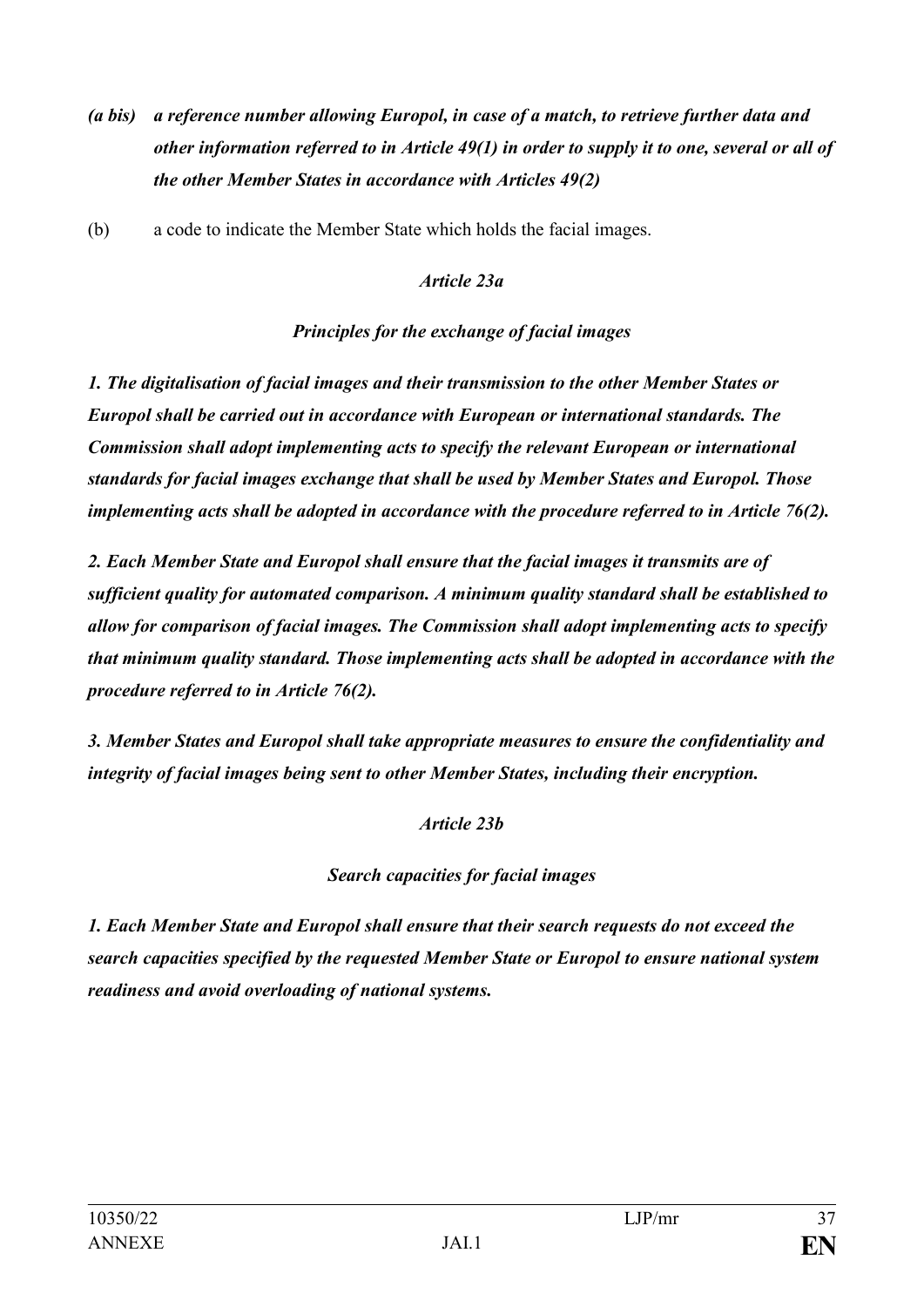*Member States and Europol shall inform other Member States, the Commission, Europol and eu-LISA about their maximum search capacities per day for facial images exchanges. Those search capacities can be raised by Member States or Europol at any time including in case of urgency.*

*2. The Commission shall adopt implementing acts to specify the maximum numbers of candidates accepted for comparison per transmission as well as the distribution of unused search capacities between Member States in accordance with the procedure referred to in Article 76(2).*

#### *Article 24*

#### **Rules for requests and answers regarding facial images**

1. A request for an automated search shall include only the following information:

- (a) the code of the requesting Member State;
- (b) the date, time and indication number of the request;
- (c) the facial images and their reference numbers referred to in Article 23.

2. The answer to the request referred to in paragraph 1 shall contain only the following information:

- (a) an indication as to whether there were one or more matches or no matches;
- (b) the date, time and indication number of the request;
- (c) the date, time and indication number of the answer;
- (d) the codes of the requesting and requested Member States;
- (e) the reference numbers of the facial images from the requesting and requested Member States;
- (f) the matching facial images.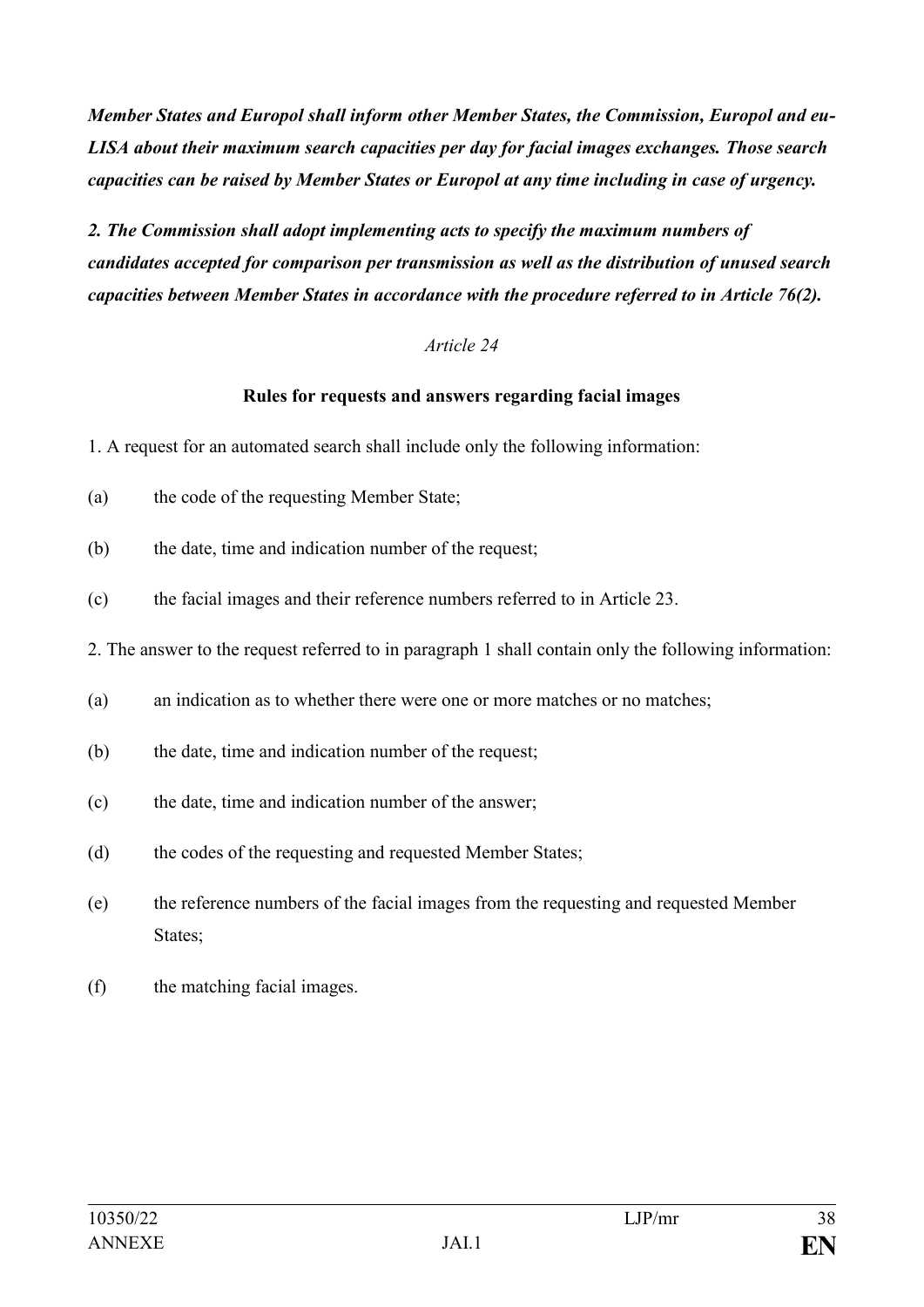*3. Member States shall ensure that requests are consistent with notifications sent pursuant to Article 22a. Those notifications shall be reproduced in the practical handbook referred to in Article 78.*

### SECTION 5

#### **Police records**

#### *Article 25*

#### **Police records**

1. Member States may decide to participate in the automated exchange of police records. Member States participating in the automated exchange of police records shall ensure the availability of biographical data of suspects and criminals *convicted persons* from their national police records indexes*, based on their national databases* established for the *prevention, detection and*  investigation of criminal offences. This set of data, if available, shall contain the following data, if *available*:

- (a) first name(s);
- (b) family name(s);
- (c) *previously used name(s) and* alias(es);
- (d) date of birth;
- (e) nationality or nationalities;
- (f) place and country of birth;
- (g) gender.
- 2. The data referred to in paragraph 1, points (a), (b), and (c), (e) and (f) shall be pseudonymised.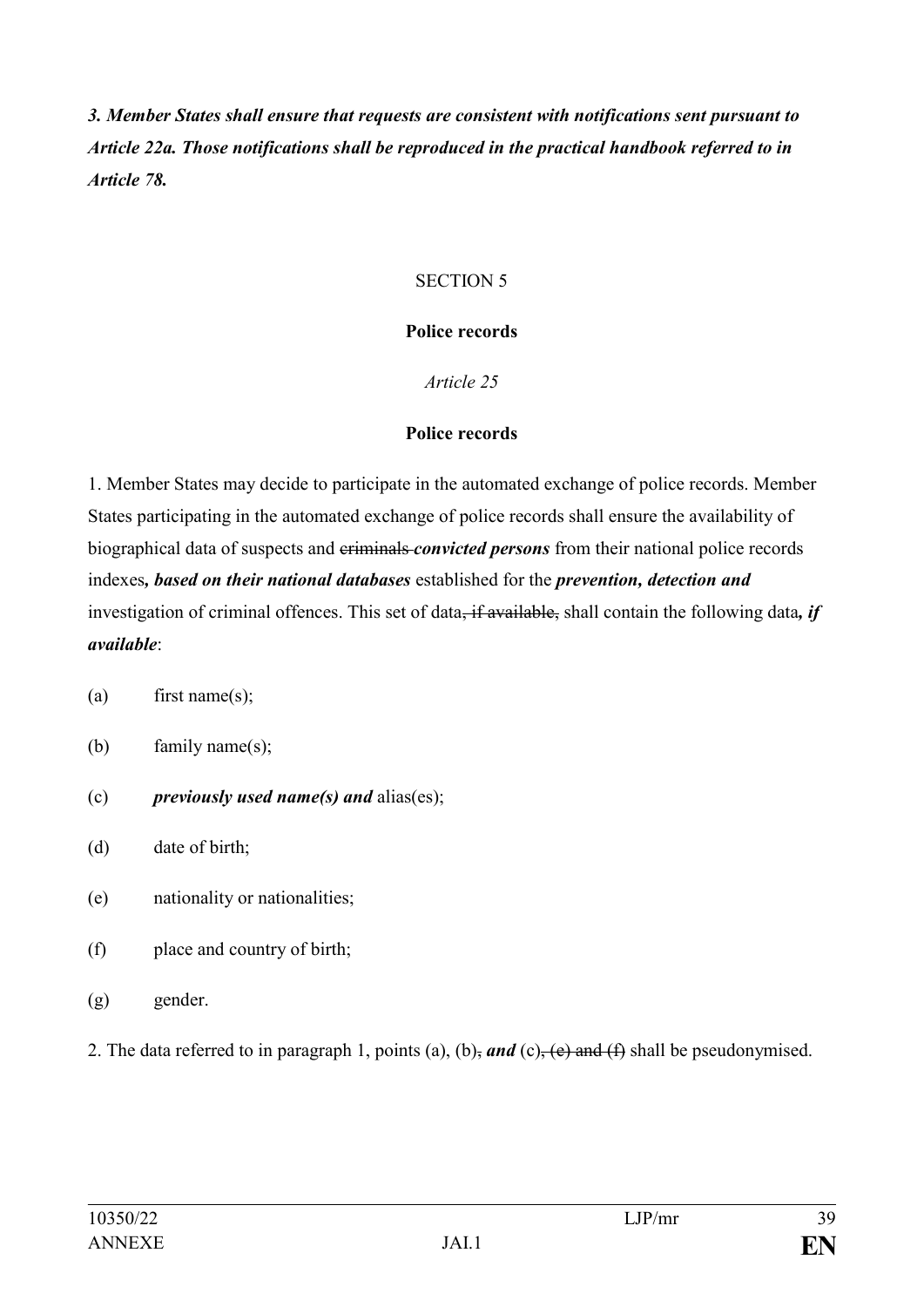#### **Automated searching of police records**

1. For the *prevention, detection and* investigation of criminal offences, Member States *participating in the automated exchange of police records* shall allow national contact points of other *participating* Member States and Europol access to data from their national police records indexes, to conduct automated searches.

Searches may be conducted only in individual cases and in compliance with the national law of the requesting Member State.

2. The requesting Member State shall receive the *in an automated manner the* list of matches with an indication of the quality of the matches.

The requesting Member State shall also be informed about the Member State whose database contains data that resulted in the match.

#### *Article 26a*

# *Notifications about databases used for police records exchanges*

*Each Member State shall inform, in accordance with Article 73, other Member States, the Commission and Europol, of their national databases used for establishing their national police records indexes and of the content of their national police records indexes, to which Articles 25 and 26 apply, and the conditions for automated searches.*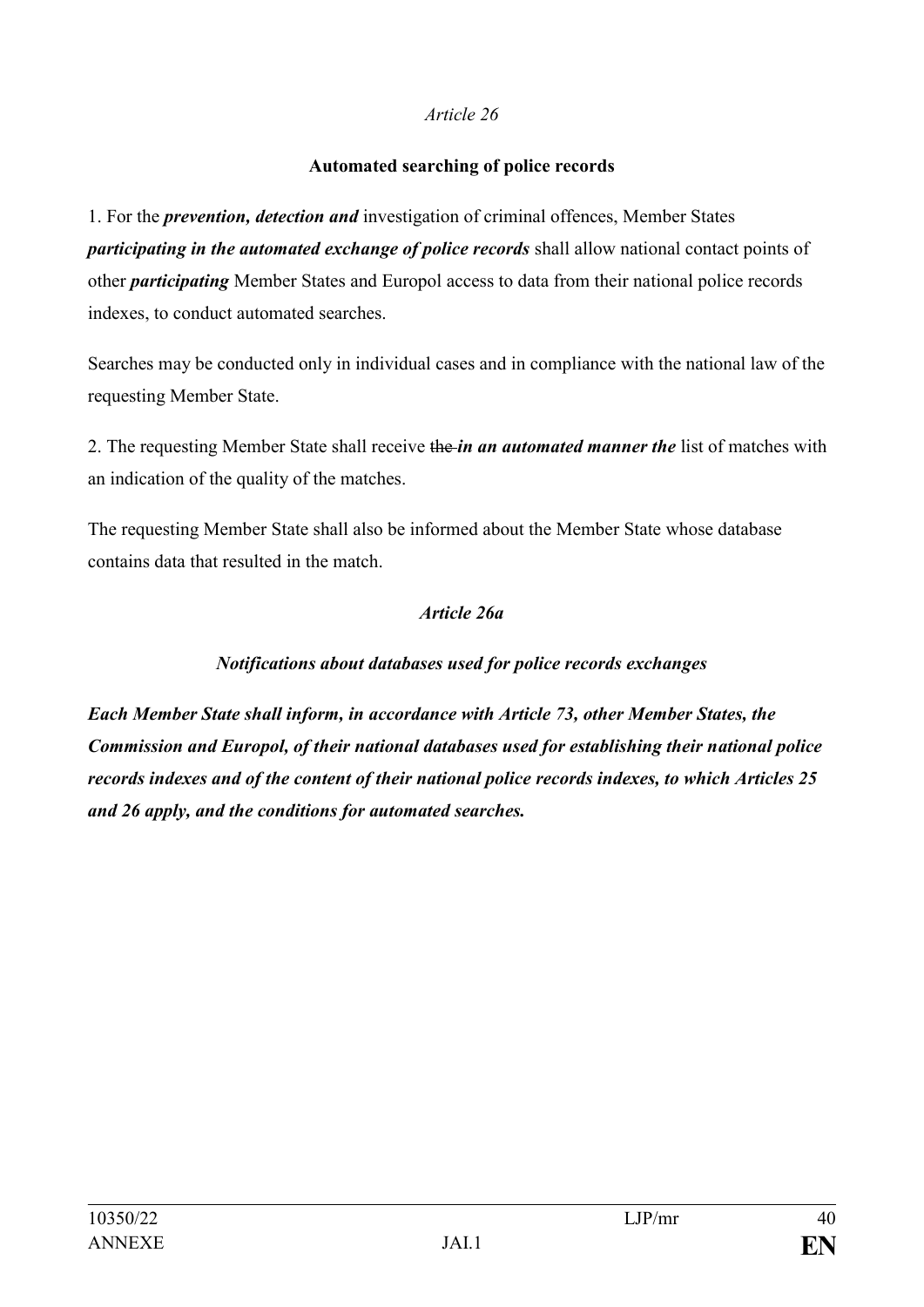#### **Reference numbers for police records**

The reference numbers for police records shall be the combination of the following:

- (a) a reference number allowing Member States, in the case of a match, to retrieve personal data and other information in their indexes referred to in Article 25 in order to supply it to one, several or all of the Member States in accordance with Articles *44*47 and 48;
- (b) a code to indicate the Member State which holds the police records.

#### *Article 28*

# **Rules for requests and answers regarding police records**

- 1. A request for an automated search shall include only the following information:
- (a) the code of the requesting Member State;
- (b) the date, time and indication number of the request;
- (c) the *data referred to in Article 25 as far as available* police records and their reference numbers referred to in Article 27.
- 2. The answer to the request referred to in paragraph 1 shall contain only the following information:
- (a) an indication as to whether there were one or more matches or no matches:
- (b) the date, time and indication number of the request;
- (c) the date, time and indication number of the answer;
- (d) the codes of the requesting and requested Member States;
- (e) the reference numbers of the police records from the requested Member States.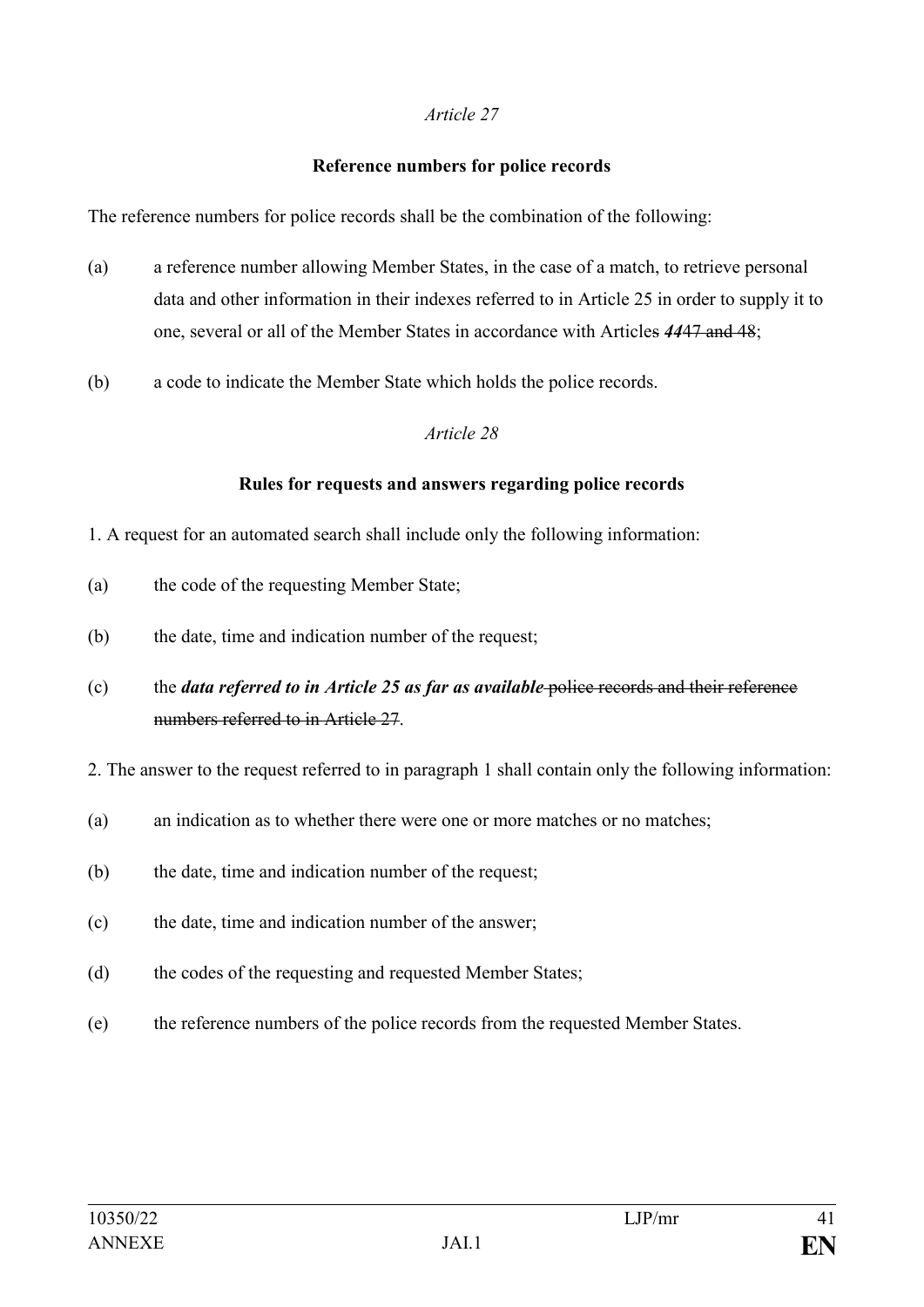*3. Member States shall ensure that requests are consistent with notifications sent pursuant to Article 26a. Those notifications shall be reproduced in the practical handbook referred to in Article 78.*

#### SECTION 6

#### **Common provisions**

# *Article 28a*

# *Missing persons and unidentified human remains*

*1. Where a national authority has been so empowered by national legislative measures as referred to in paragraph 2, it may conduct automated searches via the Prüm framework solely for the purposes of:*

- *a. searching missing persons;*
- *b. identifying unidentified human remains.*

*2. Member States wishing to avail themselves of the possibility provided for in paragraph 1 shall adopt national legislative measures designating the competent national authorities and laying down the procedures, conditions and criteria.*

# *Article 29*

# **National contact points**

Each Member State shall designate a *one or more* national contact point*s*.

The national contact points shall be responsible for supplying the data referred to in Articles 6,  $7$ , 13, 18, *20a,* 22 and 26.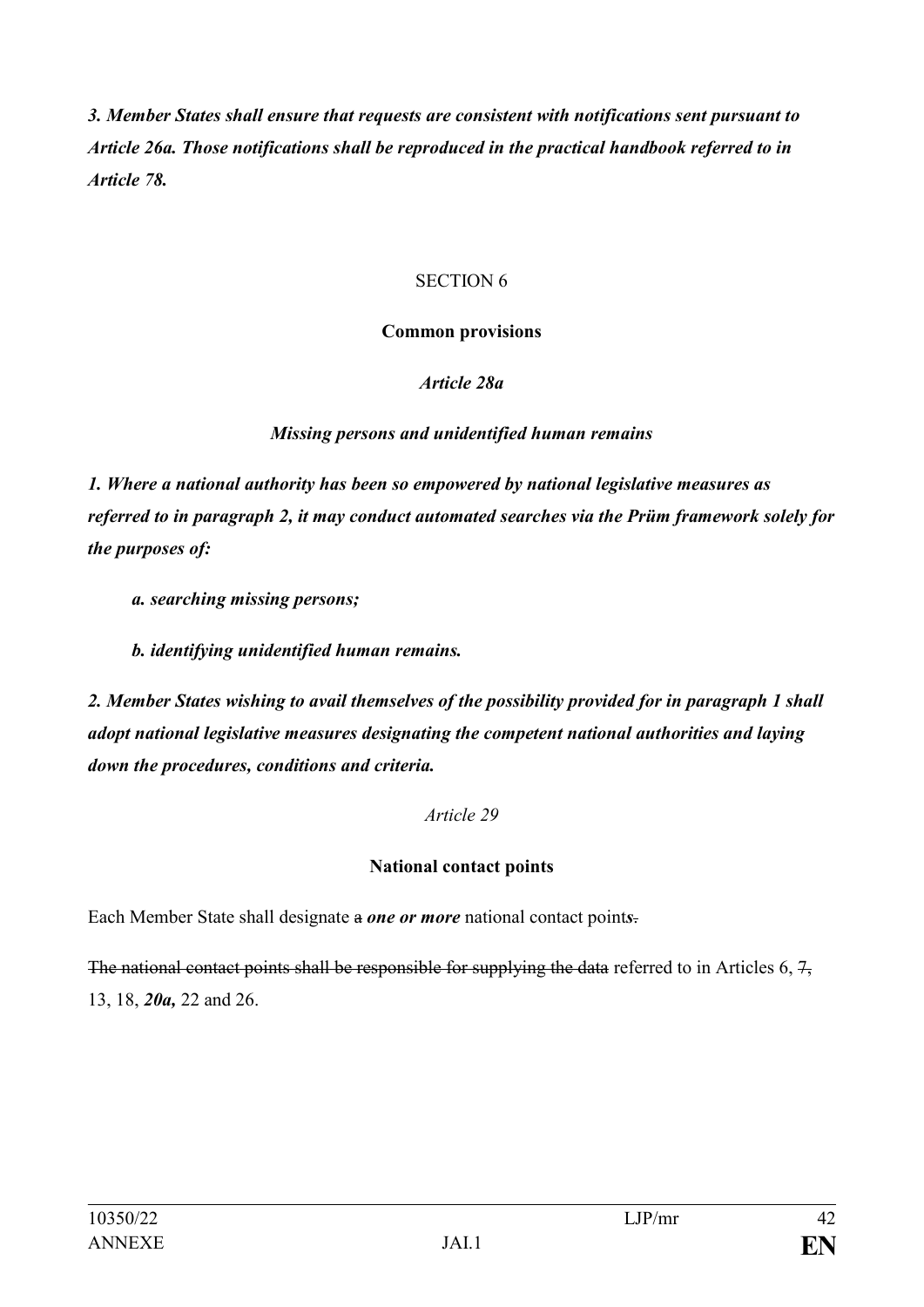#### **Implementing measures**

The Commission shall adopt implementing acts to specify the technical arrangements for the procedures set out in Articles 6, 7, 13, 18, *20a,* 22 and 26. Those implementing acts shall be adopted in accordance with the procedure referred to in Article 76(2).

# *Article 31*

# **Technical specifications**

Member States and Europol shall observe common technical specifications in connection with all requests and answers related to searches and comparisons of DNA profiles, dactyloscopic data, vehicle registration data, *driving licence data,* facial images and police records. The Commission shall adopt implementing acts to specify these technical specifications in accordance with the procedure referred to in Article 76(2).

# *Article 32*

# **Availability of automated data exchange at national level**

1. Member States shall take all necessary measures to ensure that automated searching or comparison of DNA profiles, dactyloscopic data, vehicle registration data, *driving licence data,*  facial images and police records is possible 24 hours a day and seven days a week.

2. National contact points shall immediately inform each other, the Commission, Europol and eu-LISA of *any* the technical fault causing unavailability of the automated data exchange.

National contact points shall agree on temporary alternative information exchange arrangements in accordance with the applicable Union law and national legislation.

3. National contact points shall re-establish the automated data exchange *by any means necessary and* without delay.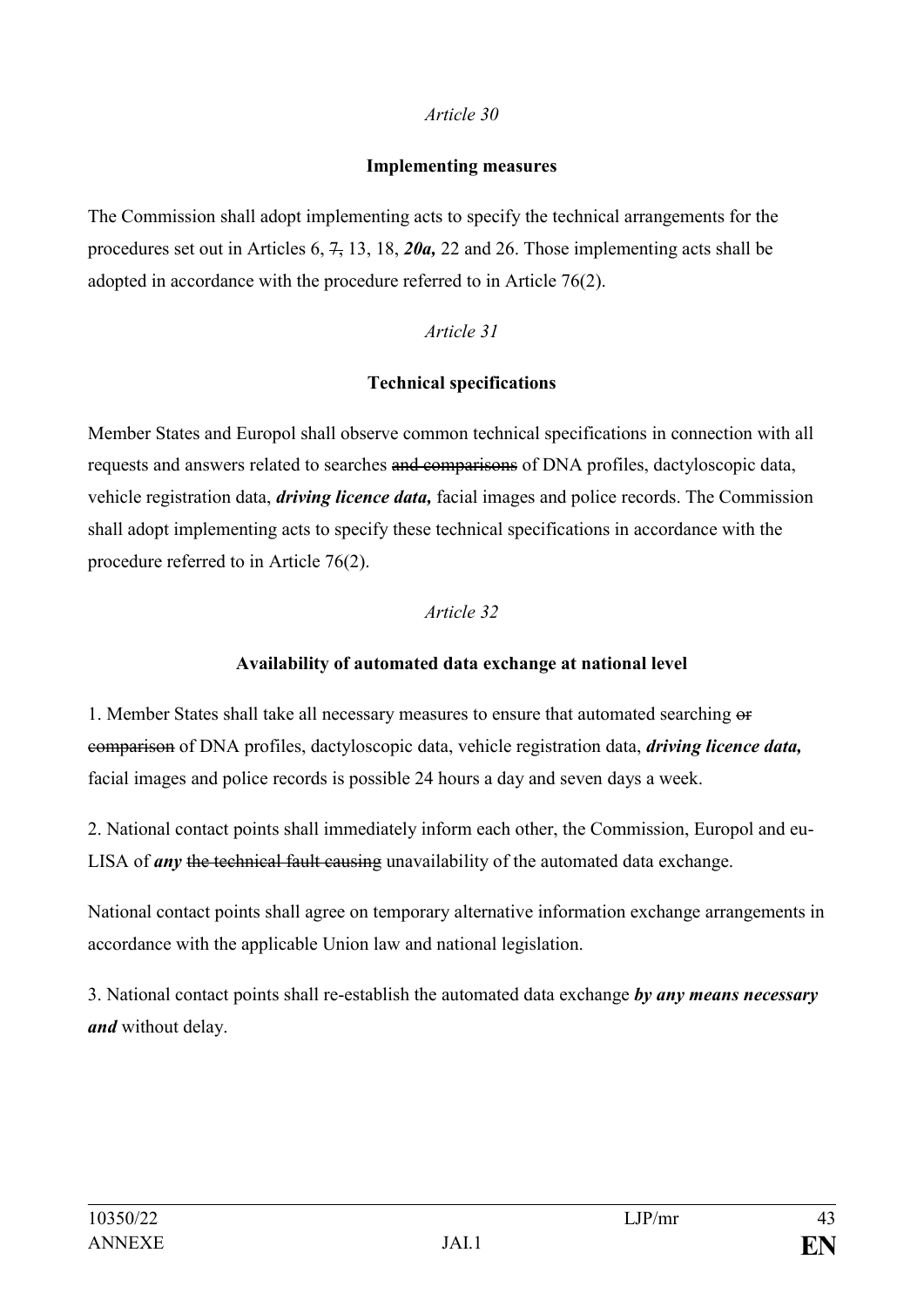### **Justification for the processing of data**

1. Each Member State shall keep a justification of the queries that its competent authorities make.

Europol shall keep a justification of the queries it makes.

2. The justification referred to in paragraph 1 shall include:

- (a) the purpose of the query, including a reference to the specific case or investigation;
- (b) an indication on whether the query concerns a suspect or a perpetrator of a criminal offence*, a victim, a missing person or human remains*;
- (c) an indication on whether the query aims to identify an unknown person or obtain more data on a known person.

3. The justifications referred to in paragraph 2 *shall be traceable to the logs stored in accordance with articles 20, 20c, 40 and 45, and* shall only be used for data protection monitoring, including checking the admissibility of a query and the lawfulness of data processing, and for ensuring data security and integrity.

Those justifications shall be protected by appropriate measures against unauthorised access and erased *two* one years after their creation. If, however, they are required for monitoring procedures that have already begun, they shall be erased once the monitoring procedures no longer require the justification.

4. For the purposes of data protection monitoring, including checking the admissibility of a query and the lawfulness of data processing, the data controllers shall have access to those justifications for self-monitoring as referred to in Article 56.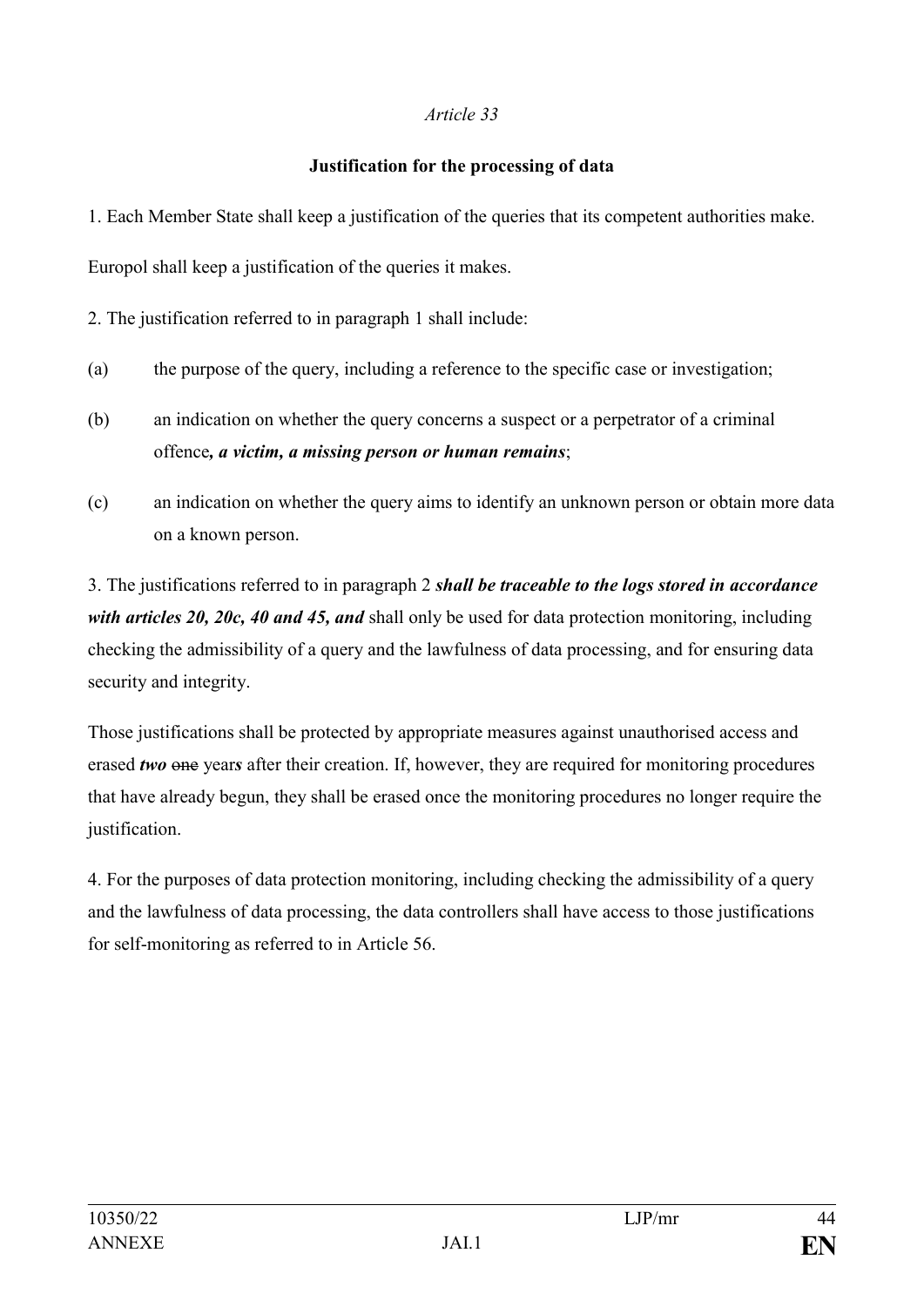#### **Use of the universal message format**

1. The universal message format (UMF) standard *as referred to in Article 38 of Regulation (EU) 2019/817 and in Article 38 of Regulation (EU) 2019/818* shall be used in the development of the router referred to in Article 35 and EPRIS *as far as applicable*.

2. Any automated exchange of data in accordance with this Regulation shall use the UMF standard *as far as applicable*.

# CHAPTER 3

# **ARCHITECTURE**

SECTION 1

# **Router**

*Article 35*

# **The router**

1. A router is established for the purposes of facilitating the establishment of connections between Member States and with Europol for querying with *biometric data*, retrieving *biometric data and alphanumeric data,* and scoring biometric data in accordance with this Regulation.

2. The router shall be composed of:

- (a) a central infrastructure, including a search tool enabling the simultaneous querying of Member States' databases referred to in Articles 5, 12 and 21 as well as of Europol data;
- (b) a secure communication channel between the central infrastructure*,* Member States and *Europol* Union agencies that are entitled to use the router;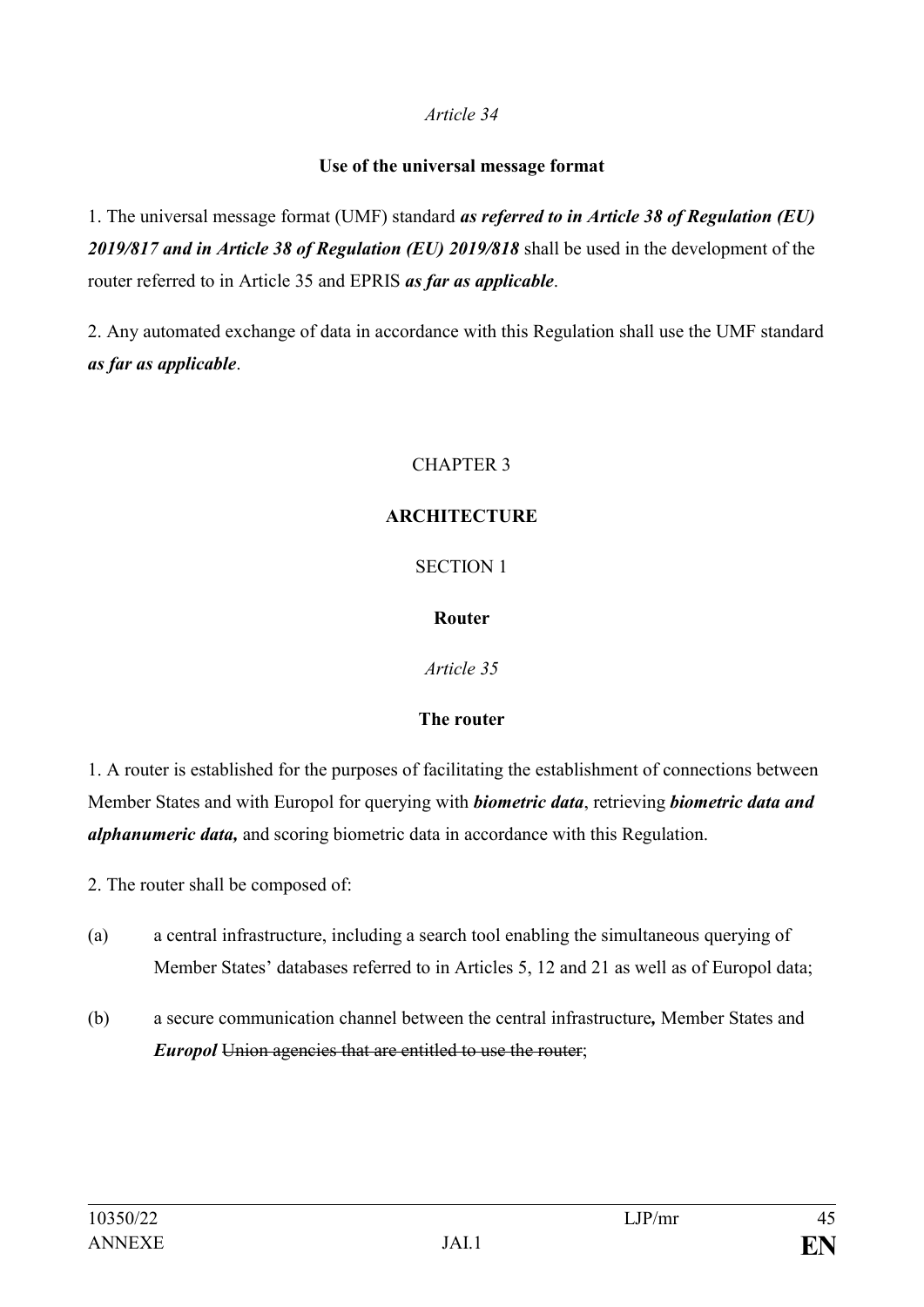(c) a secure communication infrastructure between the central infrastructure and the European Search Portal for the purposes of Article 39.

# *Article 36*

# **Use of the router**

The use of the router shall be reserved to the Member States' authorities that have access to the exchange of DNA profiles, dactyloscopic data and facial images, and Europol in accordance with this Regulation and Regulation (EU) 2016/794.

# *Article 37*

# **Queries***Processes*

1. The router users referred to in Article 36 shall *submit to the router a* request *for* a query by submitting *with* biometric data to the router. The router shall dispatch the request for a query to the *all or specific* Member States' databases and Europol data simultaneously with the data submitted by the user and in accordance with their access rights.

2. On receiving the request for a query from the router, each requested Member State and Europol shall launch a query of their databases in an automated manner and without delay.

3. Any matches resulting from the query in each Member States' databases and Europol data shall be sent back in an automated manner to the router.

4. The router shall rank*, on the initiative of the requesting Member State and where applicable,* the replies in accordance with the score of the correspondence between *by comparing* the biometric data used for querying and the biometric data *supplied in the answers by* stored in the *requested* Member State*(*s*)*' databases and *or* Europol data.

5. The list of matching biometric data and their scores shall be returned to the router user by the router.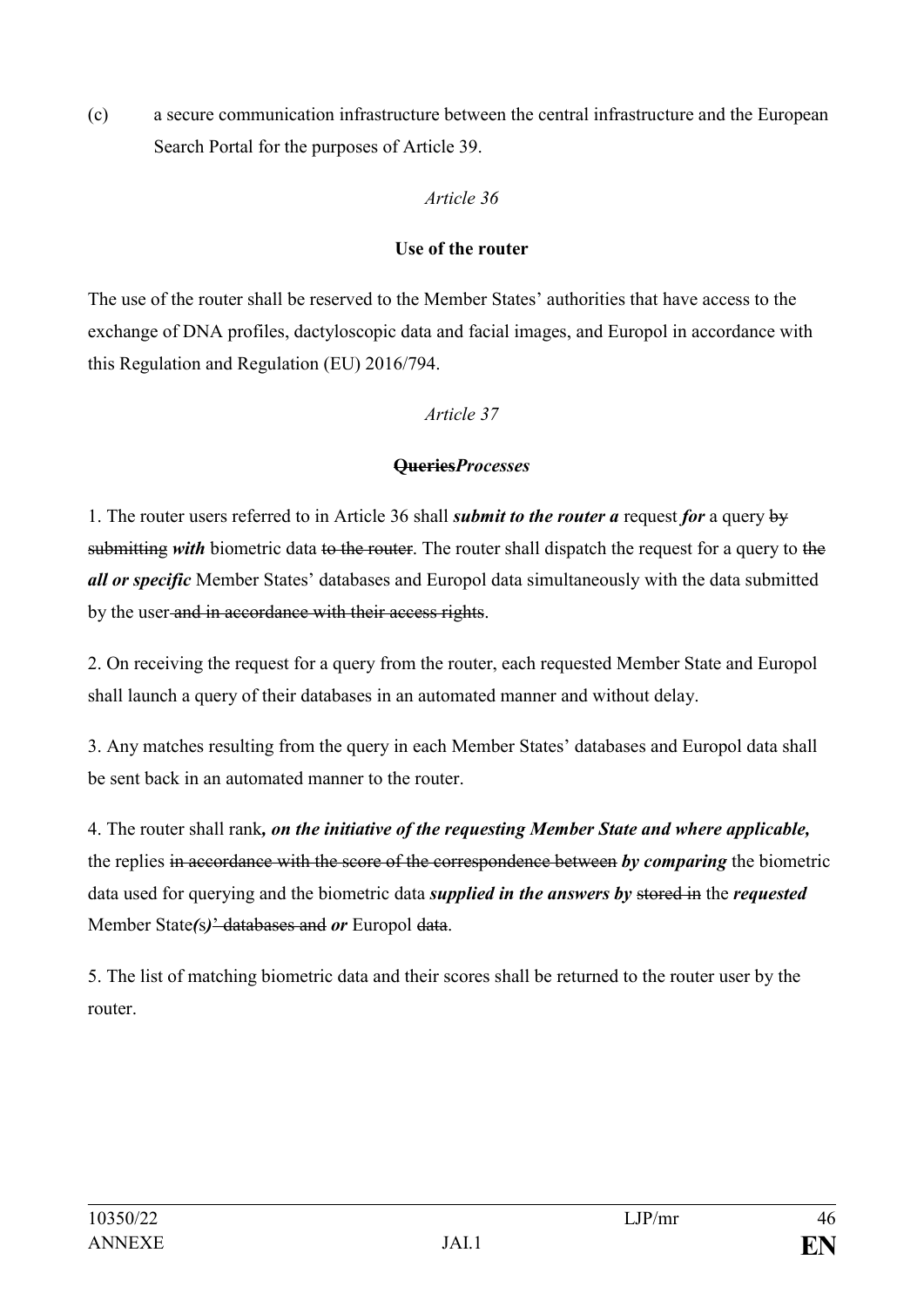6. The Commission shall adopt implementing acts to specify the technical procedure for the router to query Member States' databases and Europol data, the format of the router replies and the technical rules for scoring *comparing and ranking* the correspondence between biometric data. These implementing acts shall be adopted in accordance with the procedure referred to in Article 76(2).

### *Article 38*

#### **Quality check**

The requested Member State shall check the quality of the transmitted data by means of a fully automated procedure.

Should the data be unsuitable for an automated comparison, the requested Member State shall inform the requesting Member State about it via the router without delay.

#### *Article 39*

# **Interoperability between the router and the Common Identity Repository for the purposes of law enforcement access**

1. The router users referred to in Article 36 may launch a query to Member States' databases and Europol data simultaneously with a query to the Common Identity Repository where the relevant conditions under Union law are fulfilled and in accordance with their access rights. For this purpose, the router shall query the Common Identity Repository via the European Search Portal.

2. Queries to the Common Identity Repository for law enforcement purposes shall be carried out in accordance with Article 22 of Regulation (EU) 2019/817 and Article 22 of Regulation (EU) 2019/818. Any result from the queries shall be transmitted via the European Search Portal.

Only designated authorities defined in Article 4, point 20, of Regulation (EU) 2019/817 and Article 4, point 20, of Regulation (EU) 2019/818 may launch these simultaneous queries.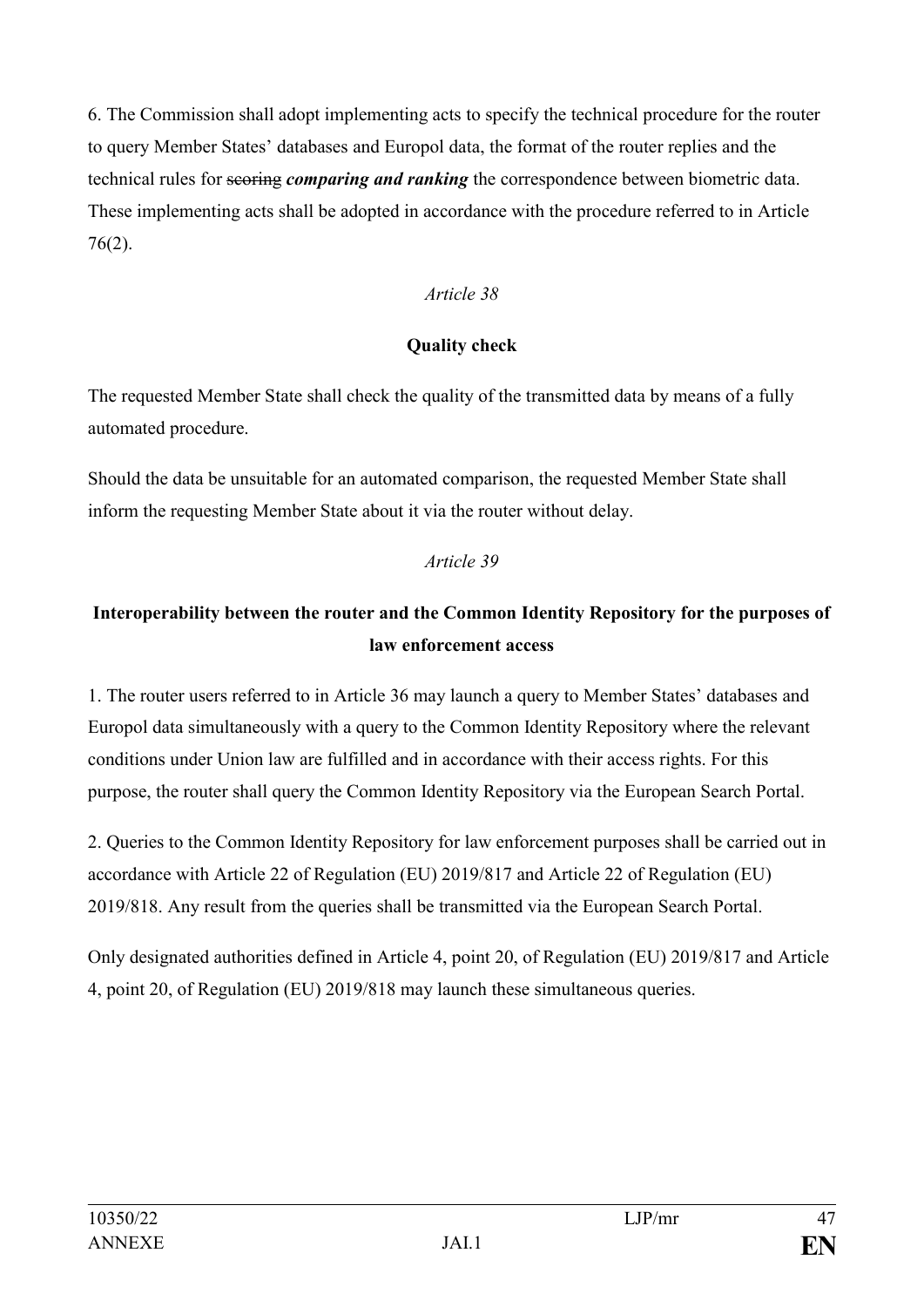Simultaneous queries of the Member States' databases and Europol data and the Common Identity Repository may only be launched in cases where it is likely *there is a suspicion* that data on a suspect, perpetrator or victim of a terrorist offence or other serious criminal offences as defined respectively in Article 4, points 21 and 22, of Regulation (EU) 2019/817 and Article 4, points 21 and 22, of Regulation (EU) 2019/818 are stored in the Common Identity Repository.

# *Article 40*

# **Keeping of logs**

1. eu-LISA shall keep logs of all data processing operations in the router. Those logs shall include the following:

- (a) the Member State or Union agency launching the request for a query;
- (b) the date and time of the request;
- (c) the date and time of the answer;
- (d) the national databases or Europol data to which a request for a query was sent;
- (e) the national databases or Europol data that provided an answer;
- (f) where applicable, the fact that there was a simultaneous query to the Common Identity Repository.

2. Each Member State shall keep logs of queries that its competent authorities and the staff of those authorities duly authorised to use the router make as well as logs of queries requested by other Member States.

Europol shall keep logs of queries that its duly authorised staff make.

3. The logs referred to in paragraphs 1 and 2 may be used only for the collection of statistics and data protection monitoring, including checking the admissibility of a query and the lawfulness of data processing, and for ensuring data security and integrity.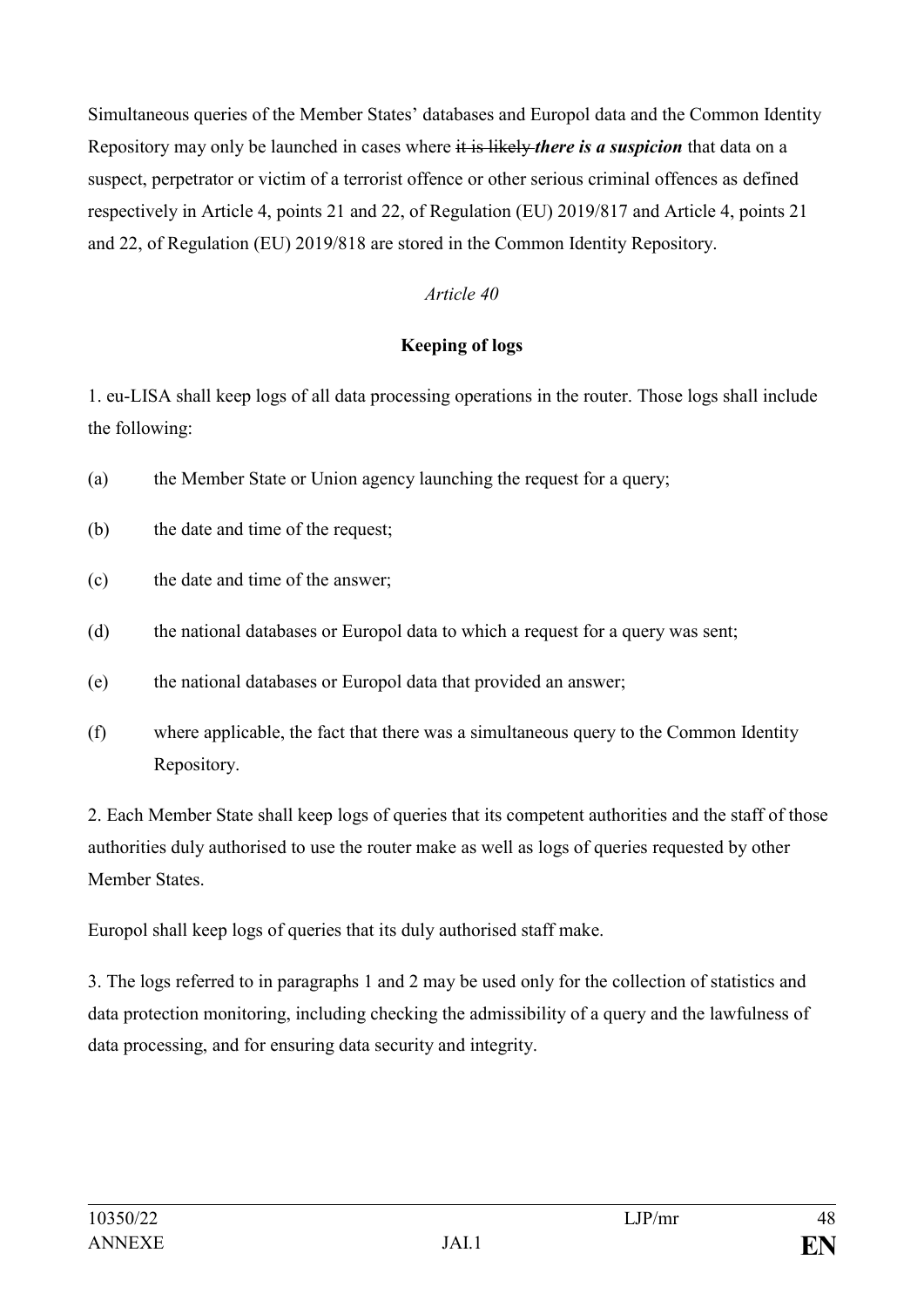Those logs shall be protected by appropriate measures against unauthorised access and erased one *two* years after their creation. If, however, they are required for monitoring procedures that have already begun, they shall be erased once the monitoring procedures no longer require the logs.

4. For the purposes of data protection monitoring, including checking the admissibility of a query and the lawfulness of data processing, the data controllers shall have access to the logs for selfmonitoring as referred to in Article 56.

#### *Article 41*

#### **Notification procedures in case of technical impossibility to use the router**

1. Where it is technically impossible to use the router to query one or several national databases or Europol data because of a failure of the router, the router users *referred to in Article 36* shall be notified in an automated manner by eu-LISA. eu-LISA shall take measures to address the technical impossibility to use the router without delay.

2. Where it is technically impossible to use the router to query one or several national databases or Europol data because of a failure of the national infrastructure in a Member State, that Member State shall notify the other Member States, eu-LISA and the Commission in an automated manner. Member States *concerned* shall take measures to address the technical impossibility to use the router without delay.

3. Where it is technically impossible to use the router to query one or several national databases or Europol data because of a failure of the infrastructure of Europol, Europol shall notify the Member States, eu-LISA and the Commission in an automated manner. Europol shall take measures to address the technical impossibility to use the router without delay.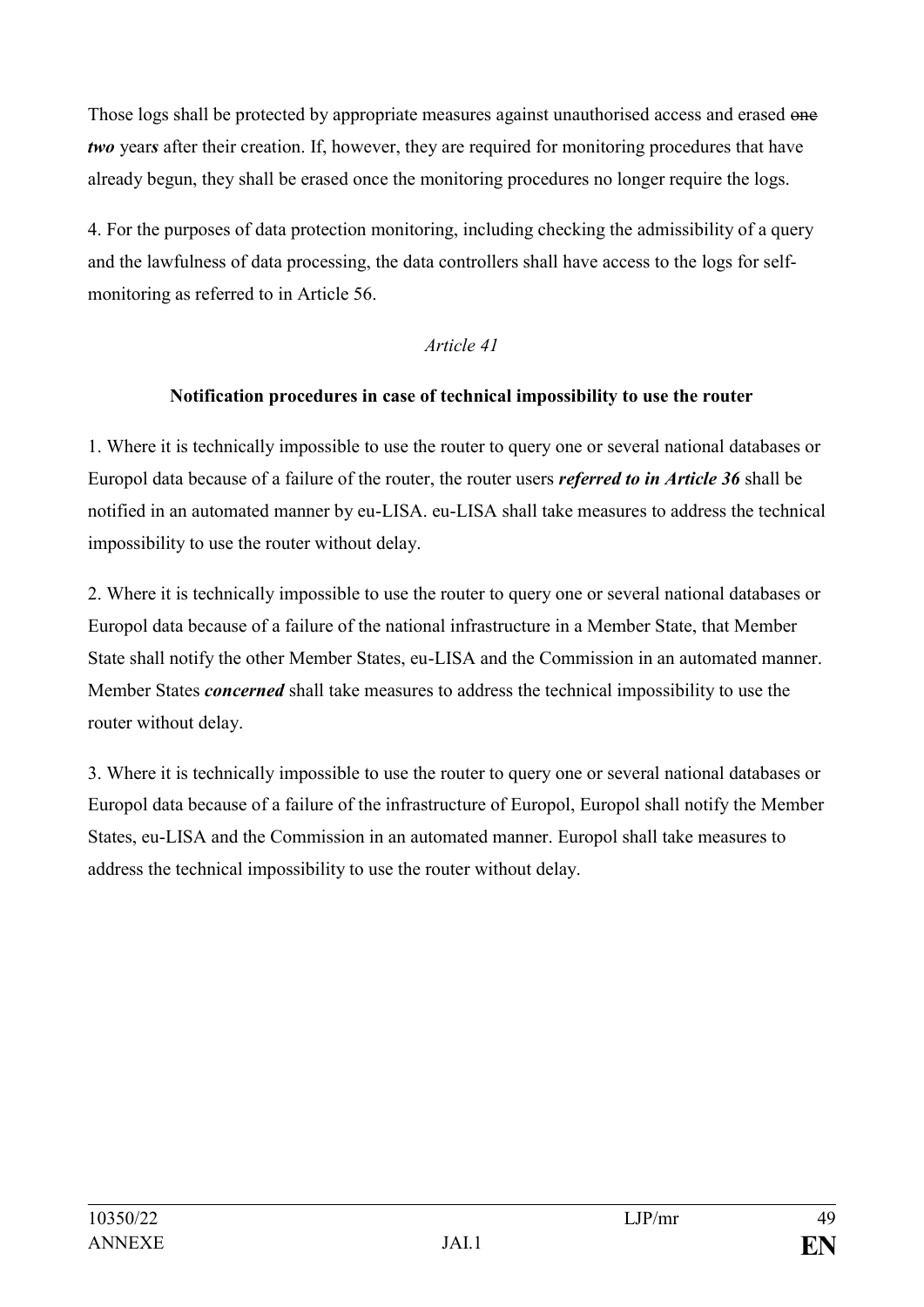#### SECTION 2

# **EPRIS**

# *Article 42*

# **EPRIS**

1. For the automated searching of *national* police records *indexes* referred to in Article 26, Member States and Europol shall use the European Police Records Index System (EPRIS).

2. EPRIS shall be composed of:

- (a) a *de*central*ised* infrastructure *in the Member States*, including a search tool enabling the simultaneous querying of *national police records indexes, based on national* Member States' databases;
- *(b) a central infrastructure, supporting the search tool enabling the simultaneous querying of national police records indexes, based on national databases;*
- (b*c*) a secure communication channel between the EPRIS central infrastructure, Member States and Europol.

# *Article 43*

# **Use of EPRIS**

1. For the purposes of searching police records via EPRIS, *at least two of* the following sets of data shall be used:

- (a) first name(s);
- (b) family name(s);
- (c) date of birth.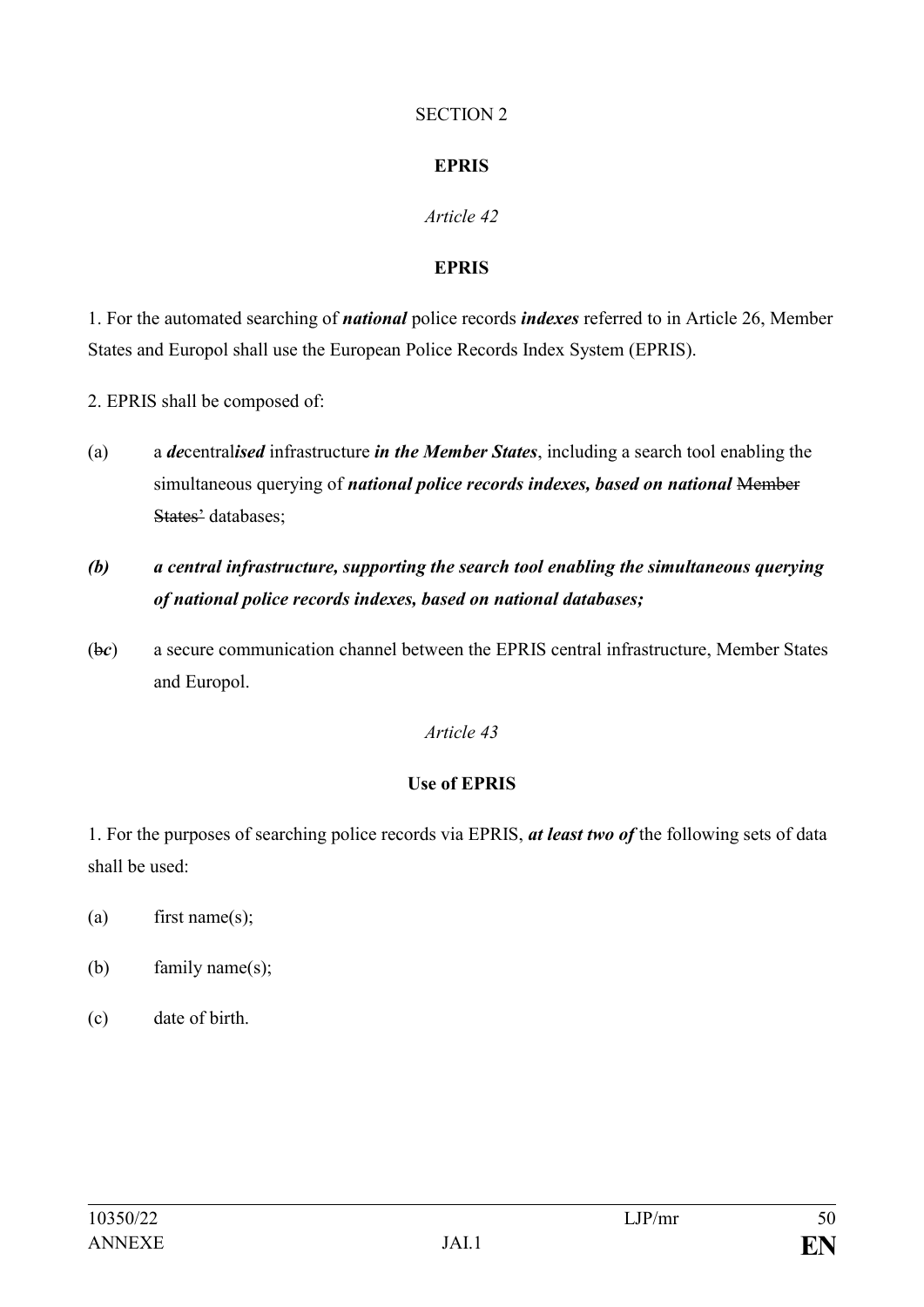2. Where available, the following sets of data may also be used:

- (a) *previously used name(s) and* alias(es);
- (b) nationality or nationalities;
- (c) place and country of birth;

(d) gender.

3. The data referred to in points (a) and (b) of paragraph 1 and in points (a), (b) and (e) of paragraph 2 used for queries shall be pseudonymised.

# *Article 44*

# **Queries***Processes*

1. Member States and Europol shall request a query by submitting the data referred to in Article 43.

EPRIS shall dispatch the request for a query to the Member States' databases with the data submitted by the requesting Member State and in accordance with this Regulation.

2. On receiving the request for a query from EPRIS, each requested Member State shall launch a query of their national police records index in an automated manner and without delay.

3. Any matches resulting from the query in each Member State's database shall be sent back in an automated manner to EPRIS.

4. The list of matches shall be returned to the requesting Member State by EPRIS. The list of matches shall indicate the quality of the match as well as the Member State whose database contains data that resulted in the match.

5. Upon reception of the list of matches, the requesting Member State shall decide the matches for which a follow-up is necessary and send a reasoned follow-up request containing *the data referred to in Articles 25 and 27, as well as* any additional relevant information to the requested Member State(s) via SIENA.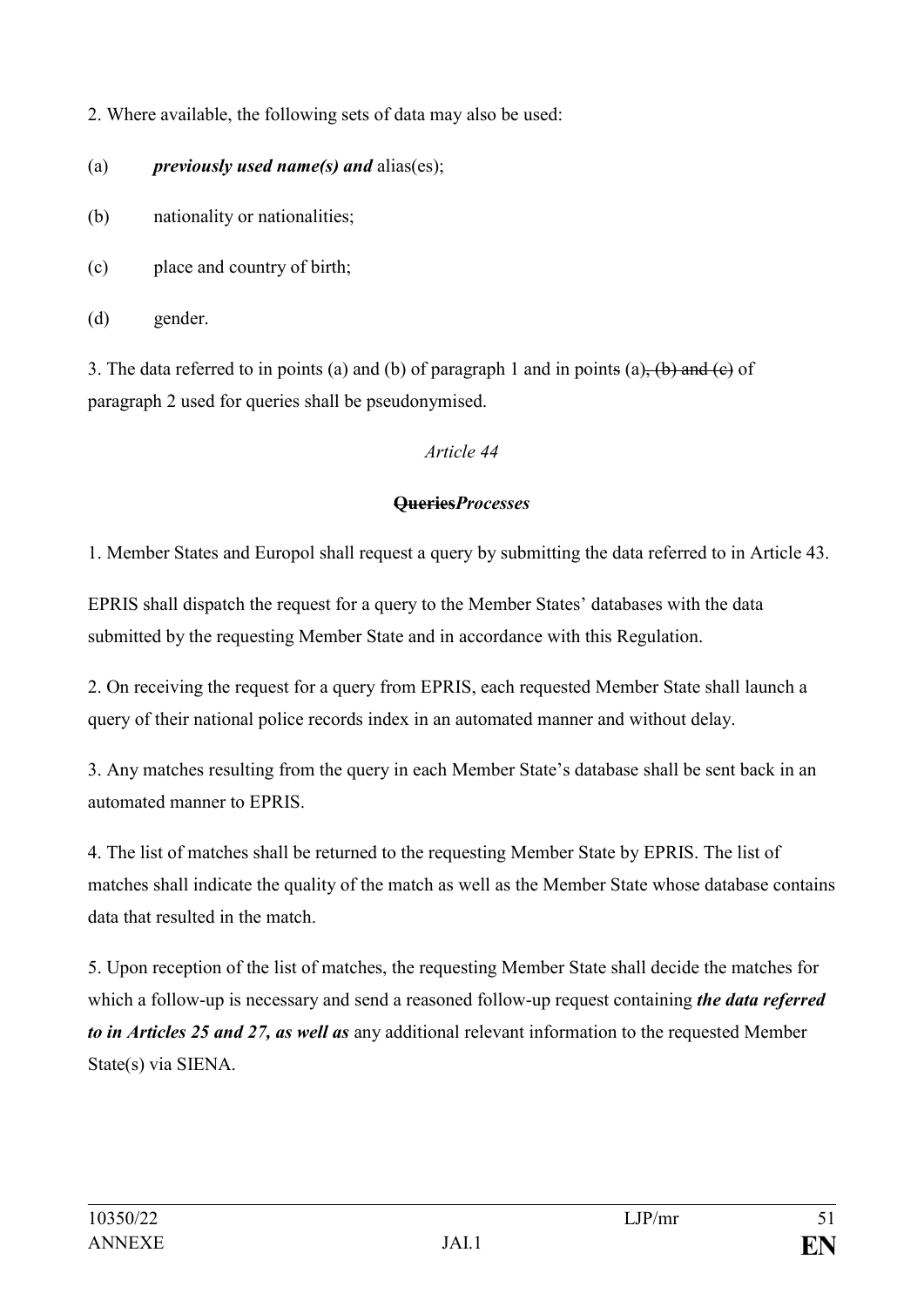6. The requested Member State(s) shall process such requests without delay to decide whether to share the data stored in their database.

Upon confirmation, the requested Member State(s) shall share *at least* the data referred to in Article 43 where available. This exchange of information shall take place via SIENA.

7. The Commission shall adopt implementing acts to specify the technical procedure for EPRIS to query Member States' databases and the format *and the maximum number* of the replies. These implementing acts shall be adopted in accordance with the procedure referred to in Article 76(2).

# *Article 45*

# **Keeping of logs**

1. *Each participating Member State and* Europol shall keep logs of all *their* data processing operations in EPRIS. Those logs shall include the following:

- (a) the Member State or Union agency *Europol* launching the request for a query;
- (b) the date and time of the request;
- (c) the date and time of the answer;
- (d) the national databases to which a request for a query was sent;
- (e) the national databases that provided an answer.

2. Each *participating* Member State shall keep logs of the requests for queries that its competent authorities and the staff of those authorities duly authorised to use EPRIS make. Europol shall keep logs of requests for queries that its duly authorised staff make.

3. The logs referred to in paragraphs 1 and 2 may be used only for data protection monitoring, including checking the admissibility of a query and the lawfulness of data processing, and for ensuring data security and integrity.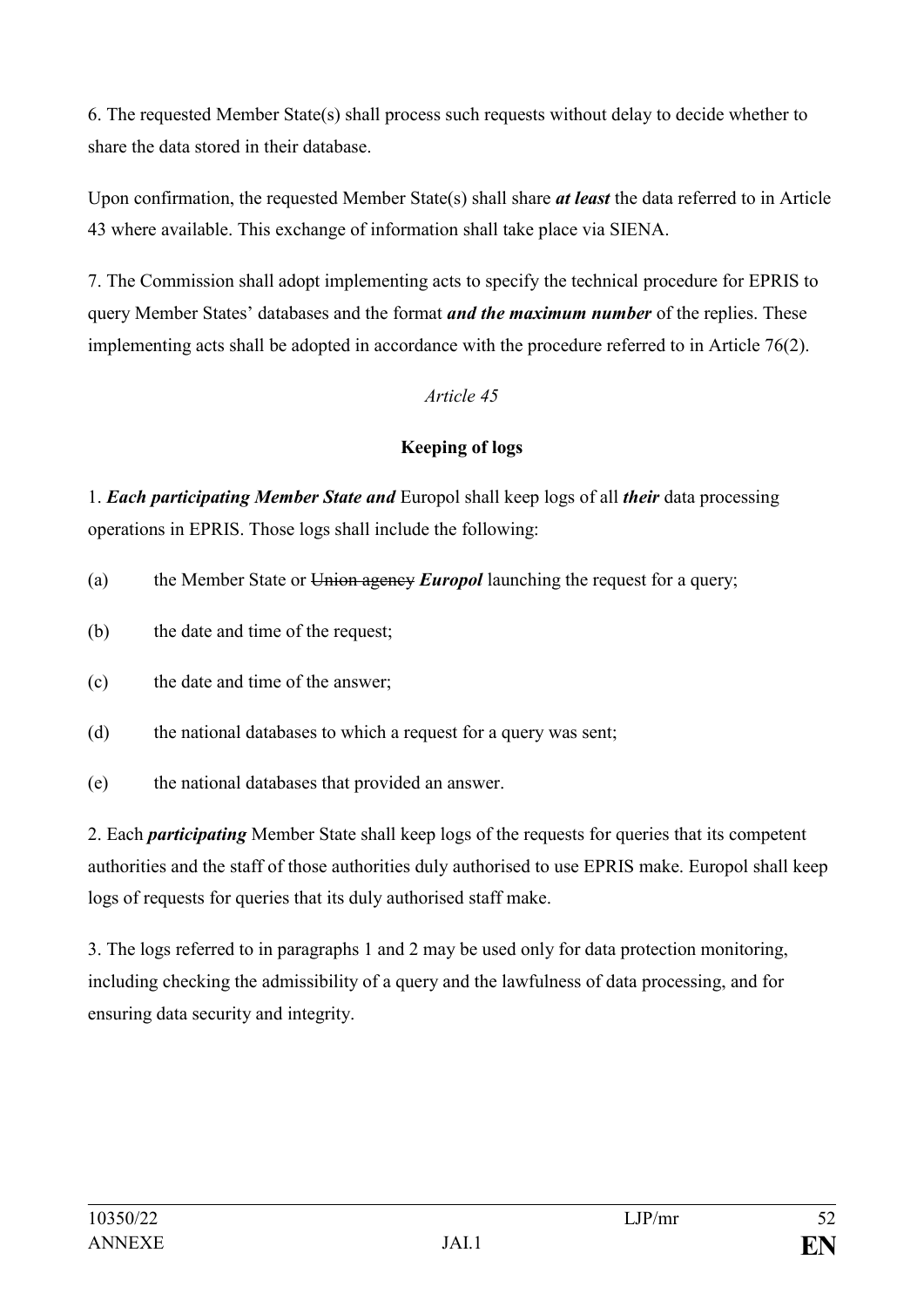Those logs shall be protected by appropriate measures against unauthorised access and erased one *two* year*s* after their creation.

If, however, they are required for monitoring procedures that have already begun, they shall be erased once the monitoring procedures no longer require the logs.

4. For the purposes of data protection monitoring, including checking the admissibility of a query and the lawfulness of data processing, the data controllers shall have access to the logs for selfmonitoring as referred to in Article 56.

#### *Article 46*

# **Notification procedures in case of technical impossibility to use EPRIS**

1. Where it is technically impossible to use EPRIS to query one or several national databases because of a failure of the infrastructure of Europol, Member States shall be notified in an automated manner by Europol. Europol shall take measures to address the technical impossibility to use EPRIS without delay.

2. Where it is technically impossible to use EPRIS to query one or several national databases because of a failure of the national infrastructure in a Member State, that Member State shall notify *other Member States,* Europol and the Commission in an automated manner. Member States shall take measures to address the technical impossibility to use EPRIS without delay.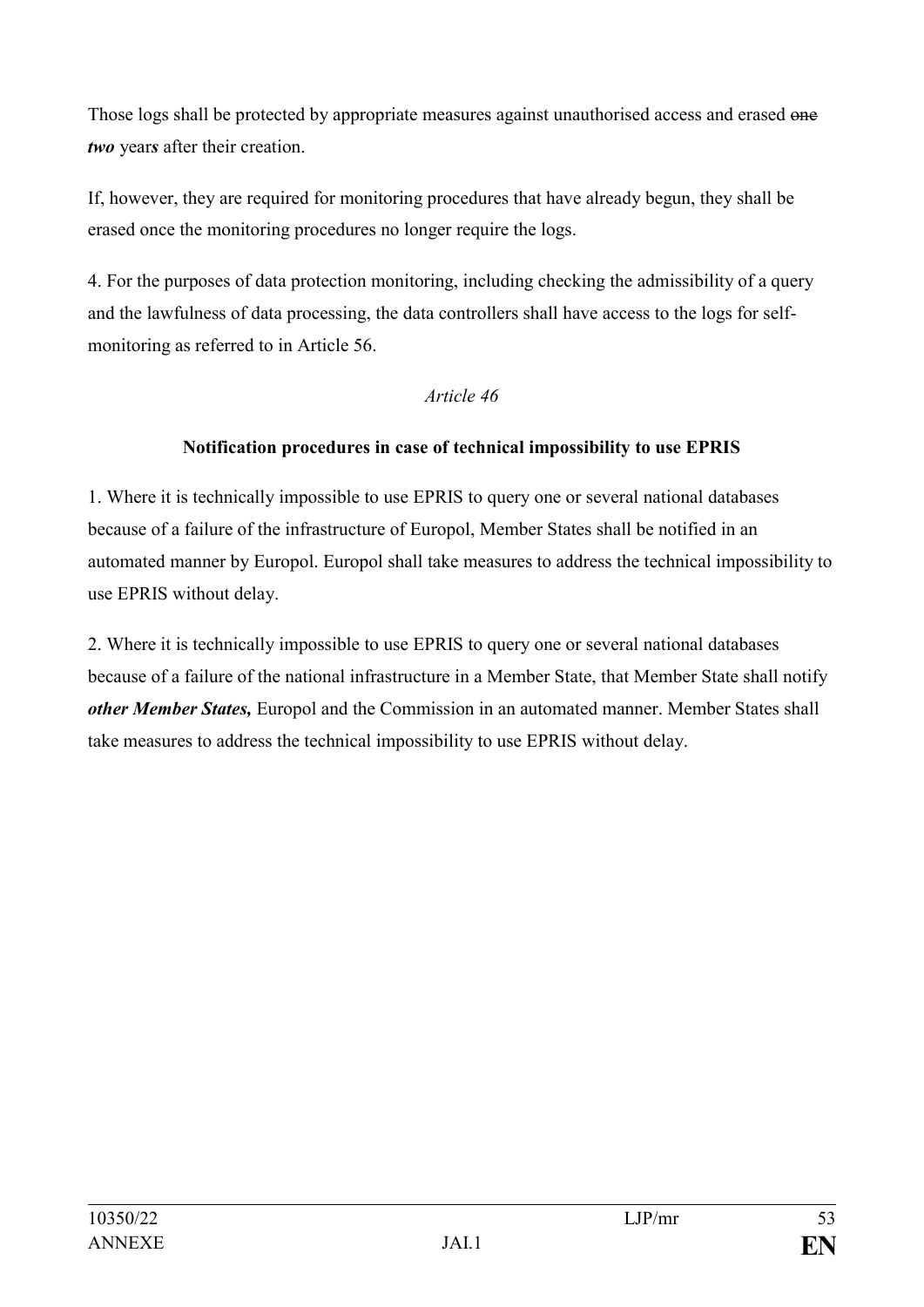#### CHAPTER 4

#### **EXCHANGE OF DATA FOLLOWING A MATCH**

*Article 47*

#### **Exchange of core data**

Where the procedures referred to in Articles 6, 7, 13 or 22 show a match between the data used for the search or comparison and data held in the database of the requested Member State(s), and upon confirmation of this match by the requesting Member State, the requested Member State shall return a set of core data via the router within 24 hours. That set of core data, if available, shall contain the following data:

- $(a)$  first name(s);
- $(b)$  family name(s);
- (c) date of birth;
- (d) nationality or nationalities;
- (e) place and country of birth;
- (f) gender.

*1. A set of core data shall be returned via the router within 72 hours, except if a judicial authorisation is required under national law, where all the following conditions have been met:*

- *(a) the procedures referred to in Articles 6, 13 or 22 show a match between the data used for the search and data stored in the database of the requested Member State(s);*
- *(b) upon confirmation of this match by the requesting Member State as referred to in Articles 6(4), 13(2) and 22(2), or by the requested Member State(s) in the specific case of DNA as referred to in Article 6(5);*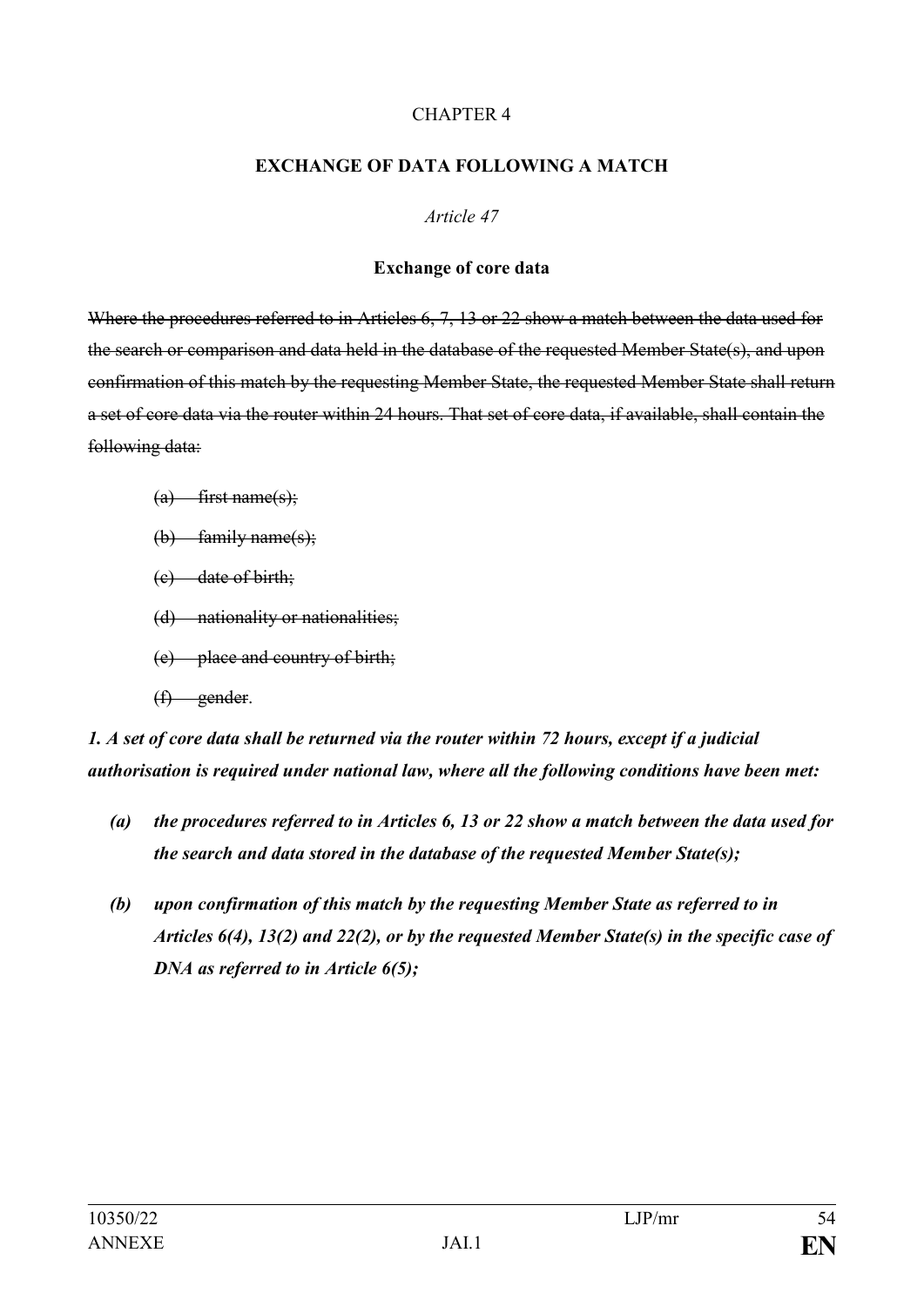*(c) upon transmission of a description of the facts and indication of the underlying offence, using the common table of offences categories referred to in Annex A of Decision 2009/316/JHA, by the requesting Member State as referred to in Articles 6(4), 13(2) and 22(2), or by the requested Member State(s) in the specific case of DNA as referred to in Article 6(5).*

*2. The set of core data shall be returned by the requested Member State, or by the requesting Member State in the specific case of DNA as referred to in Article 6(5).*

*3. That set of core data shall contain the following data, if available:*

*(a) In case of a confirmed match with identified data (person):*

- $i.$  (a) first name(s);
- $\ddot{\mathbf{i}}$ . (b) family name(s);
- *iii.* <del>(e)</del> date of birth;
- *iv.* (d) nationality or nationalities;
- *v.*  $(e)$  place and country of birth;
- *vi.* (f) gender*;*
- *vii. previously used name(s) and alias(es);*
- *viii. date and place of biometric acquisition;*
- *ix. the criminal offence in the framework of which the biometric acquisition was carried out;*
- *x. the criminal case number;*
- *xi. the responsible authority of the criminal case.*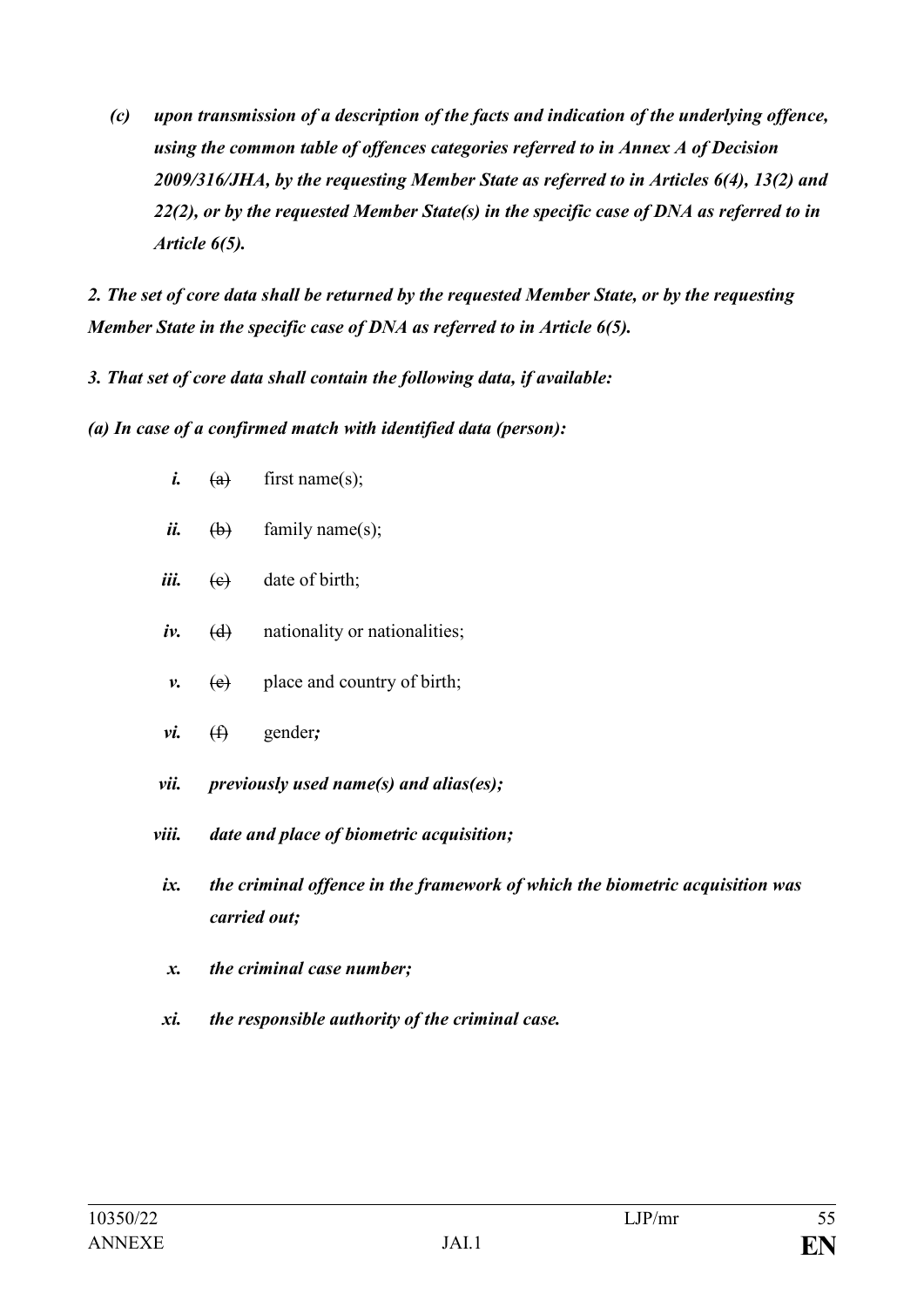*(b) In case of a confirmed match with unidentified data (trace):*

- *i. date and place of biometric acquisition;*
- *ii. the criminal offence in the framework of which the biometric acquisition was carried out;*
- *iii. the criminal case number;*
- *iv. the responsible authority of the criminal case.*

#### *Article 48*

#### **Use of SIENA**

Any exchange which is not explicitly provided for in this Regulation between Member States' competent authorities or with Europol, at any stage of one of the procedures under this Regulation, shall take place via SIENA.

# CHAPTER 5

# **EUROPOL**

# *Article 49*

# **Access by Member States to** *biometric data provided by* **third countr***ies***y-sourced biometric data stored by Europol**

1. Member States shall, in accordance with Regulation (EU) 2016/794, have access to, and be able to search via the router, biometric data which has been provided to Europol by third countries for the purposes of Article 18(2), points (a), (b) and (c), of Regulation (EU) 2016/794.

2. Where this procedure results in a match between the data used for the search and Europol data, the follow-up shall take place in accordance with Regulation (EU) 2016/794.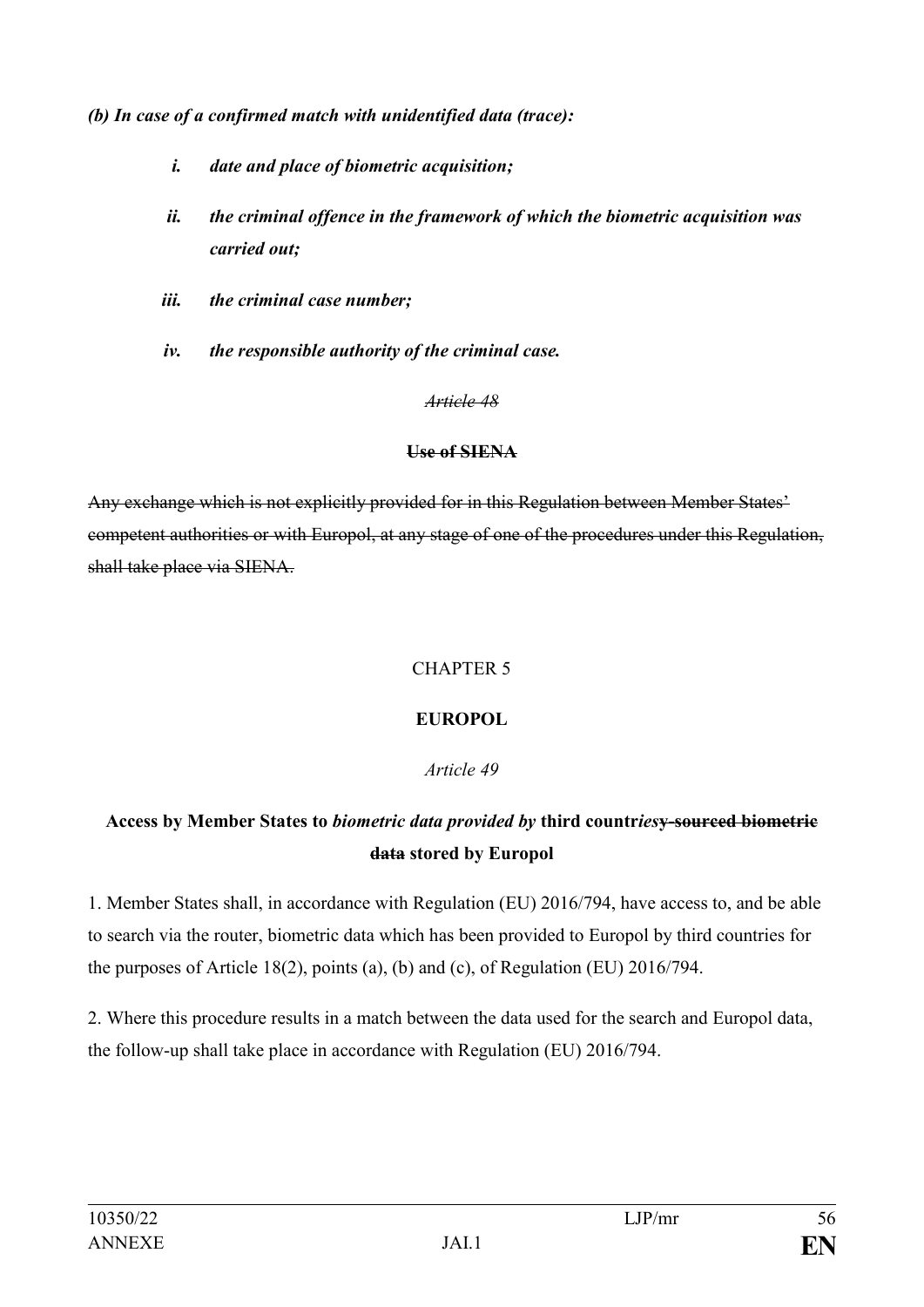# **Access by Europol** *with data provided by third countries* **to data stored in Member States' databases**

1. *For the objectives of Article 3 of Regulation (EU) 2016/794,* Europol shall, in accordance with Regulation (EU) 2016/794, have access to data, which are stored by Member States in their national databases *and police records indexes* in accordance with this Regulation.

2. Europol queries performed with biometric data as a search criterion shall be carried out using the router.

3. Europol queries performed with vehicle registration data *and driving licence data* as a search criterion shall be carried out using Eucaris.

4. Europol queries performed with police records *biographical data of suspects and convicted persons as referred to in Articles 25 and 26* as a search criterion*,* shall be carried out using EPRIS.

5. Europol shall carry out the searches *with data provided by third countries* in accordance with paragraph*s* 1 *to 4* only when *necessary for* carrying out its tasks referred to*for the purpose of Article 18(2), points (a) and (c)* in *of* Regulation (EU) 2016/794, and where all of the following *conditions have been fulfilled:*

*(a) the data provided by third countries have been cross-checked with data held by Europol for the purpose of Article 18(2), points (a) and (c) of Regulation (EU) 2016/794;*

*(b) Europol transmits the name of the third country which provided the data.*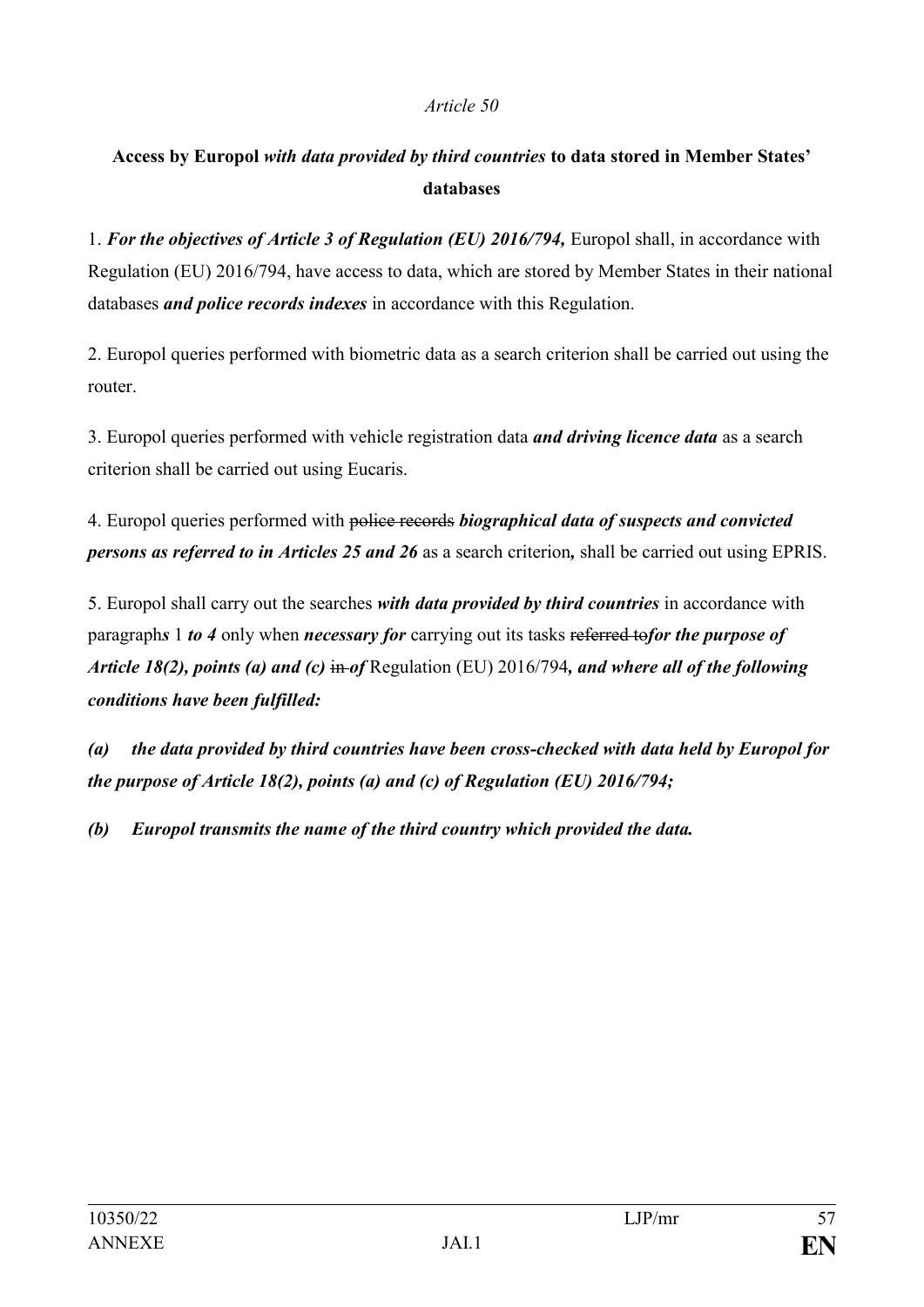6. Where the procedures referred to in Articles  $6, 7, 13$  or 22 show a match between the data used for the search or comparison and data held in the national database of the requested Member State(s), *Europol shall only inform the Member State(s) involved.*and u *U*pon confirmation of that match by Europol *and upon transmission of a description of the facts and indication of the underlying offence using the common table of offences categories referred to in Annex A of Decision 2009/316/JHA*, the requested Member State shall decide whether to return a set of core data via the router within *72*24 hours*, except if a judicial authorisation is required under national law*. That set of core data<del>, if available,</del> shall contain the following data, *if available*:

- (a) first name(s);
- (b) family name(s);
- (c) date of birth;
- (d) nationality or nationalities;
- (e) place and country of birth;
- (f) gender.

7. Europol's use of information obtained from a search made in accordance with paragraph 1 and from the exchange of core data in accordance with paragraph 6 shall be subject to the consent of the Member State in which *the* database *of which* the match occurred. If the Member State allows the use of such information, its handling by Europol shall be governed by Regulation (EU) 2016/794.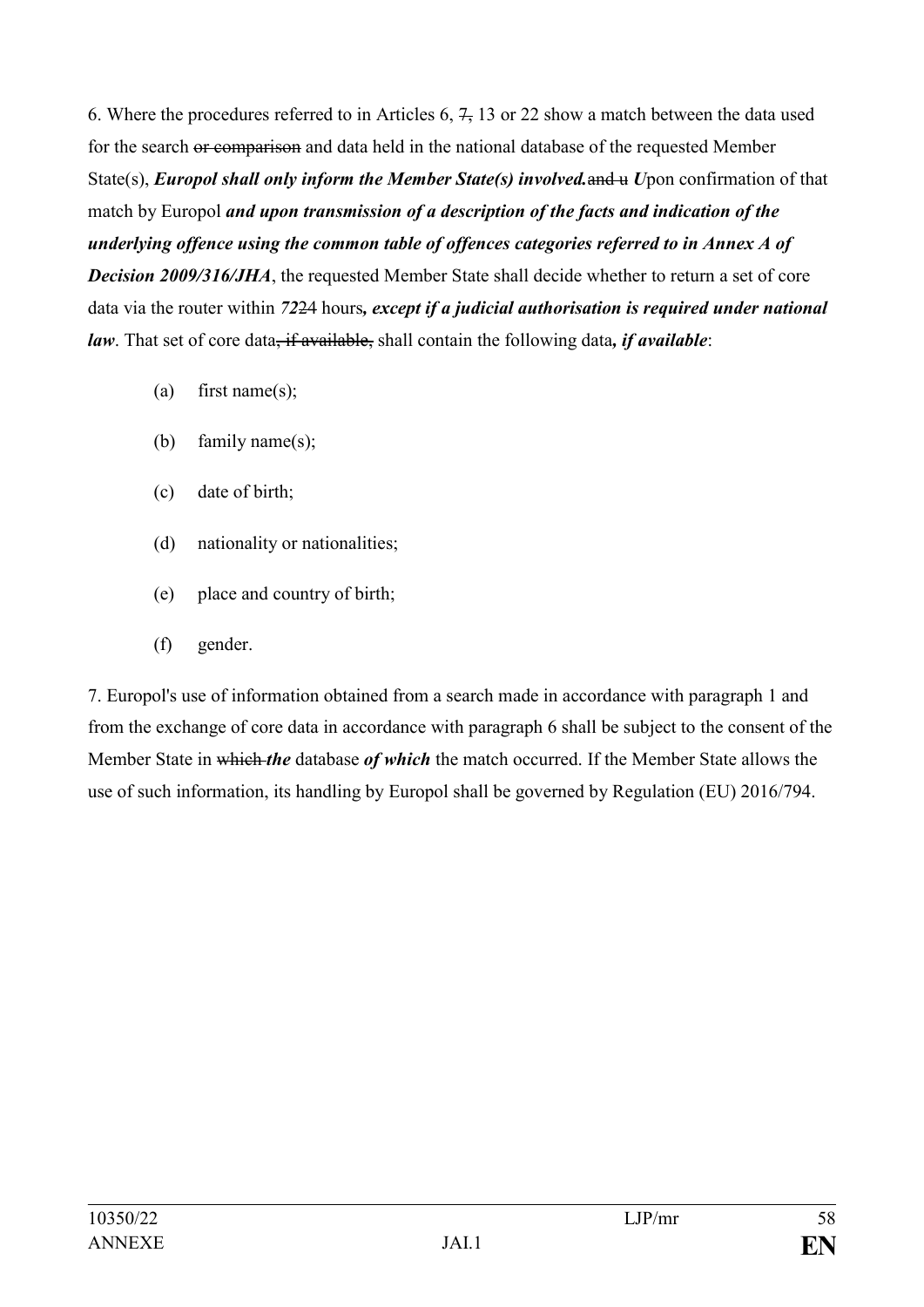### CHAPTER 6

### **DATA PROTECTION**

#### *Article 51*

#### **Purpose of the data** *processing*

1. Processing of personal data *received* by the requesting*a* Member State or Europol shall be permitted solely for the purposes for which the data have been supplied by the requested Member State *which provided the data* in accordance with this Regulation. Processing for other purposes shall be permitted solely with the prior authorisation of the requested Member State *which provided the data*.

2. Processing of data supplied pursuant to Articles 6, 7, 13, 18*, 20a,*or 22 *or 26,* by the searching or comparing*a* Member State *or Europol* shall be permitted solely in order to*for the purpose of*:

(a) establish*ing* whether the compared DNA profiles, dactyloscopic data, vehicle registration data, *driving licence data,* facial images and police records match;

### *(aa) exchanging a set of core data in accordance with Article 47;*

- (b) prepare*ing* and submit*ting* a police *or judicial* request for legal assistance *by Member States,* if those data match;
- (c) logging within the meaning of Articles *20, 20c,* 40 and 45.

3. The requesting Member State may process the data supplied to it in accordance with Articles 6, 7, 13 or 22 solely where this is necessary for the purposes of this Regulation. The supplied data *received by a Member State or Europol* shall be deleted immediately following data comparison or automated replies to searches unless further processing is necessary by the requesting Member State for the purposes *referred to in points aa, b and c of paragraph 2 or authorised in accordance with paragraph 1*of the prevention, detection and investigation of criminal offences.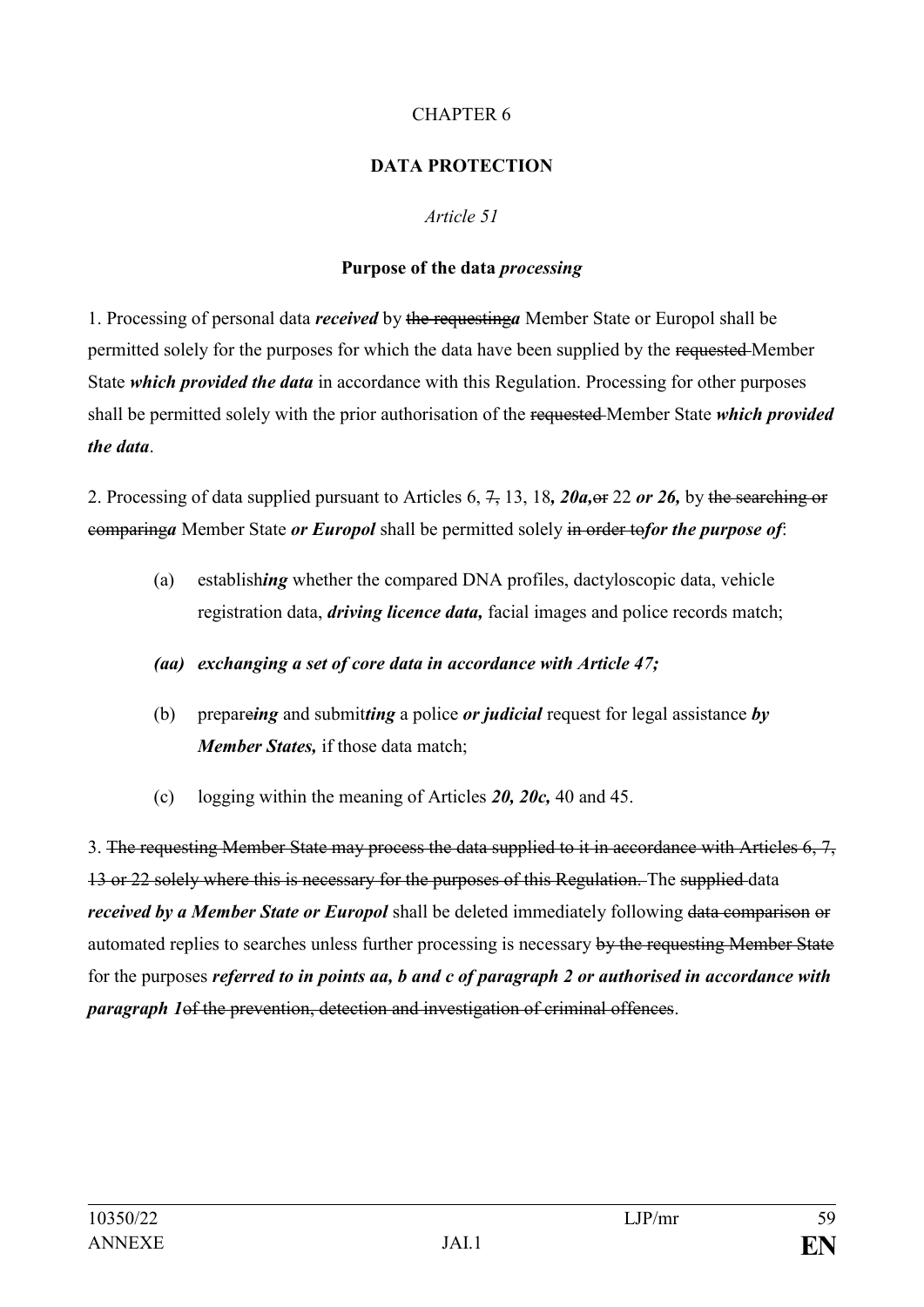4. Data supplied in accordance with Article 18 may be used by the requesting Member State solely where this is necessary for the purposes of this Regulation. The data supplied shall be deleted immediately following automated replies to searches unless further processing is necessary for recording pursuant to Article 20. The requesting Member State shall use the data received in a reply solely for the procedure for which the search was made.

#### *Article 52*

#### **Accuracy, relevance and data retention**

1. Member States *and Europol* shall ensure the accuracy and current relevance of personal data *processed based on this Regulation*. Should a requested *the* Member State *which provided the data or Europol* become aware that incorrect data or data which should not have been supplied have been supplied, this shall be notified without delay to any requesting *the* Member State *which received the data or Europol*. All requesting Member States concerned *or Europol* shall be obliged to correct or delete the data accordingly *without undue delay*. Moreover, personal data supplied shall be corrected if they are found to be incorrect. If the requesting Member State *which received the data or Europol* has reason to believe that the supplied data are incorrect or should be deleted*,* the requested Member State *which provided the data* shall be informed.

2. Where a data subject contested the accuracy of data in possession of a Member State, where the accuracy cannot be reliably established by the Member State concerned and where it is requested by the data subject, the data concerned shall be marked with a flag. Where such a flag exists, Member States may remove it only with the permission of the data subject or based on a decision of the competent court or independent data protection authority.

3. Data supplied which should not have been supplied or received shall be deleted. Data which are lawfully supplied and received shall be deleted:

(a) where they are not or no longer necessary for the purpose for which they were supplied; *or*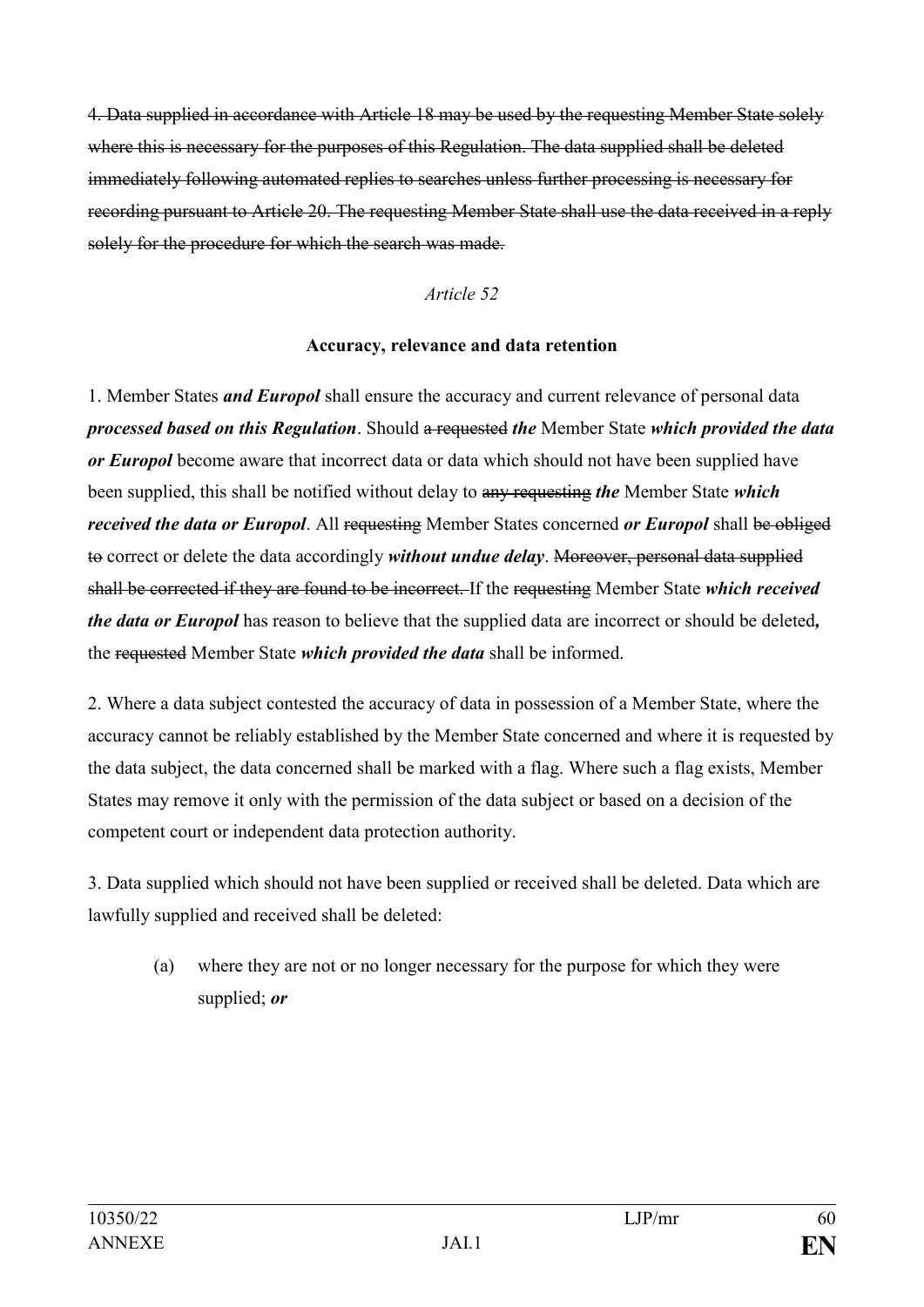(b) following the expiry of the maximum period for keeping data laid down under the national law of the requested Member State *which provided the data* where the requested *that* Member State informed the requesting Member State *which received the data or Europol* of that maximum period at the time of supplying the data.

Where there is reason to believe that the deletion of data would prejudice the interests of the data subject, the data shall be **blocked***restricted to be processed* instead of being deleted. Blocked *Restricted* data may be supplied or usedprocessed solely for the purpose which prevented their deletion.

# *Article 53*

#### **Data processor**

1. eu-LISA shall be the processor within the meaning of Article 3, point (12), of Regulation (EU) 2018/1725 for the processing of personal data via the router.

2. Europol shall be the processor for the processing of personal data via EPRIS.

# *Article 54*

# **Security of processing**

1. Europol, eu-LISA and Member States' authorities shall ensure the security of the processing of personal data that takes place pursuant to this Regulation. Europol, eu-LISA and Member States' authorities shall cooperate on security-related tasks.

2. Without prejudice to Article 33 of Regulation (EU) 2018/1725 and Article 32 of Regulation (EU) 2016/794, eu-LISA and Europol shall take the necessary measures to ensure the security of the router and EPRIS respectively as well as their related communication infrastructure.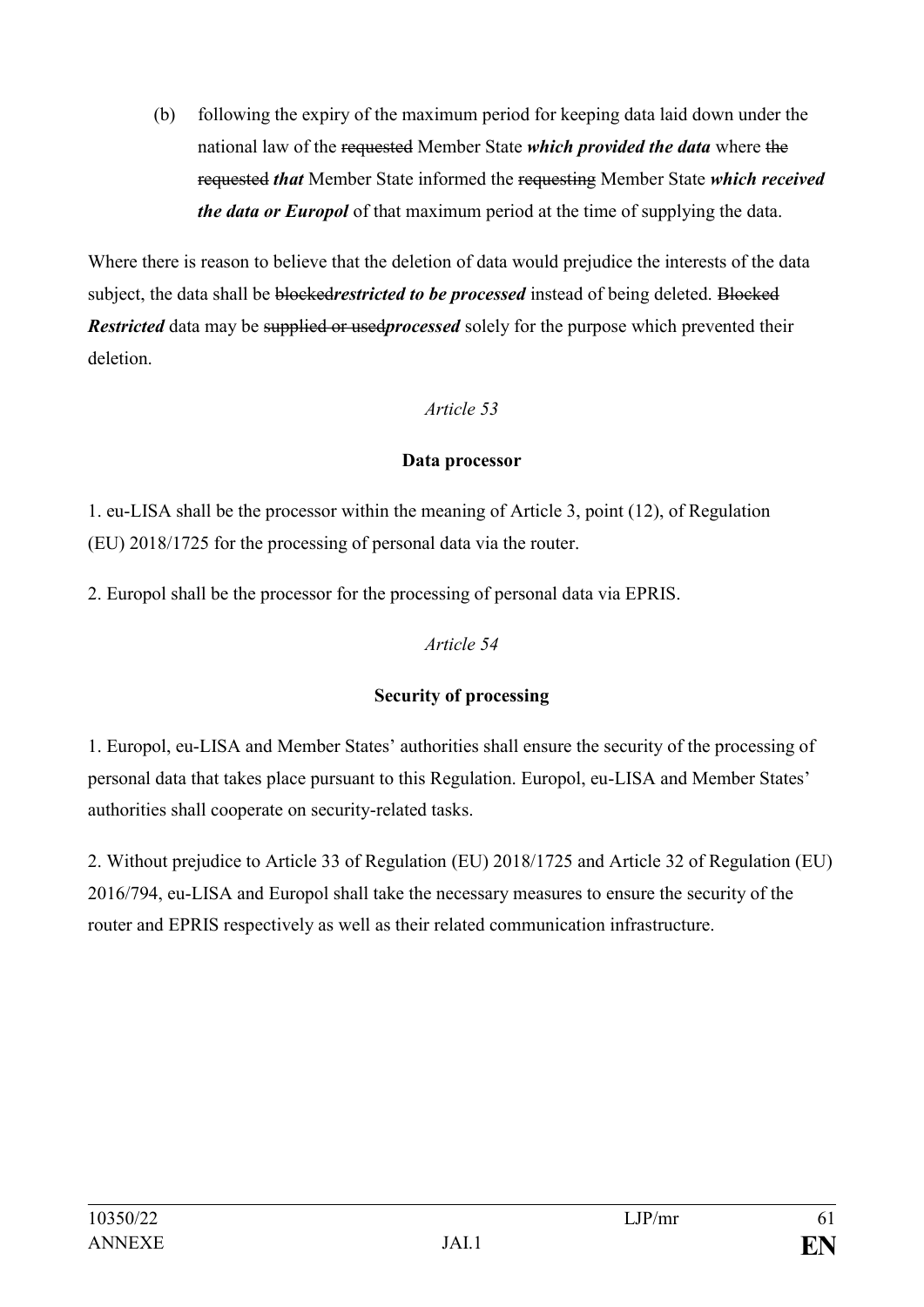3. In particular, eu-LISA and Europol shall adopt the necessary measures concerning the router and EPRIS respectively, including a security plan, a business continuity plan and a disaster recovery plan, in order to:

- (a) physically protect data, including by making contingency plans for the protection of critical infrastructure;
- (b) deny unauthorised persons access to data-processing equipment and installations;
- (c) prevent the unauthorised reading, copying, modification or removal of data media;
- (d) prevent the unauthorised input of data and the unauthorised inspection, modification or deletion of recorded personal data;
- (e) prevent the unauthorised processing of data and any unauthorised copying, modification or deletion of data;
- (f) prevent the use of automated data-processing systems by unauthorised persons using data communication equipment;
- (g) ensure that persons authorised to access the router and EPRIS have access only to the data covered by their access authorisation, by means of individual user identities and confidential access modes only;
- (h) ensure that it is possible to verify and establish to which bodies personal data may be transmitted *supplied* using data communication equipment;
- (i) ensure that it is possible to verify and establish what data have been processed in the router and EPRIS, when, by whom and for what purpose;
- (j) prevent the unauthorised reading, copying, modification or deletion of personal data during the transmission of personal data to or from the router and EPRIS or during the transport of data media, in particular by means of appropriate encryption techniques;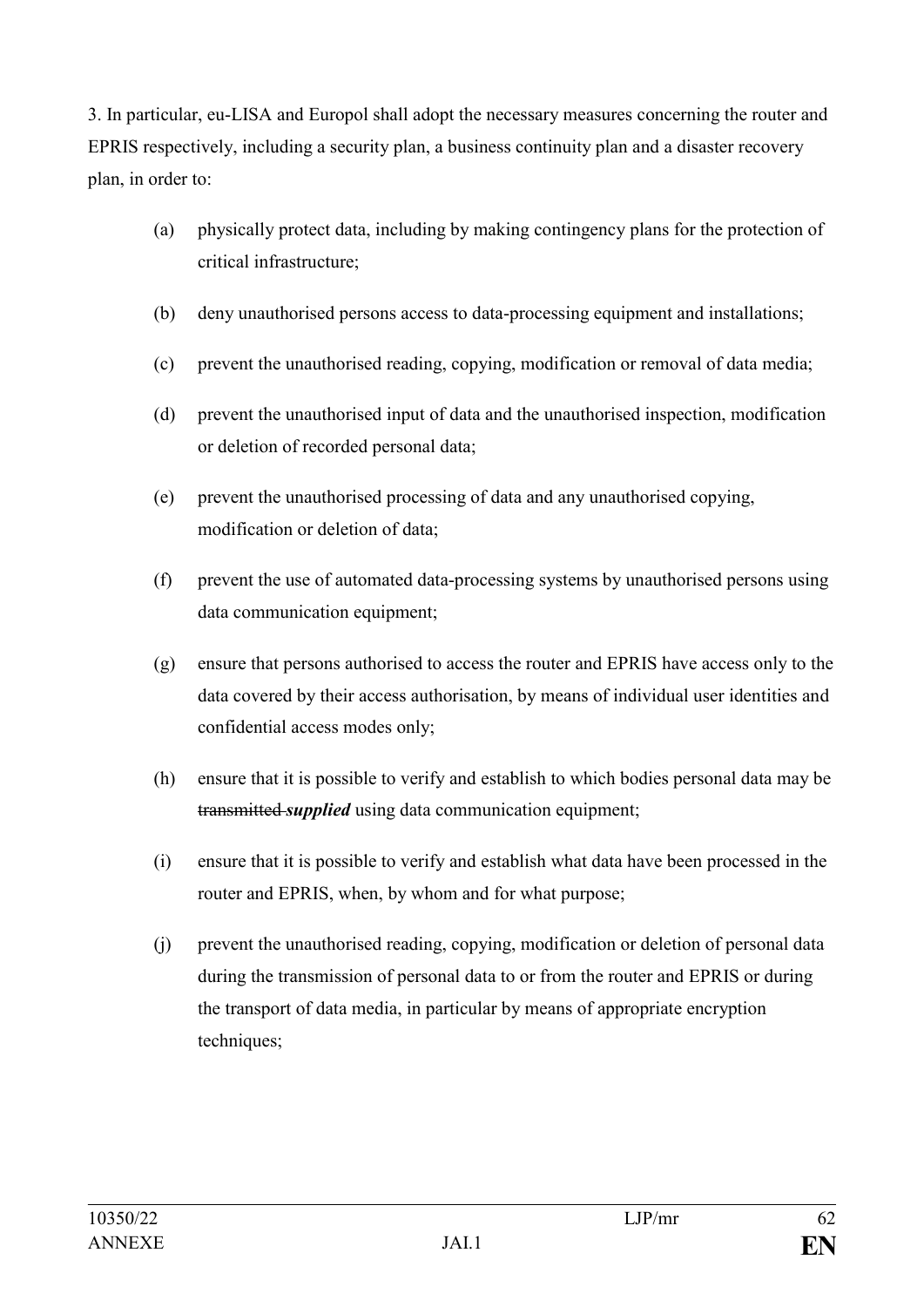- (k) ensure that, in the event of interruption, installed systems can be restored to normal operation;
- (l) ensure reliability by making sure that any faults in the functioning of the router and EPRIS are properly reported;
- (m) monitor the effectiveness of the security measures referred to in this paragraph and take the necessary organisational measures related to internal monitoring to ensure compliance with this Regulation and to assess those security measures in the light of new technological developments.

#### **Security incidents**

1. Any event that has or may have an impact on the security of the router or EPRIS and may cause damage to or loss of data stored in them shall be considered to be a security incident, in particular where unauthorised access to data may have occurred or where the availability, integrity and confidentiality of data has or may have been compromised.

2. Security incidents shall be managed so as to ensure a quick, effective and proper response.

*In the event of a security incident concerning the router, eu-LISA and the Member States concerned or Europol shall cooperate in order to ensure a quick, effective and proper response.*

*In the event of a security incident concerning EPRIS, Europol and the Member States concerned shall cooperate in order to ensure a quick, effective and proper response.*

*2* 3. Member States shall notify its *their* competent supervisory authorities of any security incidents without undue delay.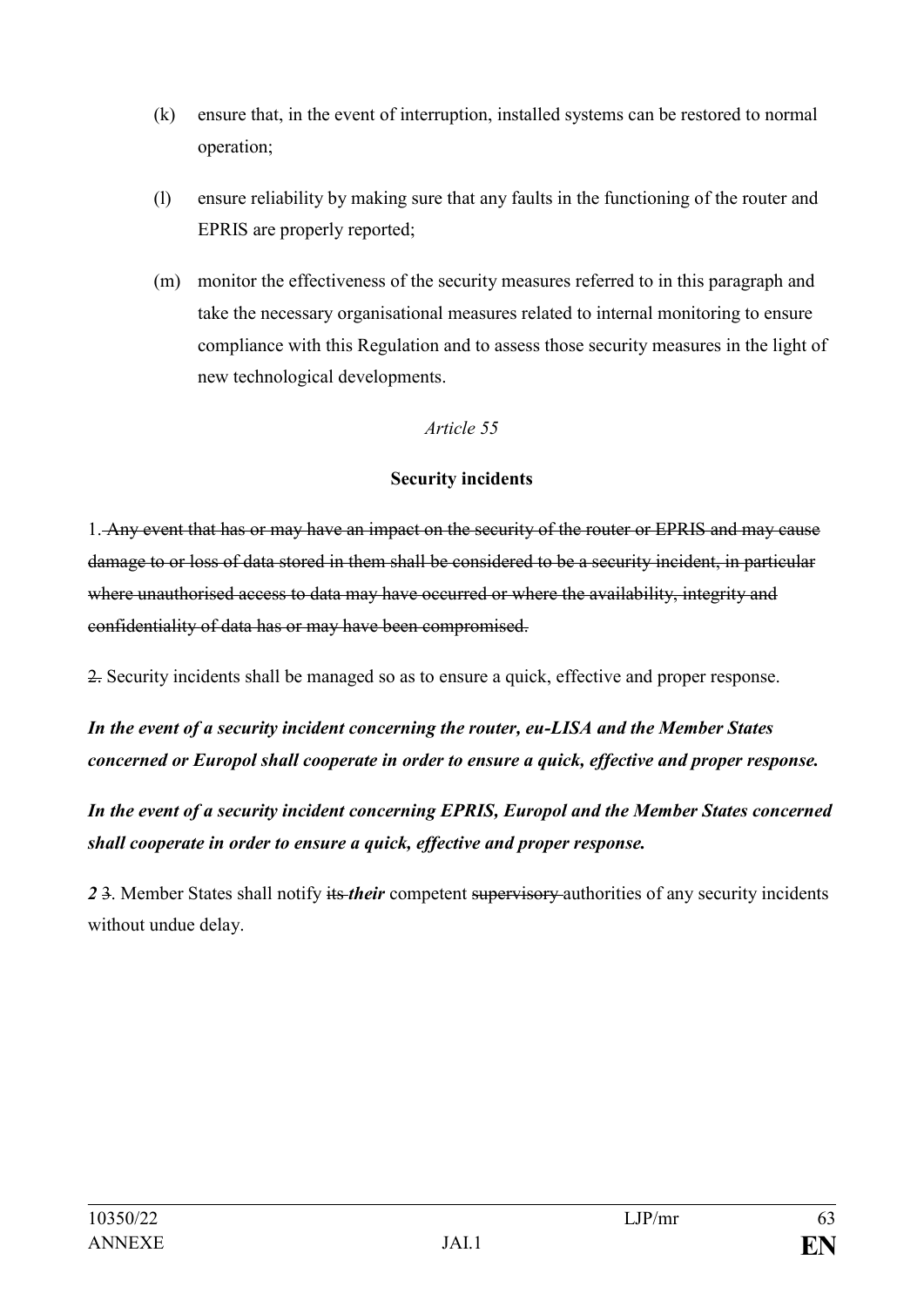Without prejudice to Article 34 of Regulation (EU) 2016/794, *in the event of a security incident in relation to the central infrastructure of EPRIS*, Europol shall notify CERT-EU of significant cyber threats, significant vulnerabilities and significant incidents without undue delay and in any event no later than 24 hours after becoming aware of them. Actionable and appropriate technical details of cyber threats, vulnerabilities and incidents that enable proactive detection, incident response or mitigating measures shall be disclosed to CERT-EU without undue delay.

In the event of a security incident in relation to the central infrastructure of the router, eu-LISA shall notify CERT-EU of significant cyber threats, significant vulnerabilities and significant incidents without undue delay and in any event no later than 24 hours after becoming aware of them. Actionable and appropriate technical details of cyber threats, vulnerabilities and incidents that enable proactive detection, incident response or mitigating measures shall be disclosed to CERT-EU without undue delay.

*3* 4. Information regarding a security incident that has or may have an impact on the operation of the router or on the availability, integrity and confidentiality of the data shall be provided by the Member States and Union agencies concerned to the Member States and Europol without delay and reported in compliance with the incident management plan to be provided by eu-LISA.

*4* 5. Information regarding a security incident that has or may have an impact on the operation of EPRIS or on the availability, integrity and confidentiality of the data shall be provided by the Member States and Union agencies concerned to the Member States without delay and reported in compliance with the incident management plan to be provided by Europol.

# *Article 56*

# **Self-monitoring**

1. Member States and the relevant Union agencies*Europol* shall ensure that each authority entitled to use Prüm II takes the measures necessary to monitor its compliance with this Regulation and cooperates, where necessary, with the supervisory authority.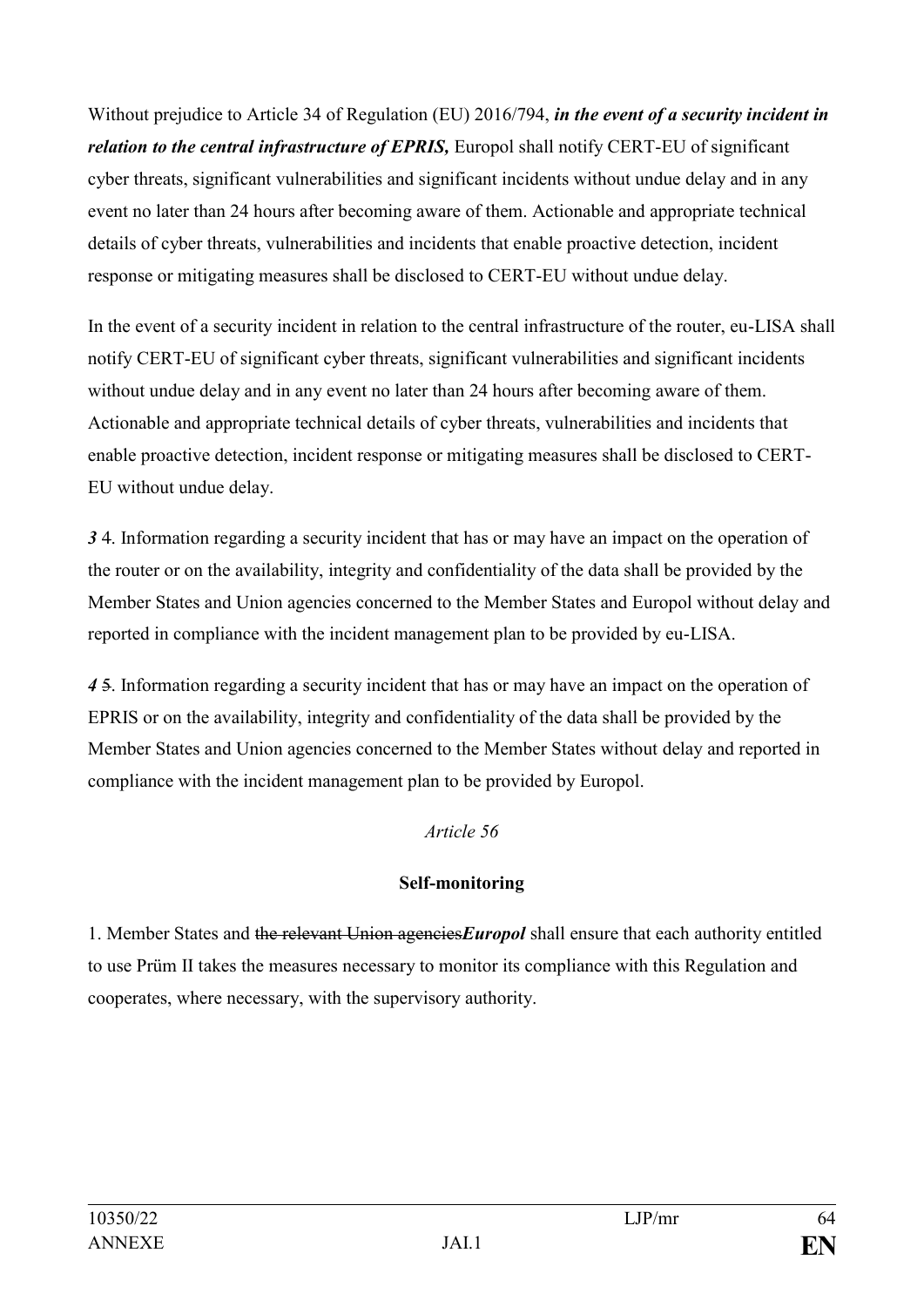2. The data controllers shall take the necessary measures to monitor the compliance of data processing pursuant to this Regulation, including through frequent verification of the logs referred to in Articles *20, 20c,* 40 and 45, and cooperate, where necessary, with the supervisory authorities and *or* with the European Data Protection Supervisor.

#### *Article 57*

#### **Penalties**

Member States shall ensure that any misuse of data, processing of data or exchange of data contrary to this Regulation is punishable in accordance with national law. The penalties provided shall be effective, proportionate and dissuasive.

#### *Article 58*

#### **Burden of proof**

1. Member States shall take the necessary measures to ensure that persons who consider themselves as having been discriminated against due to the processing or exchange of their personal data do not bear the burden of proof. In cases where a person considers that he or she has been allegedly discriminated against in the context of an automated comparison in the context of this Regulation in front of a court or other competent judicial authority, the Member State authorities having processed the data shall justify why there was no discrimination.

2. Paragraph 1 shall not apply to criminal procedures.

3. Member States shall not take specific measures in the meaning of paragraph 1 to proceedings in which it is for the court or competent judicial body to investigate the facts of the case.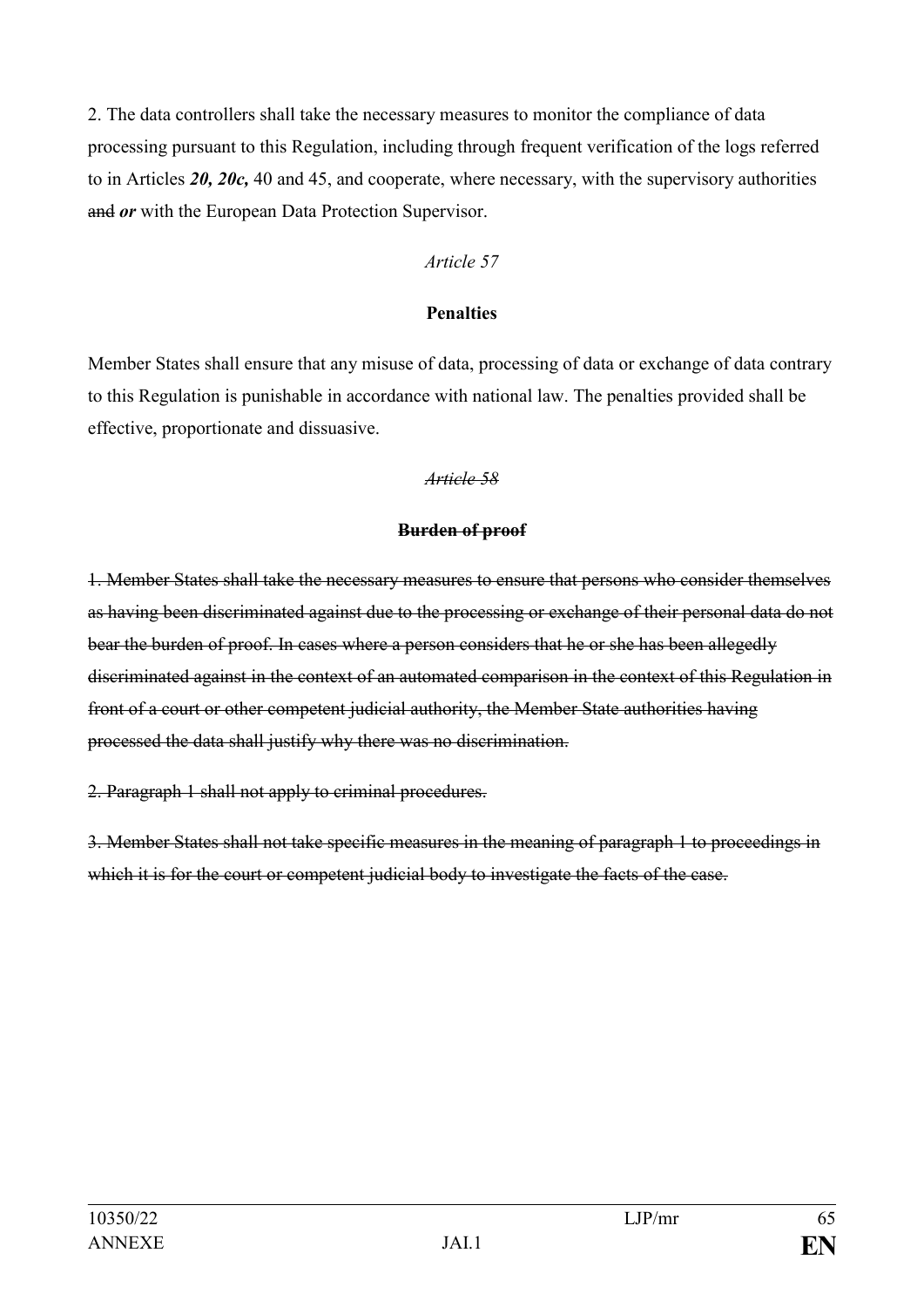#### **Liability**

If any failure of a Member State *or Europol when performing queries in accordance with Article 50,* to comply with its obligations under this Regulation causes damage to the router or EPRIS, that Member State *or Europol* shall be liable for such damage, unless and insofar as eu-LISA, Europol or another Member State bound by this Regulation failed to take reasonable measures to prevent the damage from occurring or to minimise its impact.

#### *Article 60*

#### **Audits by the European Data Protection Supervisor**

1. The European Data Protection Supervisor shall ensure that an audit of personal data processing operations by eu-LISA and Europol for the purposes of this Regulation is carried out in accordance with relevant international auditing standards at least every four years. A report of that audit shall be sent to the European Parliament, to the Council, to the Commission, to the Member States and to the Union agency concerned. Europol and eu-LISA shall be given an opportunity to make comments before the reports are adopted.

2. eu-LISA and Europol shall supply information requested by the European Data Protection Supervisor to it, grant the European Data Protection Supervisor access to all the documents it requests and to their logs referred to in Articles 40 and 45 and allow the European Data Protection Supervisor access to all their premises at any time.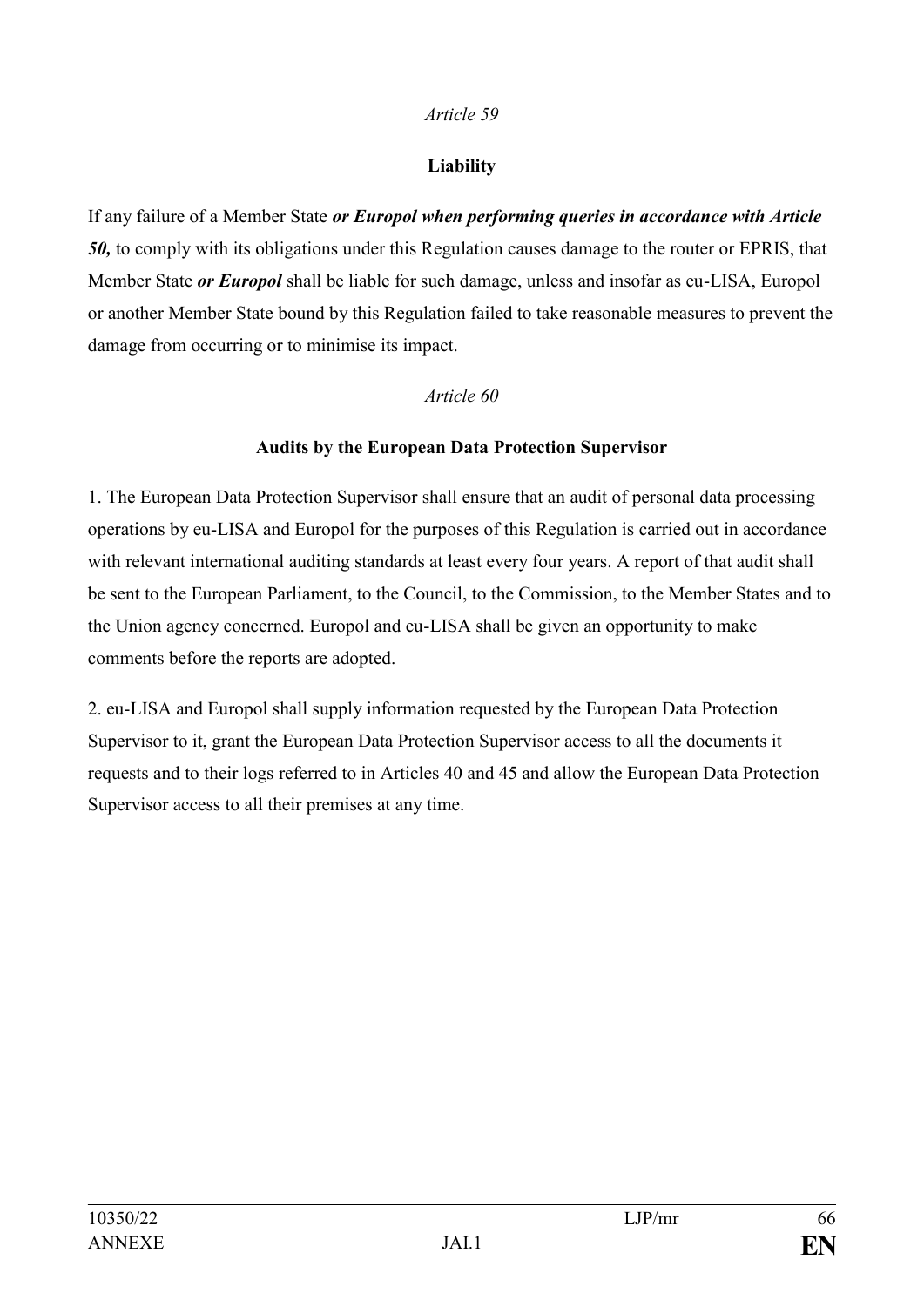#### **Cooperation between supervisory authorities and the European Data Protection Supervisor**

1. The supervisory authorities and the European Data Protection Supervisor shall, each acting within the scope of their respective competences, cooperate actively within the framework of their respective responsibilities and ensure coordinated supervision of the application of this Regulation, in particular if the European Data Protection Supervisor or a supervisory authority finds major discrepancies between practices of Member States or finds potentially unlawful transfers using the Prüm II communication channels.

2. In the cases referred to in paragraph 1 of this Article, coordinated supervision shall be ensured in accordance with Article 62 of Regulation (EU) 2018/1725.

3. The European Data Protection *Supervisor* Board shall send a joint report of its activities under this Article to the European Parliament, to the Council, to the Commission, to Europol and to eu-LISA by [*2 years after entry into operation of the router and EPRIS*] and every two years thereafter. That report shall include a chapter on each Member State prepared by the supervisory authority of the Member State concerned.

#### *Article 62*

#### **Communication of personal data to third countries and international organisations**

Data processed in accordance with this Regulation shall not be transferred or made available to third countries or to international organisations in an automated manner.

*Any transfer to a third country or an international organisation of data obtained by a Member State in accordance with this Regulation, shall require the consent of the Member State which provided the data.*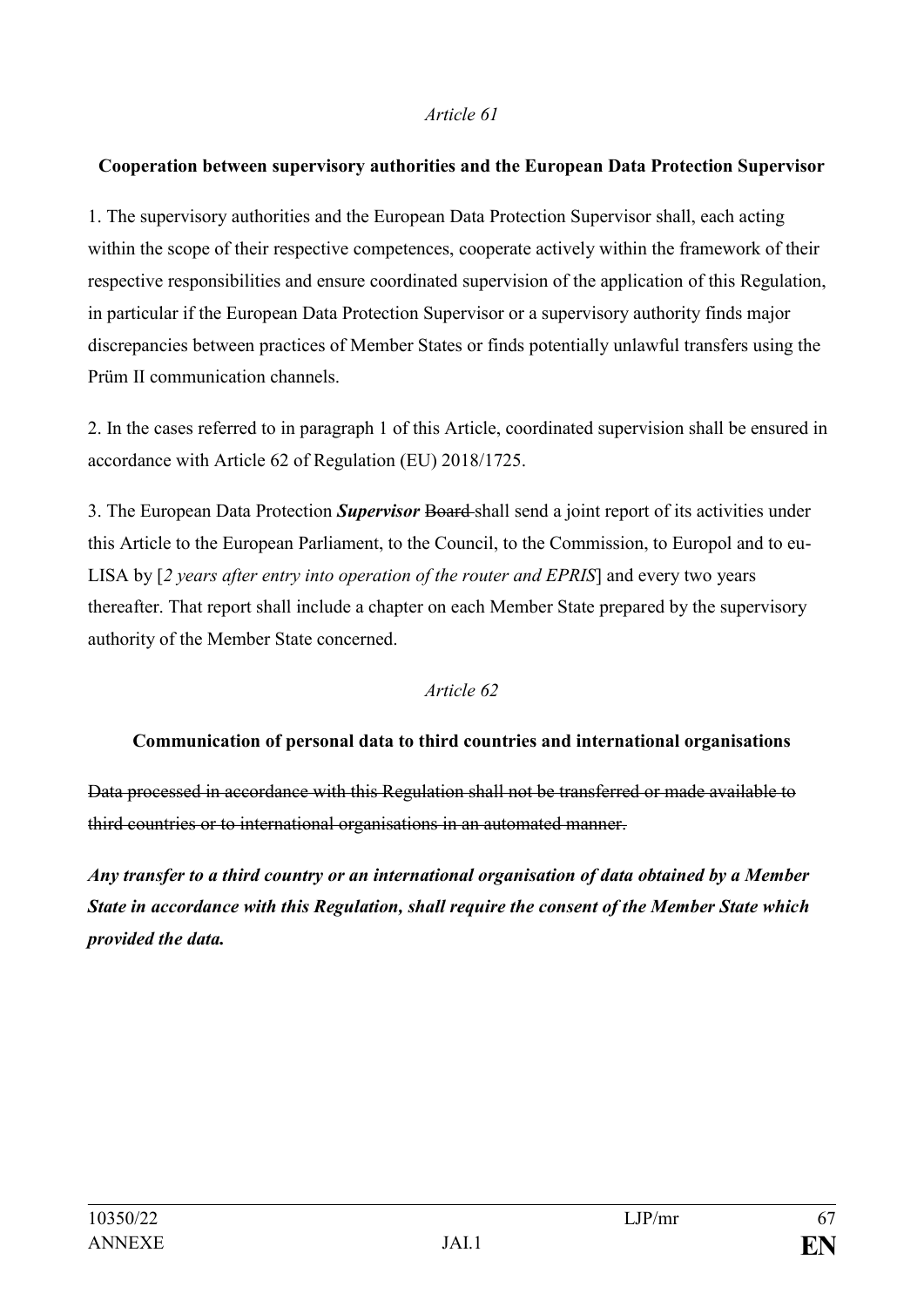# CHAPTER 7

### **RESPONSIBILITIES**

# *Article 63*

### **Responsibilities of Member States**

1. Each Member State*s* shall be responsible for:

- (a) the connection to the infrastructure of the router;
- (b) the integration of the existing national systems and infrastructures with the router;
- (c) the organisation, management, operation and maintenance of its existing national infrastructure and of its connection to the router;
- (d) the connection to the infrastructure of EPRIS;
- (e) the integration of the existing national systems and infrastructures with EPRIS;
- (f) the organisation, management, operation and maintenance of its existing national infrastructure and of its connection to EPRIS;
- (g) the management of, and arrangements for, access by the duly authorised staff of the competent national authorities to the router in accordance with this Regulation and the creation and regular update of a list of those staff and their profiles;
- (h) the management of, and arrangements for, access by the duly authorised staff of the competent national authorities to EPRIS in accordance with this Regulation and the creation and regular update of a list of those staff and their profiles;
- (i) the management of, and arrangements for, access by the duly authorised staff of the competent national authorities to Eucaris in accordance with this Regulation and the creation and regular update of a list of those staff and their profiles;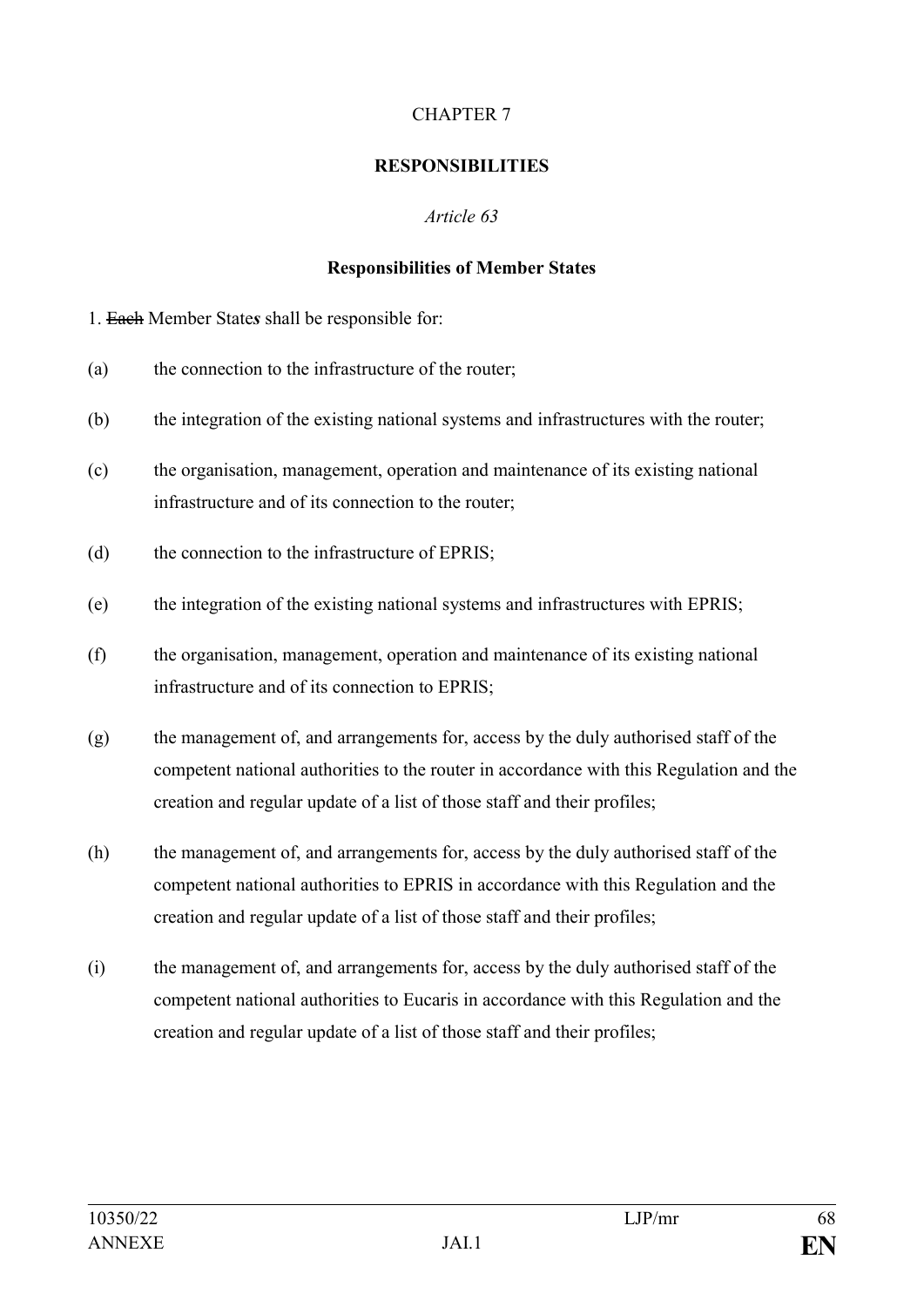- (j) the manual confirmation of a match as referred to in Article 6(3*4*), Article *6(5)*7(3), Article 13(2), *and* Article 22(2) and Article 26(2);
- (k) ensuring the availability of the data necessary for the exchange of data in accordance with Article 6, Article 7, Article 13, Article 18, *Article 20a,* Article 22 and Article 26;
- (l) the exchange of information in accordance with Article 6, Article 7, Article 13, Article 18, *Article 20a,* Article 22 and Article 26;
- (m) *correcting or* deleting any data received from a requested Member State within 48 hours following the notification from the requested Member State that the personal data submitted was incorrect, no longer up-to-date or was unlawfully transmitted.
- (n) compliance with the data quality requirements established in this Regulation.

2. Each Member State*s* shall be responsible for connecting their competent national authorities to the router, EPRIS and Eucaris.

#### *Article 64*

# **Responsibilities of Europol**

1. Europol shall be responsible for the management of, and arrangements for the access by its duly authorised staff to the router, EPRIS and Eucaris in accordance with this Regulation.

2. Europol shall also be responsible for the processing of the queries of Europol data by the router. Europol shall adapt its information systems accordingly.

3. Europol shall be responsible for any technical adaptations in Europol infrastructure required for establishing the connection to the router and to Eucaris.

4. Europol shall be responsible for the development of EPRIS in cooperation with the Member States. EPRIS shall provide the functionalities laid down in Articles 42 to 46.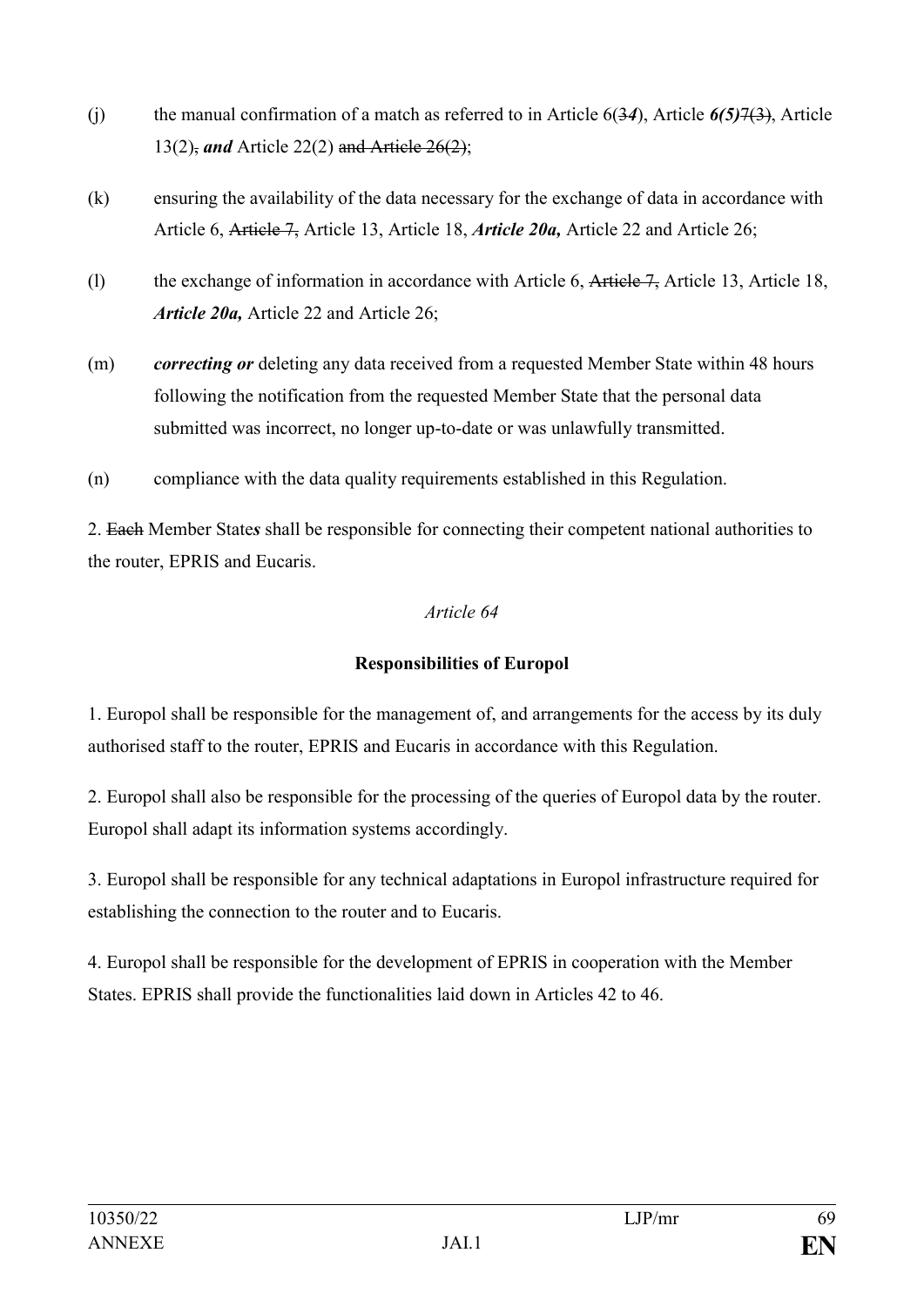Europol shall provide the technical management of EPRIS. Technical management of EPRIS shall consist of all the tasks and technical solutions necessary to keep the EPRIS central infrastructure functioning and providing uninterrupted services to Member States 24 hours a day, 7 days a week in accordance with this Regulation. It shall include the maintenance work and technical developments necessary to ensure that EPRIS functions are at a satisfactory level of technical quality, in particular as regards the response time for interrogation of the national databases in accordance with the technical specifications.

5. Europol shall provide training on the technical use of EPRIS.

6. Europol shall be responsible for the procedures referred to in Articles 49 and 50.

#### *Article 65*

# **Responsibilities of eu-LISA during the design and development phase of the router**

1. eu-LISA shall ensure that the central infrastructure of the router is operated in accordance with this Regulation.

2. The router shall be hosted by eu-LISA in its technical sites and shall provide the functionalities laid down in this Regulation in accordance with the conditions of security, availability, quality and performance referred to in Article 66(1).

3. eu-LISA shall be responsible for the development of the router and for any technical adaptations necessary for the operations of the router.

eu-LISA shall not have access to any of the personal data processed through the router.

eu-LISA shall define the design of the physical architecture of the router including its communication infrastructures and the technical specifications and its evolution as regards the central infrastructure and the secure communication infrastructure. This design shall be adopted by the Management Board, subject to a favourable opinion of the Commission. eu-LISA shall also implement any necessary adaptations to the interoperability components deriving from the establishment of the router as provided for by this Regulation.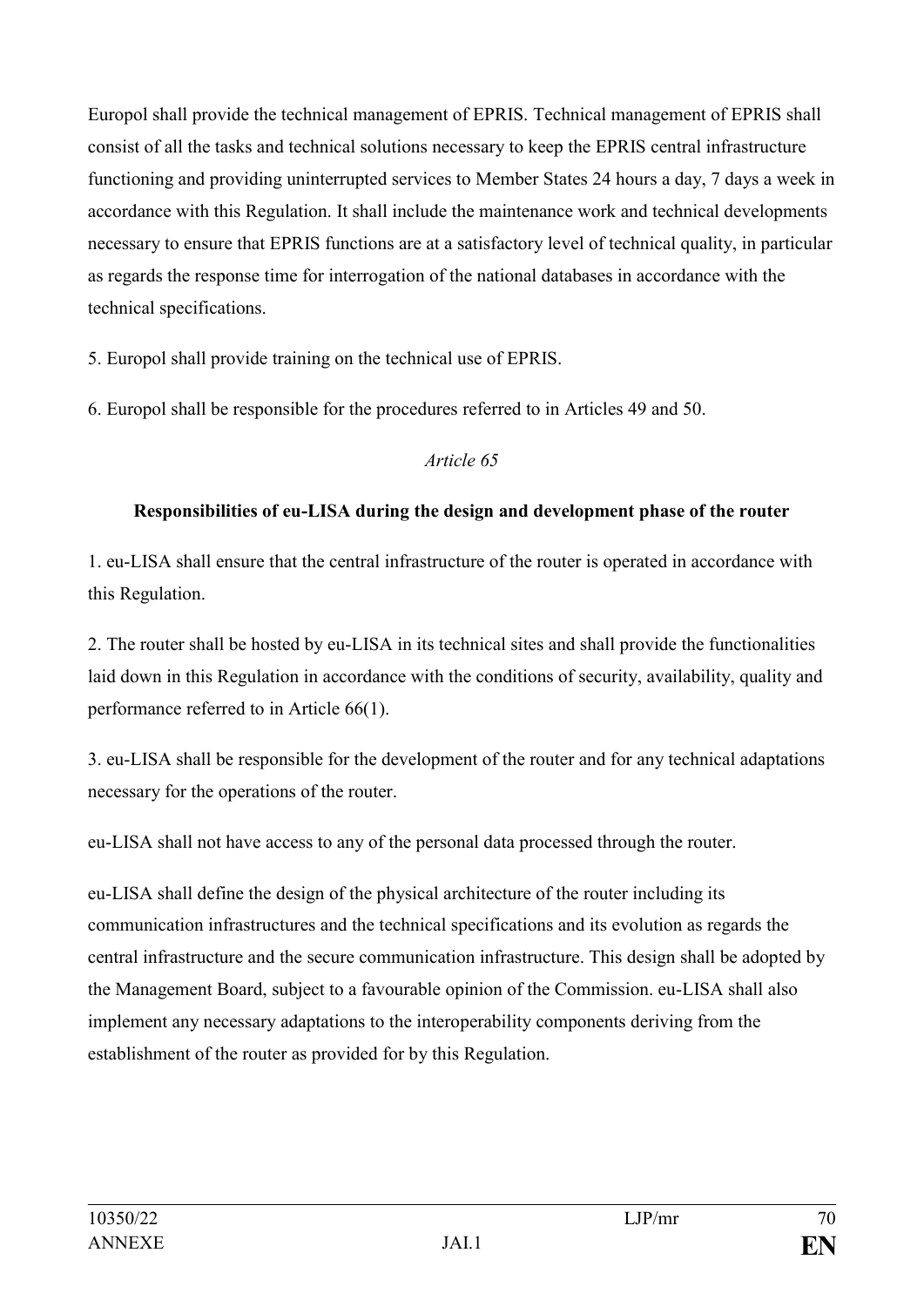eu-LISA shall develop and implement the router as soon as possible after the adoption by the Commission of the measures provided for in Article 37(6).

The development shall consist of the elaboration and implementation of the technical specifications, testing and overall project management and coordination.

4. During the design and development phase, the Interoperability Programme Management Board referred to in Article 54 of Regulation (EU) 2019/817 and in Article 54 of Regulation (EU) 2019/818 shall meet regularly. It shall ensure the adequate management of the design and development phase of the router.

Every month, the Interoperability Programme Management Board shall submit written reports on progress of the project to eu-LISA's Management Board. The Interoperability Programme Management Board shall have no decision-making power, nor any mandate to represent the members of eu-LISA's Management Board.

The Advisory Group referred to in Article 77 shall meet regularly until the start of operations of the router. It shall report after each meeting to the Interoperability Programme Management Board. It shall provide the technical expertise to support the tasks of the Interoperability Programme Management Board and shall follow up on the state of preparation of the Member States.

# *Article 66*

# **Responsibilities of eu-LISA following the start of operations of the router**

1. Following the entry into operations of the router, eu-LISA shall be responsible for the technical management of the central infrastructure of the router, including its maintenance and technological developments. In cooperation with Member States, it shall ensure that the best available technology is used, subject to a cost-benefit analysis. eu-LISA shall also be responsible for the technical management of the necessary communication infrastructure.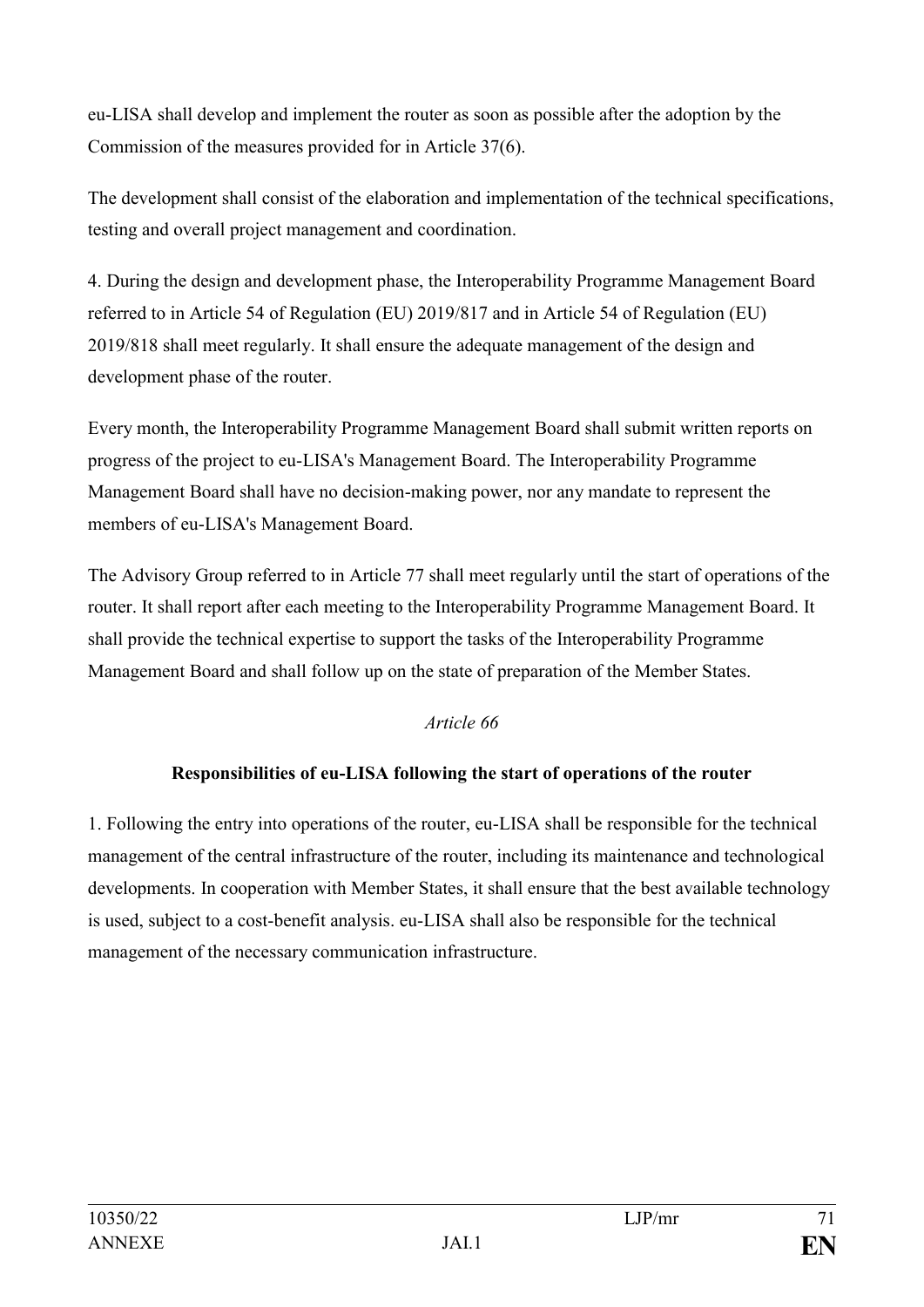Technical management of the router shall consist of all the tasks and technical solutions necessary to keep the router functioning and providing uninterrupted services to Member States and to Europol 24 hours a day, 7 days a week in accordance with this Regulation. It shall include the maintenance work and technical developments necessary to ensure that the router functions at a satisfactory level of technical quality, in particular as regards availability and the response time for submitting requests to the national databases and Europol data in accordance with the technical specifications.

The router shall be developed and managed in such a way as to ensure fast, efficient and controlled access, full and uninterrupted availability of the router, and a response time in line with the operational needs of the competent authorities of the Member States and Europol.

2. Without prejudice to Article 17 of the Staff Regulations of Officials of the European Union, laid down in Council Regulation (EEC, Euratom, ECSC) No 259/68<sup>15</sup>, eu-LISA shall apply appropriate rules of professional secrecy or other equivalent duties of confidentiality to its staff required to work with data stored in the interoperability components. This obligation shall also apply after such staff leave office or employment or after the termination of their activities.

eu-LISA shall not have access to any of the personal data processed through the router.

3. eu-LISA shall also perform tasks related to providing training on the technical use of the router.

 $15$ **<sup>15</sup>** OJ L 56, 4.3.1968, p. 1.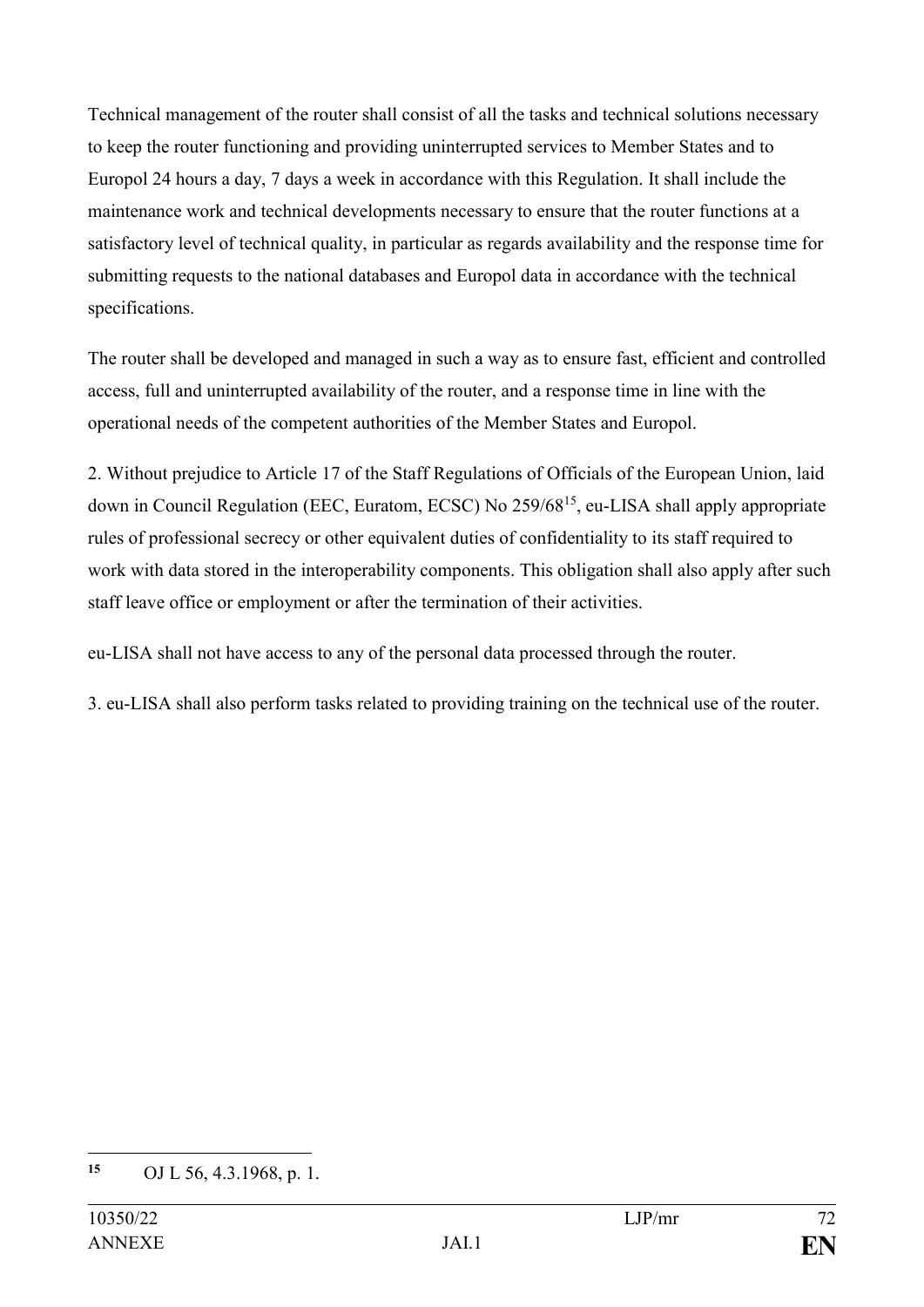# CHAPTER 8

# **AMENDMENTS TO OTHER EXISTING INSTRUMENTS**

# *Article 67*

# **Amendments to Decisions 2008/615/JHA and 2008/616/JHA**

1. In Decision 2008/615/JHA, Articles *1(a)*, 2 to 6 and Sections 2 and 3 of Chapter 2 are replaced with regard to the Member States bound by this Regulation from the date of application of the provisions of this Regulation related to the router as set out in Article 74*(1)*.

Therefore, Articles *1(a)*, 2 to 6 and Sections 2 and 3 of Chapter 2 of Decision 2008/615/JHA are deleted from the date of application of the provisions of this Regulation related to the router as set out in Article 74*(1)*.

2. In Decision 2008/616/JHA, Chapters 2 to 5 and Articles 18, 20 and 21 are replaced with regard to the Member States bound by this Regulation from the date of application of the provisions of this Regulation related to the router as set out in Article 74.

Therefore, Chapters 2 to 5 and Articles 18, 20 and 21 of Decision 2008/616/JHA are deleted from the date of application of the provisions of this Regulation related to the router as set out in Article 74.

# *Article 68*

# **Amendments to Regulation (EU) 2018/1726**

Regulation (EU) 2018/1726 is amended as follows:

(1) the following Article 13a is inserted: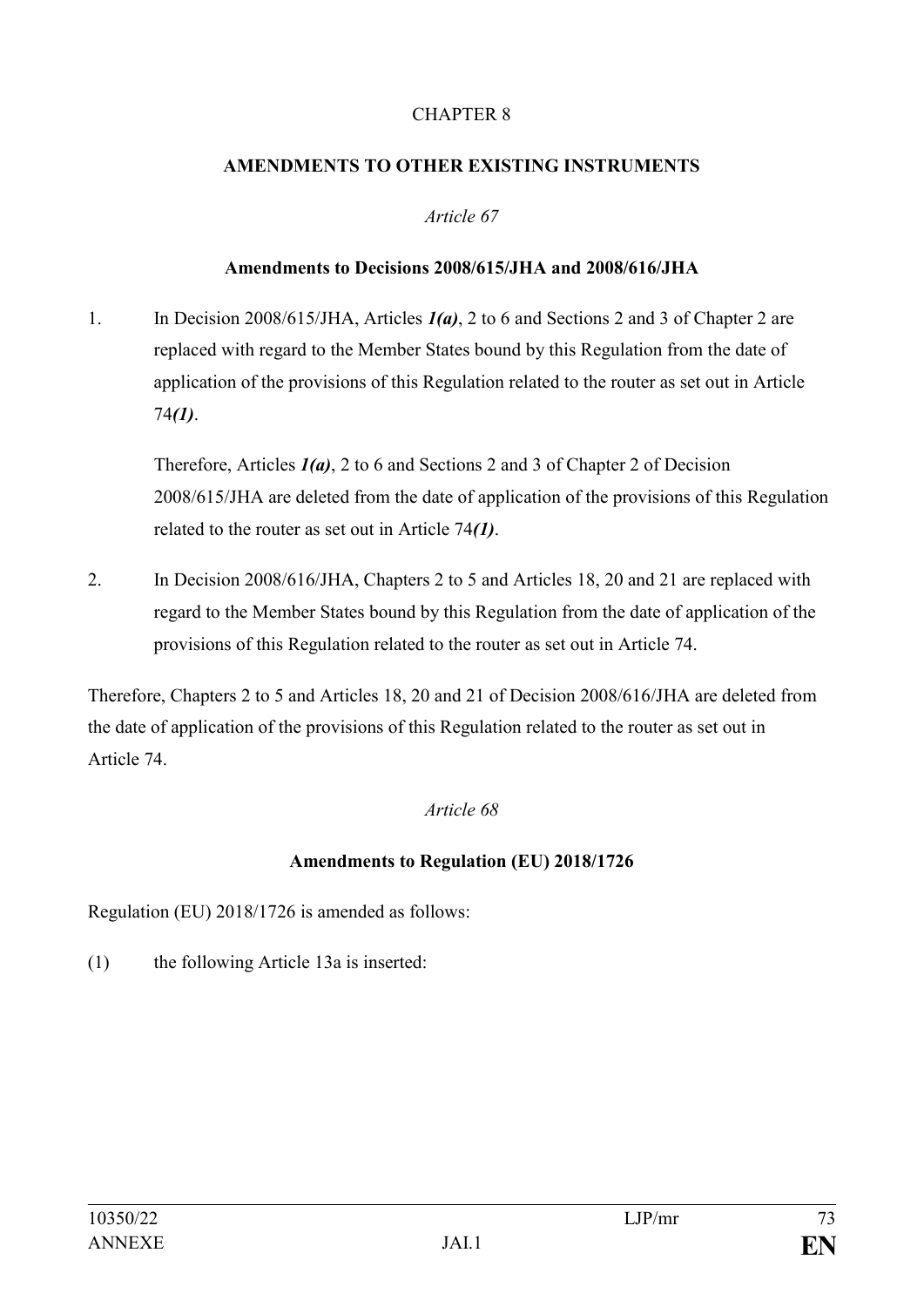# "Article 13a

## **Tasks related to the router**

In relation to Regulation (EU) …/… of the European Parliament and of the Council\* [*this Regulation*], the Agency shall perform the tasks related to the router conferred on it by that Regulation.

\* Regulation (EU) [number] of the European Parliament and of the Council of xy on [officially adopted title]  $(OJ L ... )$ "

in Article 17, paragraph 3 is replaced by the following:

 $\frac{1}{2}$ 

'3. The seat of the Agency shall be Tallinn, Estonia.

The tasks relating to development and operational management referred to in Article 1(4) and (5) and Articles 3 to 8 and Articles 9, 11 and 13a shall be carried out at the technical site in Strasbourg, France.

A backup site capable of ensuring the operation of a large-scale IT system in the event of failure of such a system shall be installed in Sankt Johann im Pongau, Austria.'

# *in Article 19, paragraph 1, the following point (eeb) is inserted:*

*"(eeb) adopt reports on the state of play of the development of the router pursuant to Article 79(2) of the Regulation (EU) …/… of the European Parliament and of the Council\* [this Regulation];"*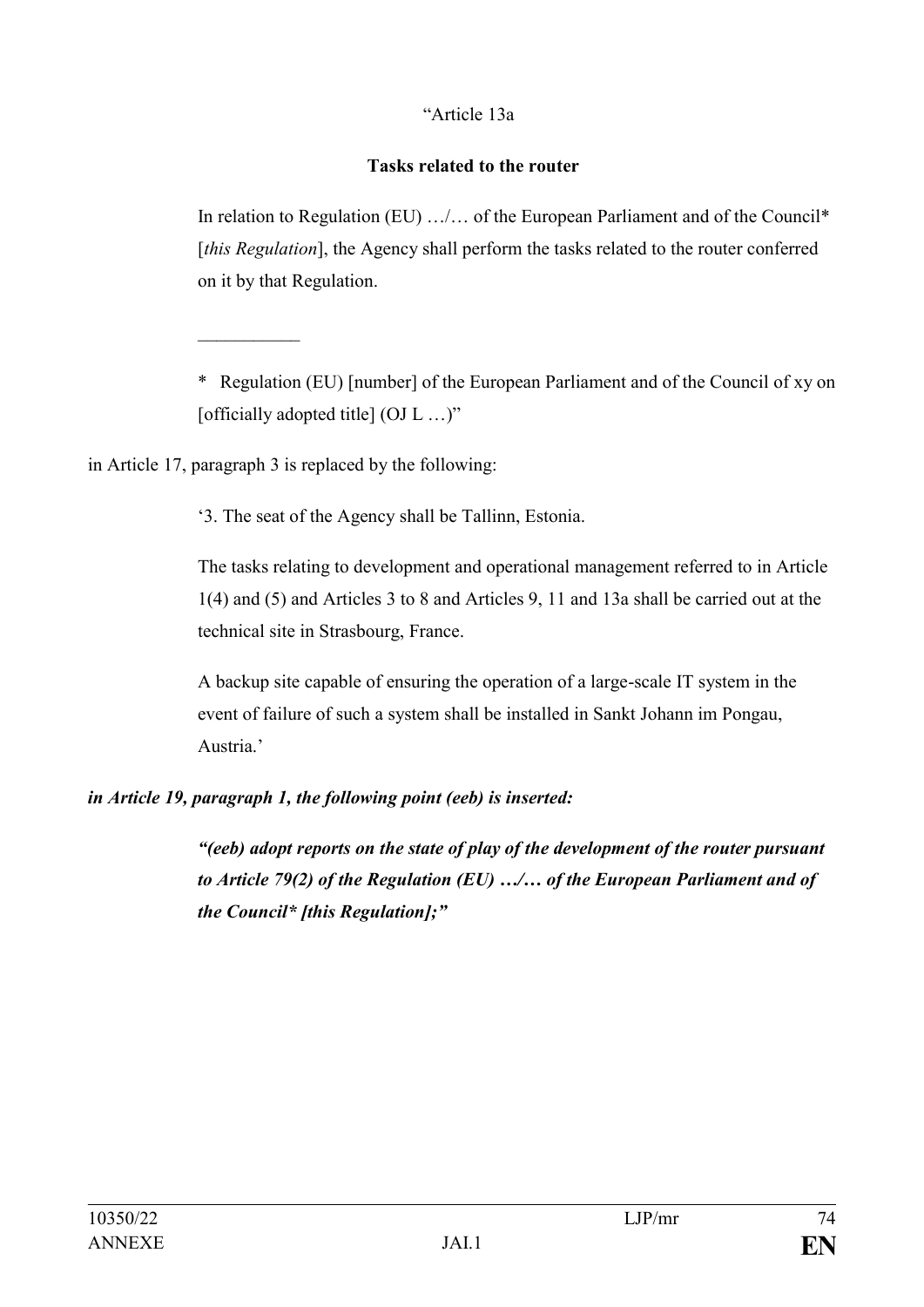*in Article 19, paragraph 1, points (ff) and (hh) are replaced by the following:*

*"(ff) adopt reports on the technical functioning of SIS pursuant to Article 60(7) of Regulation (EU) 2018/1861 of the European Parliament and of the Council and Article 74(8) of Regulation (EU) 2018/1862 of the European Parliament and of the Council, of the VIS pursuant to Article 50(3) of Regulation (EC) No 767/2008 and Article 17(3) of Decision 2008/633/JHA, of EES pursuant to Article 72(4) of Regulation (EU) 2017/2226, of ETIAS pursuant to Article 92(4) of Regulation (EU) 2018/1240, of the ECRIS-TCN and of the ECRIS reference implementation pursuant to Article 36(8) of Regulation (EU) 2019/816 of the European Parliament and of the Council, of the interoperability components pursuant to Article 78(3) of Regulation (EU) 2019/817 and Article 74(3) of Regulation (EU) 2019/818 and of the router pursuant to Article 79(5) of the Regulation (EU) …/… of the European Parliament and of the Council\* [this Regulation];*

*(hh) adopt formal comments on the European Data Protection Supervisor's reports on its audits pursuant to Article 56(2) of Regulation (EU) 2018/1861, Article 42(2) of Regulation (EC) No 767/2008, Article 31(2) of Regulation (EU) No 603/2013, Article 56(2) of Regulation (EU) 2017/2226, Article 67 of Regulation (EU) 2018/1240, Article 29(2) of Regulation (EU) 2019/816, Article 52 of Regulations (EU) 2019/817 and (EU) 2019/818 and Article 60(1) of the Regulation (EU) …/… of the European Parliament and of the Council\* [this Regulation] and ensure appropriate follow-up of those audits;"*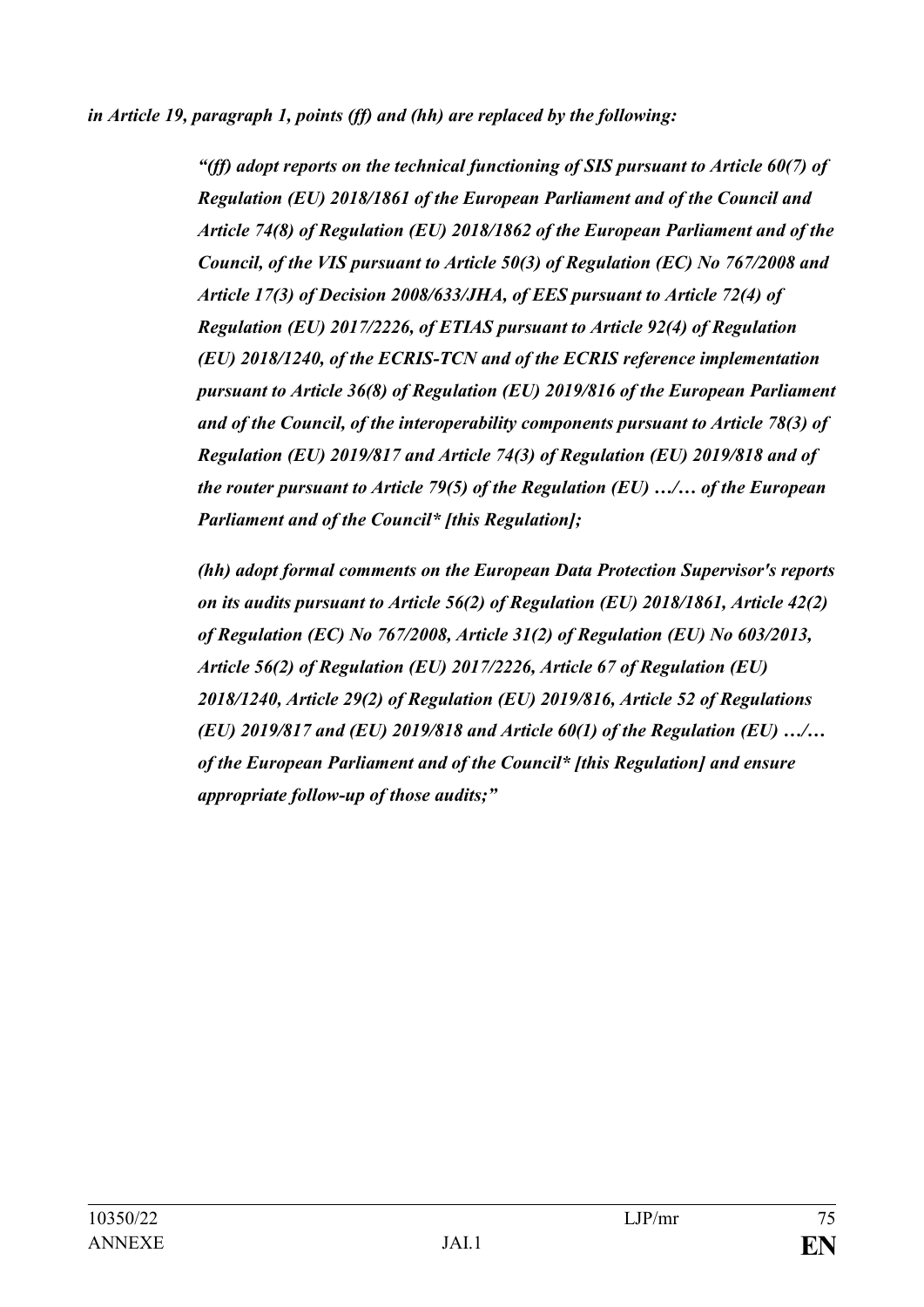# **Amendments to Regulation (EU) 2019/817**

In Article 6(2) of Regulation (EU) 2019/817 the following point (d) is added:

"(d) a secure communication infrastructure between the ESP and the router established by Regulation (EU) …/… of the European Parliament and of the Council\* [*this Regulation*].

\* Regulation (EU) [number] of the European Parliament and of the Council of xy on [officially adopted title] (OJ L ...)"

## *Article 70*

## **Amendments to Regulation (EU) 2019/818**

Regulation (EU) 2019/818 is amended as follows:

 $\frac{1}{2}$ 

 $\mathcal{L}_\text{max}$ 

(1) in Article  $6(2)$ , the following point (d) is added:

"(d) a secure communication infrastructure between the ESP and the router established by Regulation (EU) …/… of the European Parliament and of the Council\* [*this Regulation*].

<sup>\*</sup> Regulation (EU) [number] of the European Parliament and of the Council of xy on [officially adopted title] (OJ L ...)"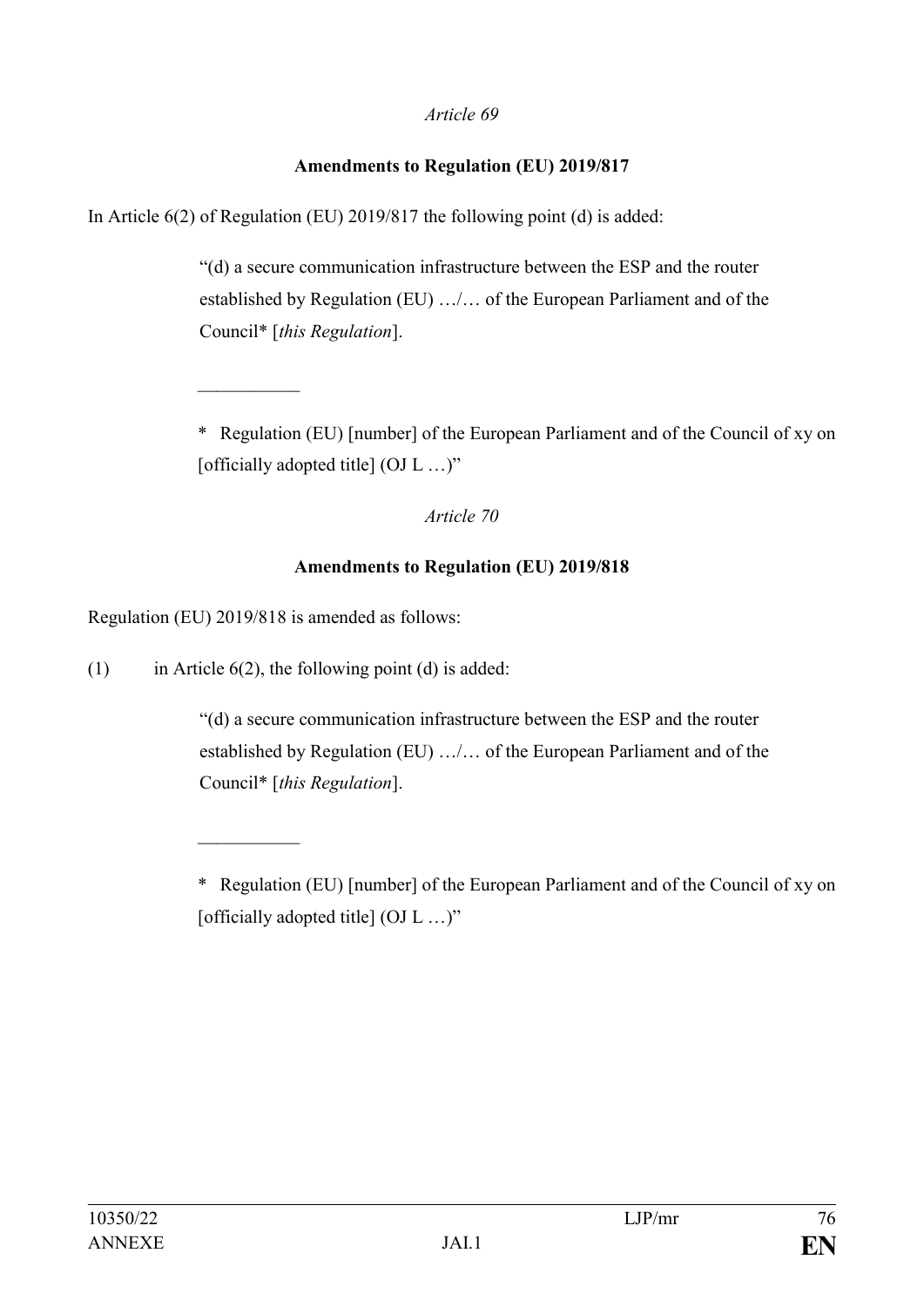# (2) In Article 39, paragraphs 1 and 2 are replaced by the following:

"1. A central repository for reporting and statistics (CRRS) is established for the purposes of supporting the objectives of the SIS, Eurodac, ECRIS-TCN, in accordance with the respective legal instruments governing those systems, and to provide cross-system statistical data and analytical reporting for policy, operational and data quality purposes. The CRRS shall also support the objectives of *Regulation (EU) …/… of the European Parliament and of the Council\* [this Regulation]*Prüm II."

"2. eu-LISA shall establish, implement and host in its technical sites the CRRS containing the data and statistics referred to in Article 74 of Regulation (EU) 2018/1862 and Article 32 of Regulation (EU) 2019/816 logically separated by EU information system. eu-LISA shall also collect the data and statistics from the router referred to in Article 65*71*(1) of Regulation (EU) …/… \* [*this Regulation* ]. Access to the CRRS shall be granted by means of controlled, secured access and specific user profiles, solely for the purpose of reporting and statistics, to the authorities referred to in Article 74 of Regulation (EU) 2018/1862, Article 32 of Regulation (EU) 2019/816 and Article 65*71*(1) of Regulation (EU) …/… \* [*this Regulation* ]."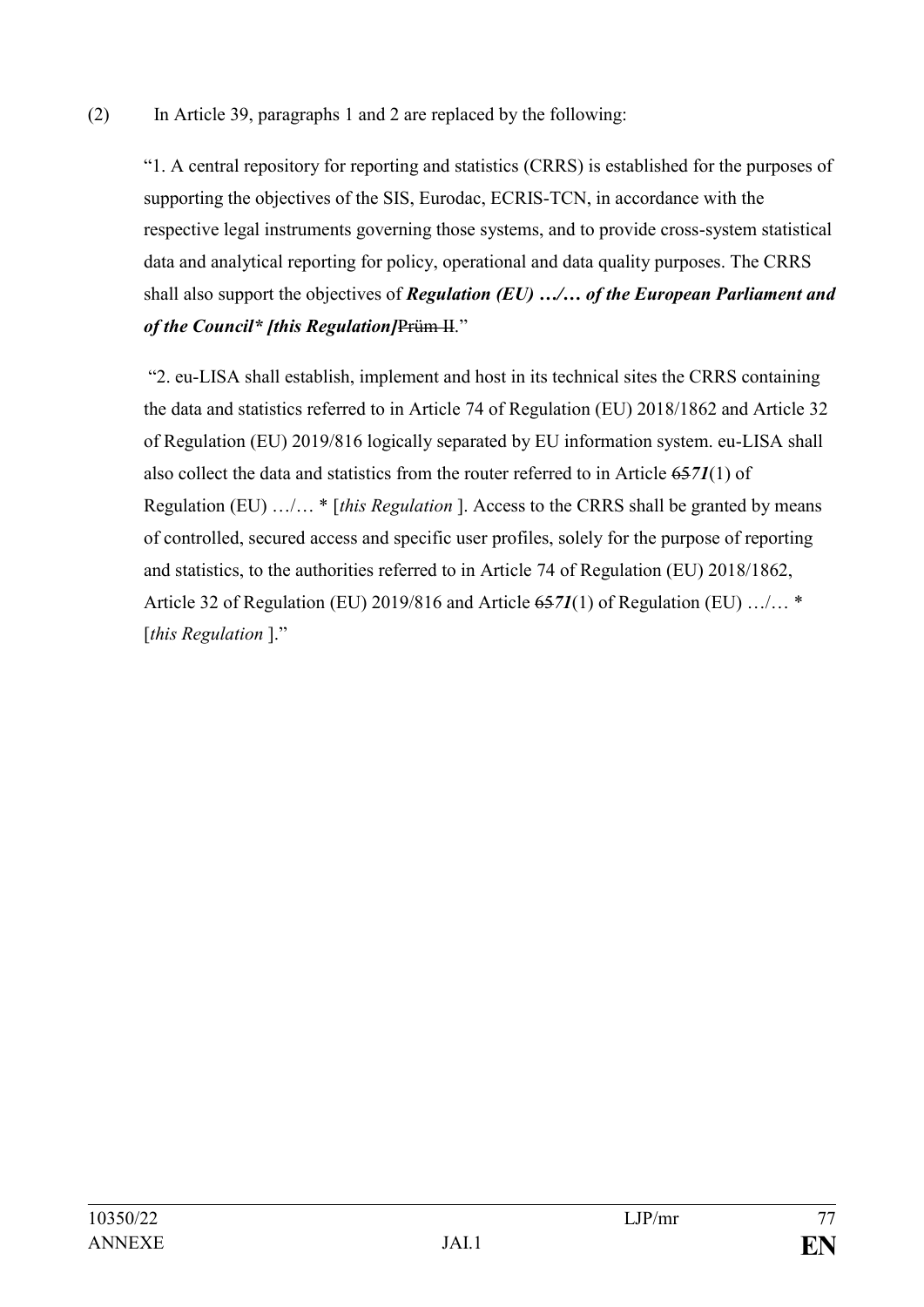## CHAPTER 9

## **FINAL PROVISIONS**

## *Article 71*

## **Reporting and statistics**

1. The duly authorised staff of the competent authorities of Member States, the Commission, Europol and eu-LISA shall have access to consult the following data related to the router, solely for the purposes of reporting and statistics:

- (a) number of queries per Member State and by Europol;
- (b) number of queries per category of data;
- (c) number of queries to each of the connected databases;
- (d) number of matches against each Member State's database per category of data;
- (e) number of matches against Europol data per category of data;
- (f) number of confirmed matches where there were exchanges of core data; and
- (g) number of queries to the Common Identity Repository via the router*;*
- *(h) number of matches per type:*
	- *i. identified data (person) - unidentified data (trace);*
	- *ii. unidentified data (trace) - identified data (person);*
	- *iii. unidentified data (trace) - unidentified data (trace);*
	- *iv. identified data (person) - identified data (person)*.

It shall not be possible to identify individuals from the data.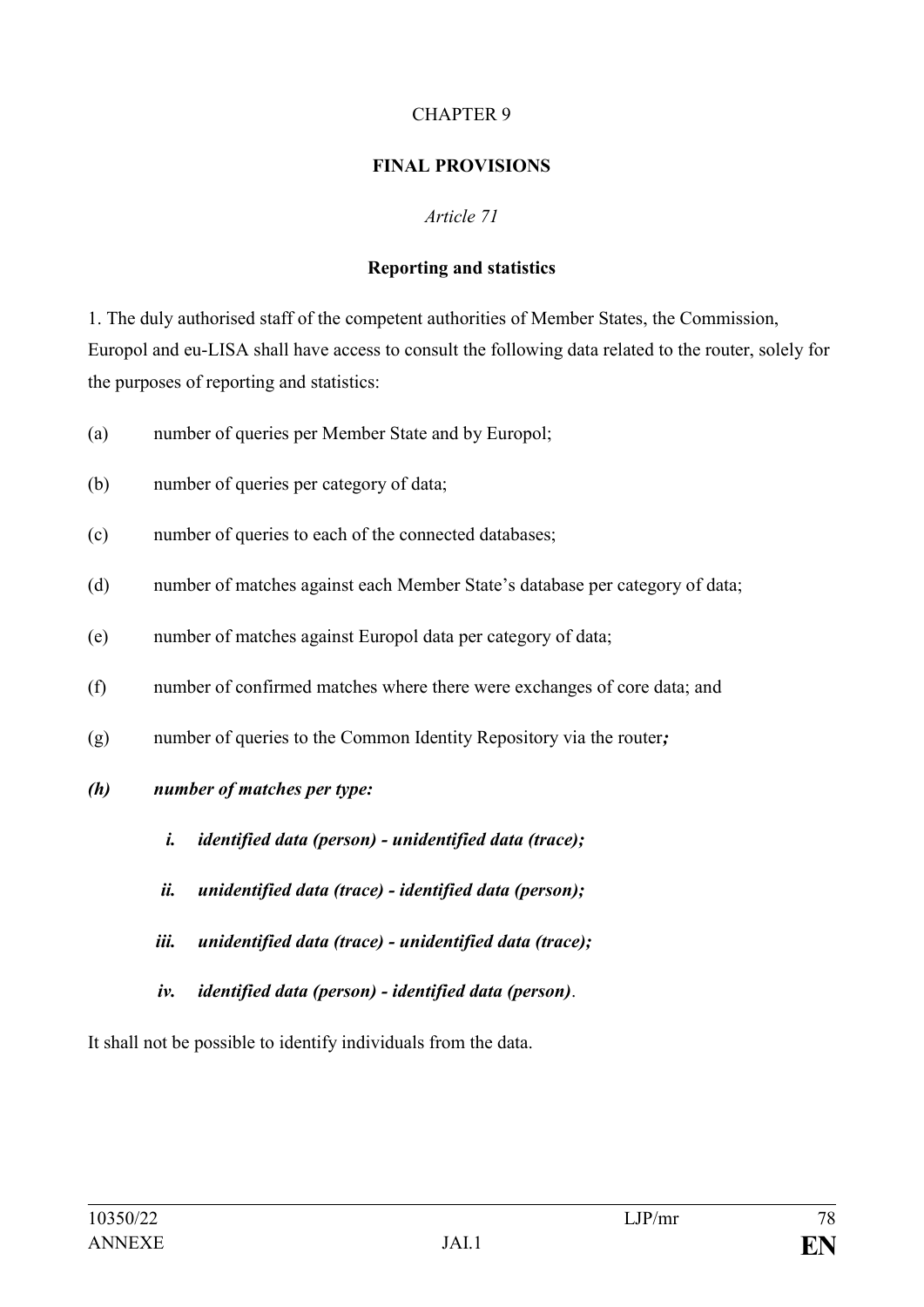2. The duly authorised staff of the competent authorities of Member States, Europol and the Commission shall have access to consult the following data related to Eucaris, solely for the purposes of reporting and statistics:

- (a) number of queries per Member State and by Europol;
- (b) number of queries to each of the connected databases; and
- (c) number of matches against each Member State's database.

It shall not be possible to identify individuals from the data.

3. The duly authorised staff of the competent authorities of Member States, the Commission and Europol shall have access to consult the following data related to EPRIS, solely for the purposes of reporting and statistics:

- (a) number of queries per Member State and by Europol;
- (b) number of queries to each of the connected indexes; and
- (c) number of matches against each Member State's database.

It shall not be possible to identify individuals from the data.

4. eu-LISA shall store the data referred to in those paragraphs *1*.

The data shall allow the authorities referred to in paragraph 1 to obtain customisable reports and statistics to enhance the efficiency of law enforcement cooperation.

# *Article 72*

# **Costs**

1. Costs incurred in connection with the establishment and operation of the router and EPRIS shall be borne by the general budget of the Union.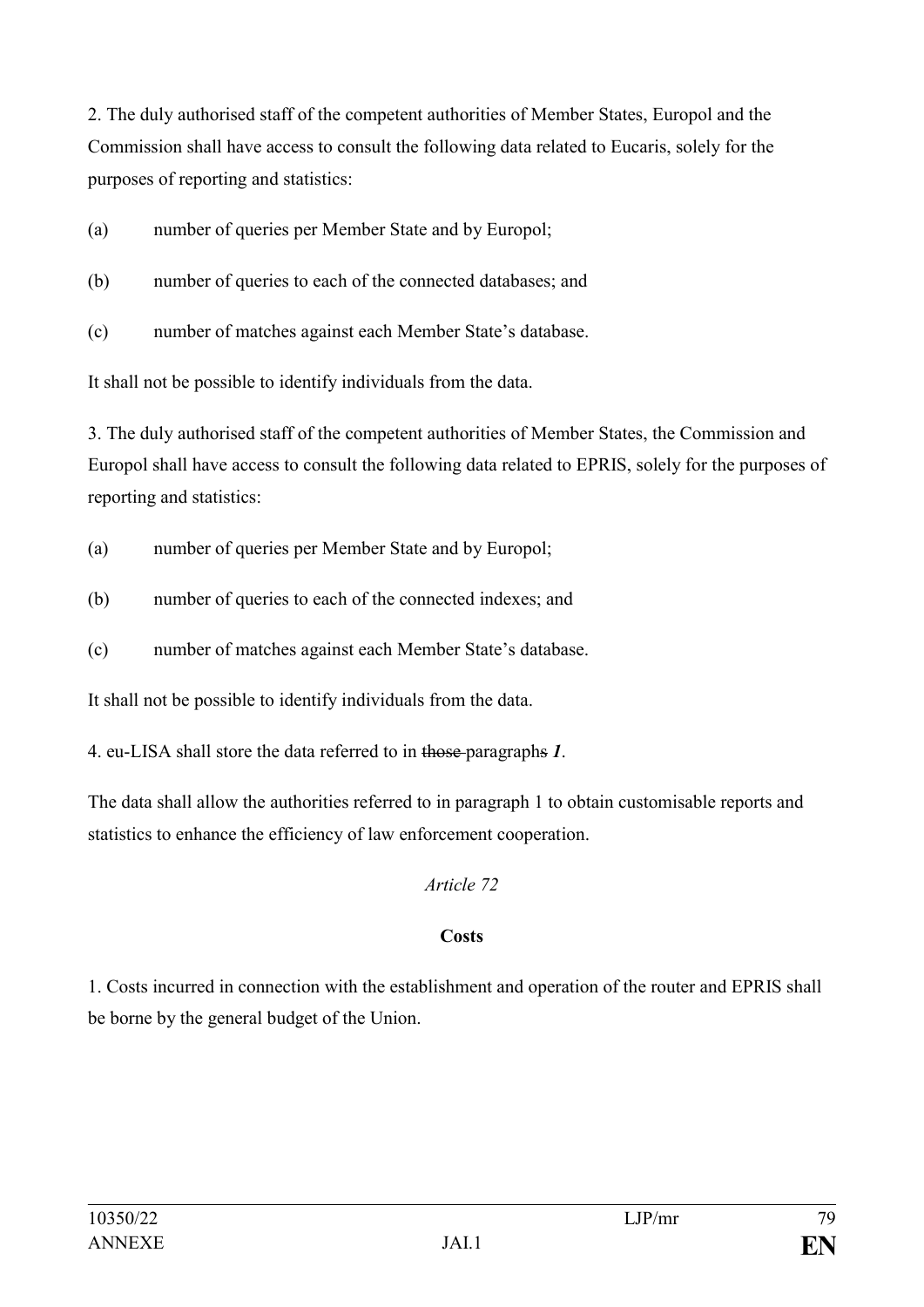2. Costs incurred in connection with the integration of the existing national infrastructures and their connections to the router and EPRIS as well as costs incurred in connection with the establishment of national facial images databases and police national indexes for the prevention, detection and investigation of criminal offences shall be borne by the general budget of the Union.

The following costs shall be excluded:

- (a) Member States' project management office (meetings, missions, offices);
- (b) hosting of national IT systems (space, implementation, electricity, cooling);
- (c) operation of national IT systems (operators and support contracts);
- (d) design, development, implementation, operation and maintenance of national communication networks.

3. Each Member State shall bear the costs arising from the administration, use and maintenance of the Eucaris software application referred to in Article 19(1) *and Article 20b(1)*.

4. Each Member State shall bear the costs arising from the administration, use and maintenance of their connections to the router and EPRIS.

# *Article 73*

# **Notifications**

1. Member States shall notify eu-LISA of the authorities referred to in Article 36, which may use or have access to the router.

2. eu-LISA shall notify the Commission of the successful completion of the tests referred to in Article  $74(1)$ , point (b).

*2a. Europol shall notify the Commission of the successful completion of the tests referred to in Article 74(2), point (b).*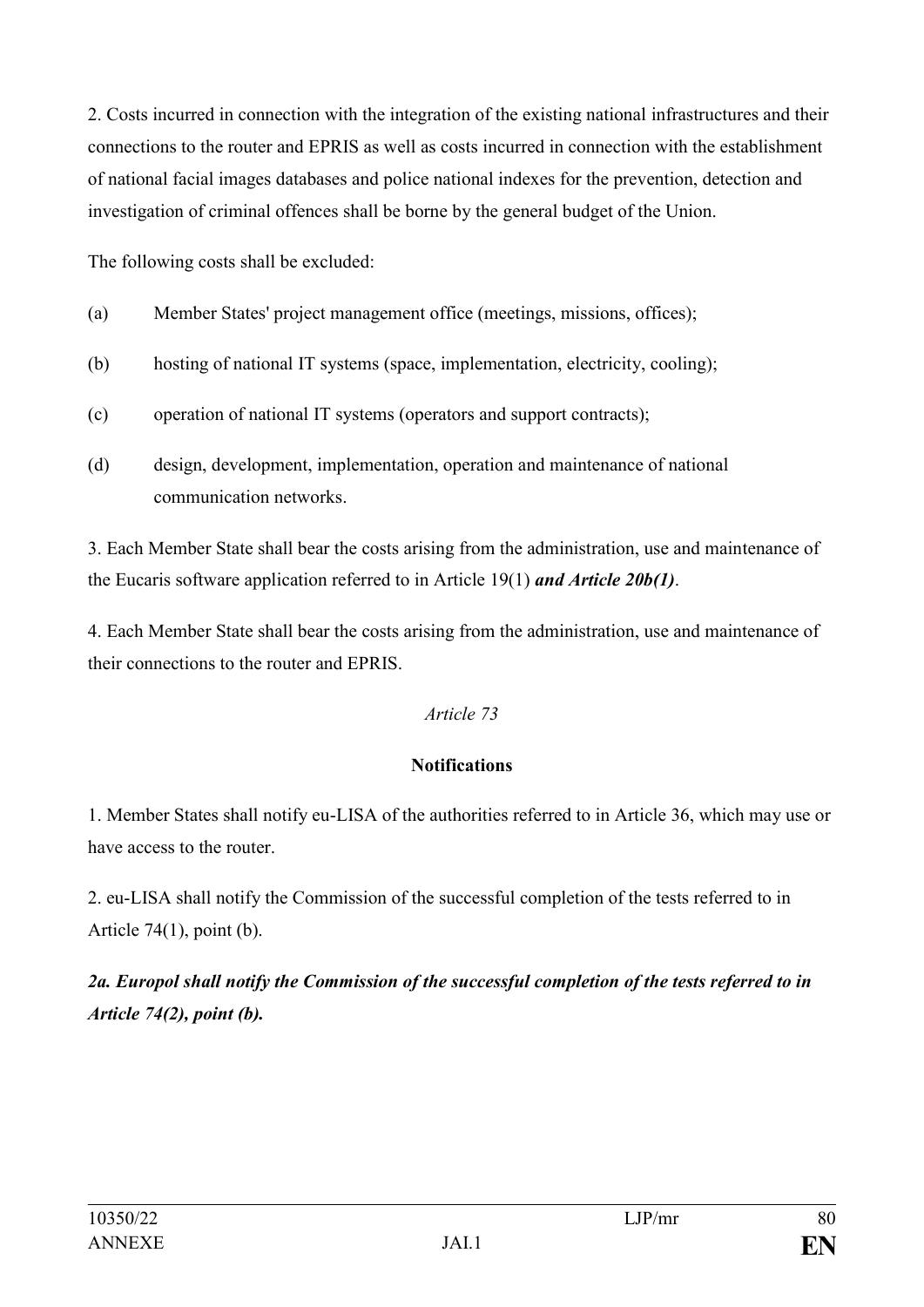3. Member States shall notify the Commission, Europol and eu-LISA of the national contact points *referred to in Article 29*.

*4. Member States shall notify other Member States, the Commission and eu-LISA of the content of national databases and the conditions for automated searches in accordance with Articles 8, 13a, 22a and 26a.*

*Article 74*

# **Start of operations**

1. The Commission shall determine the date from which the Member States and the Union agencies*Europol* may start using *the* router by means of an implementing act once the following conditions have been met:

- (a) the measures referred to in Article 37(6) have been adopted;
- (b) eu-LISA has declared the successful completion of a comprehensive test of the router, which it has conducted in cooperation with the Member States' authorities<sup>2</sup> and Europol.

In that implementing act the Commission shall also determine the date from which the Member States and the Union agencies*Europol* must *shall* start using *the* router. That date shall be one year after the date determined in accordance with the first subparagraph.

The Commission may postpone the date from which the Member States and the Union agencies*Europol* must *shall* start using *the* router by one year at most where an assessment of the implementation of the router has shown that such a postponement is necessary. That implementing act shall be adopted in accordance with the procedure referred to in Article 76(2).

*Member States shall ensure, two years after the start of operations of the router, the availability of facial images as referred to in Article 21, for the purposes of automated searching of facial images as referred to in Article 22.*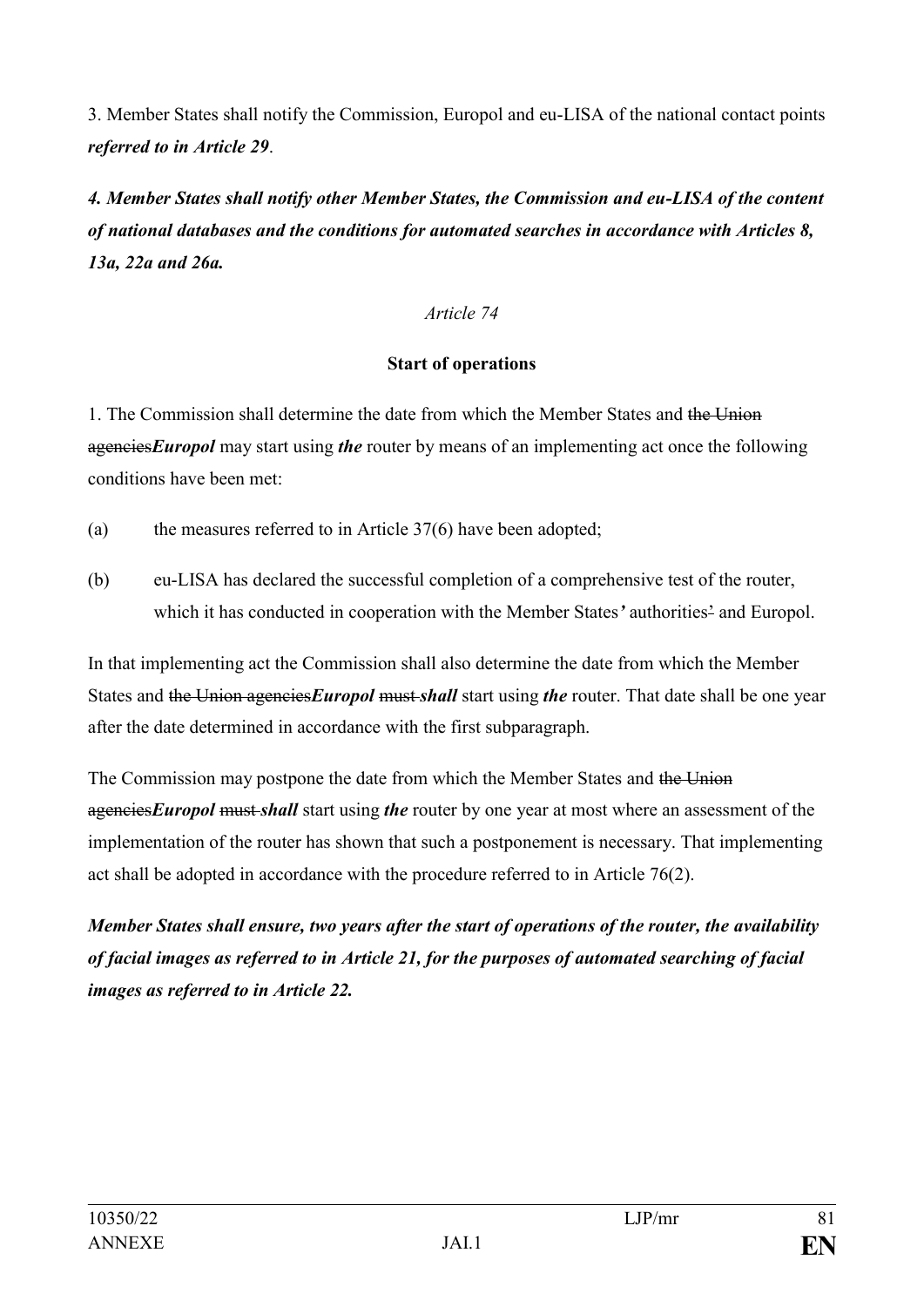2. The Commission shall determine the date from which the Member States and the Union agencies*Europol* are to start using EPRIS by means of an implementing act once the following conditions have been met:

- (a) the measures referred to in Article 44(7) have been adopted;
- (b) Europol has declared the successful completion of a comprehensive test of EPRIS, which it has conducted in cooperation with the Member States' authorities.

3. The Commission shall determine the date from which Europol is to make available third countrysourced biometric data to Member States in accordance with Article 49 by means of an implementing act once the following conditions have been met:

- (a) the router is in operation;
- (b) Europol has declared the successful completion of a comprehensive test of the connection, which it has conducted in cooperation with the Member States*'* authorities' and eu-LISA.

4. The Commission shall determine the date from which Europol is to have access to data stored in Member States' databases in accordance with Article 50 by means of an implementing act once the following conditions have been met:

- (a) the router is in operation;
- (b) Europol has declared the successful completion of a comprehensive test of the connection, which it has conducted in cooperation with the Member States*'* authorities' and eu-LISA.

*5. Member States shall start, two years after the entry into force of this Regulation, the automated searching of driving licence data by means of EUCARIS in accordance with Article 20a, 20b and 20c.*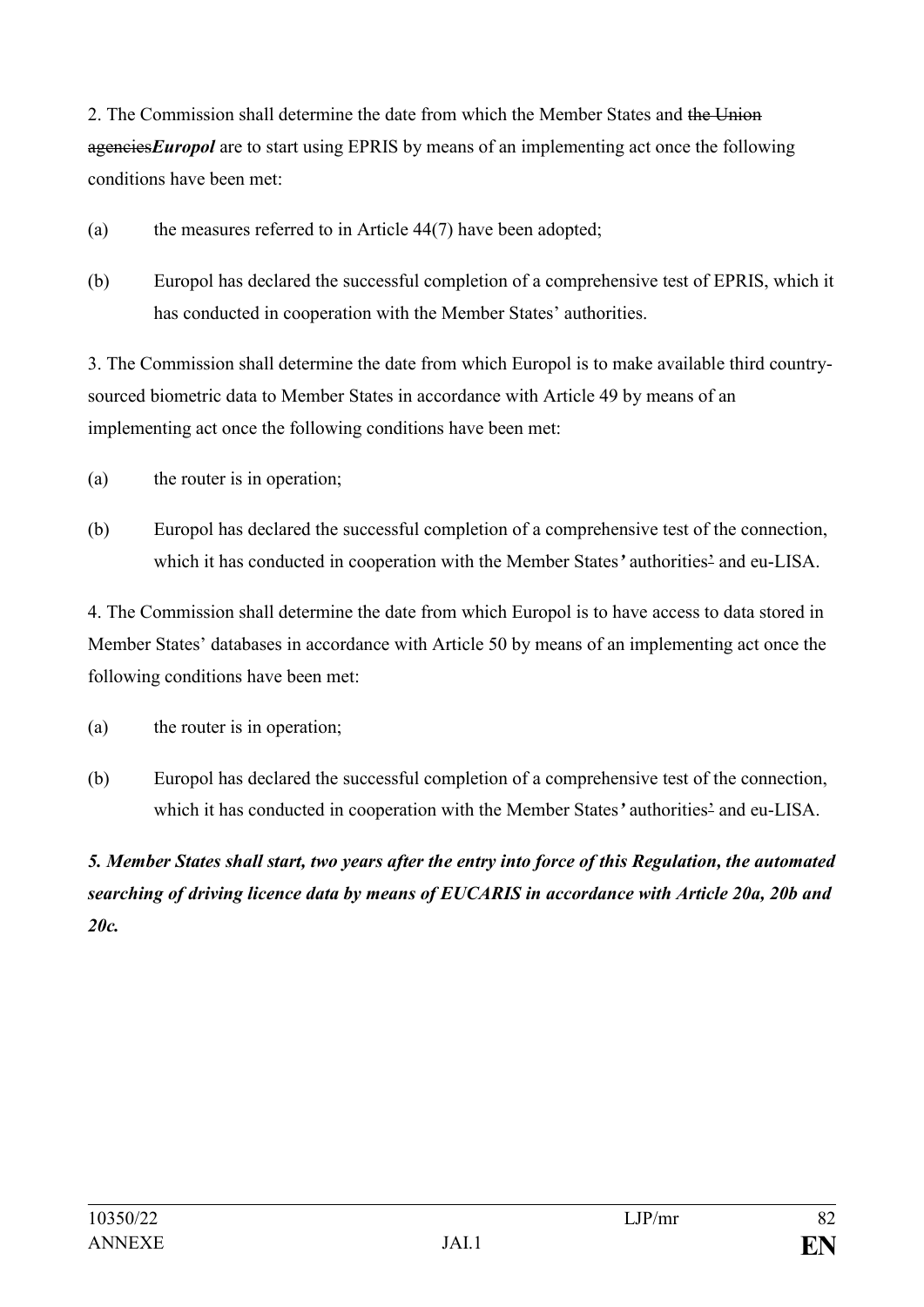## **Transitional provisions and derogations**

1. Member States and the Union agencies shall start applying Articles 21 to 24, Article 47 and Article 50(6) from the date determined in accordance with Article 74(1), the first subparagraph with the exception of Member States, which did not start using the router.

2. Member States and the Union agencies shall start applying Articles 25 to 28 and Article 50(4) from the date determined in accordance with Article 74(2).

3. Member States and the Union agencies shall start applying Article 49 from the date determined in accordance with Article 74(3).

4. Member States and the Union agencies shall start applying Article 50(1), (2), (3), (5) and (7) from the date determined in accordance with Article 74(4).

# *Article 76*

# **Committee procedure**

1. The Commission shall be assisted by a committee. That committee shall be a committee within the meaning of Regulation (EU) No 182/2011.

2. Where reference is made to this paragraph, Article 5 of Regulation (EU) No 182/2011 shall apply. Where the committee delivers no opinion, the Commission shall not adopt the draft implementing act and Article 5(4), the third subparagraph, of Regulation (EU) No 182/2011 shall apply.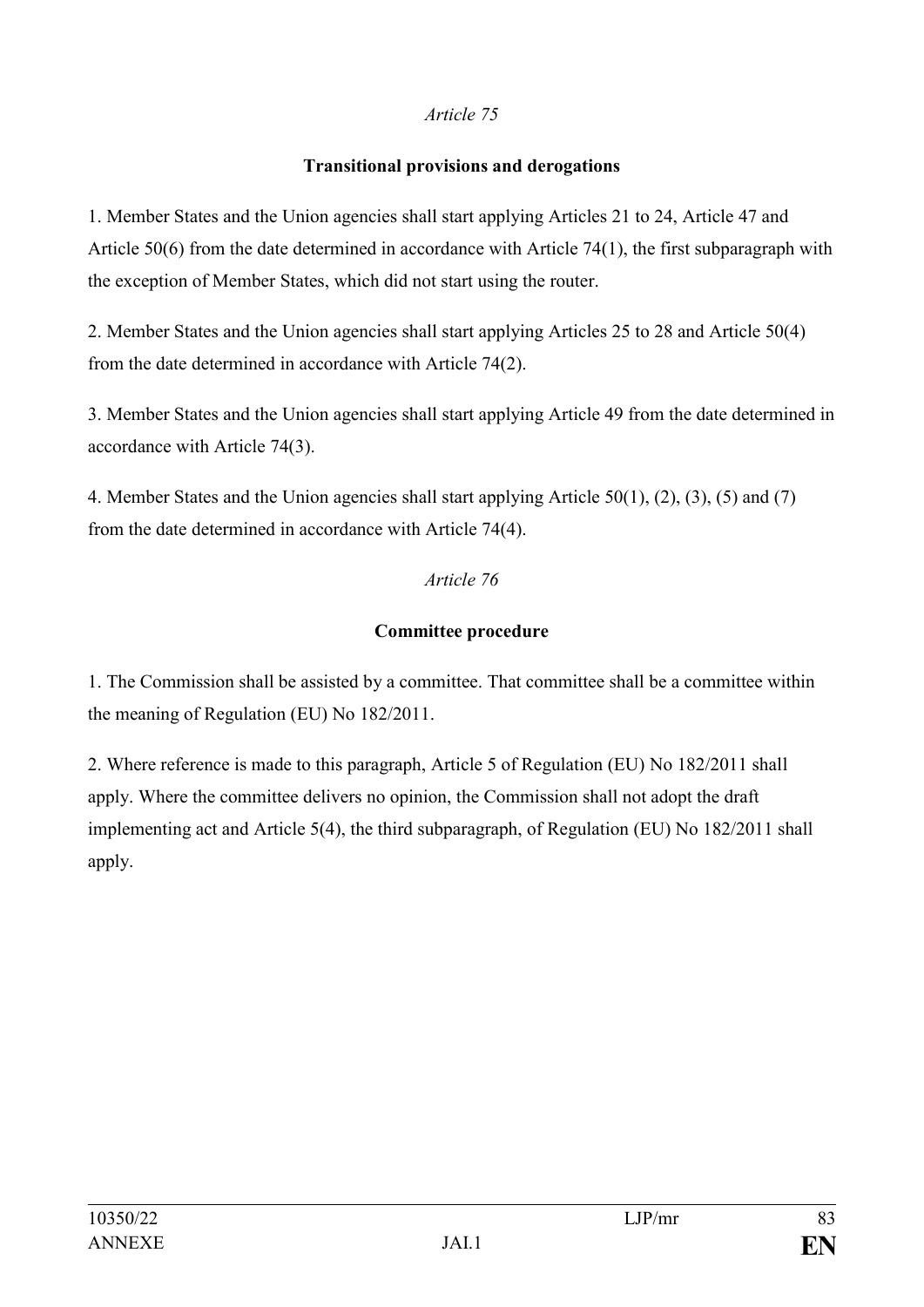#### **Advisory group**

The responsibilities of eu-LISA's Interoperability Advisory Group shall be extended to cover the router. That Interoperability Advisory Group shall provide eu-LISA with expertise related to the router in particular in the context of the preparation of its annual work programme and its annual activity report.

# *Article 78*

# **Practical handbook**

The Commission shall, in close cooperation with the Member States, Europol and eu-LISA, make available a practical handbook for the implementation and management of this Regulation. The practical handbook shall provide technical and operational guidelines, recommendations and best practices. The Commission shall adopt the practical handbook in the form of a recommendation.

## *Article 79*

# **Monitoring and evaluation**

1. eu-LISA and Europol shall, respectively, ensure that procedures are in place to monitor the development of the router and of EPRIS in light of objectives relating to planning and costs and to monitor the functioning of the router and of EPRIS in light of objectives relating to the technical output, cost-effectiveness, security and quality of service.

2. By [*one year after entry into force of this Regulation*] and every year thereafter during the development phase of the router, eu-LISA shall respectively submit a report to the European Parliament and to the Council on the state of play of the development of the router. That report shall contain detailed information about the costs incurred and information as to any risks which may impact the overall costs to be borne by the general budget of the Union in accordance with Article 72.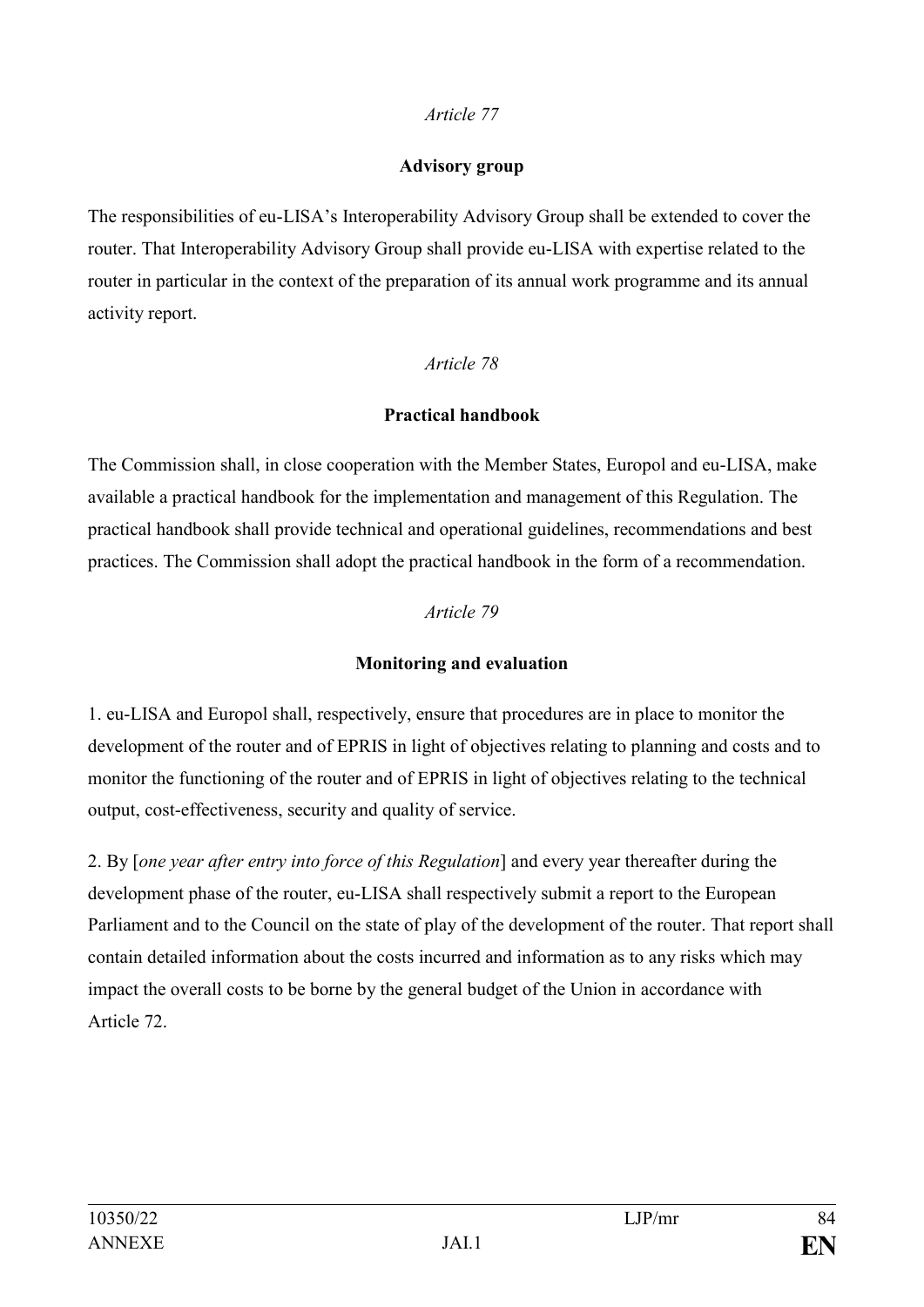Once the development of the router is finalised, eu-LISA shall submit a report to the European Parliament and to the Council explaining in detail how the objectives, in particular relating to planning and costs, were achieved as well as justifying any divergences.

3. By [*one year after entry into force of this Regulation*] and every year thereafter during the development phase of EPRIS, Europol shall submit a report to the European Parliament and to the Council on the state of preparation for the implementation of this Regulation and on the state of play of the development of EPRIS including detailed information about the costs incurred and information as to any risks which may impact the overall costs to be borne by the general budget of the Union in accordance with Article 72.

Once the development of EPRIS is finalised, Europol shall submit a report to the European Parliament and to the Council explaining in detail how the objectives, in particular relating to planning and costs, were achieved as well as justifying any divergences.

4. For the purposes of technical maintenance, eu-LISA and Europol shall have access to the necessary information relating to the data processing operations performed in the router and EPRIS respectively.

5. Two years after the start of operations of the router and every two years thereafter, eu-LISA shall submit to the European Parliament, to the Council and to the Commission a report on the technical functioning of the router, including the security thereof.

6. Two years after the start of operations of EPRIS and every two years thereafter, Europol shall submit to the European Parliament, to the Council and to the Commission a report on the technical functioning of EPRIS, including the security thereof.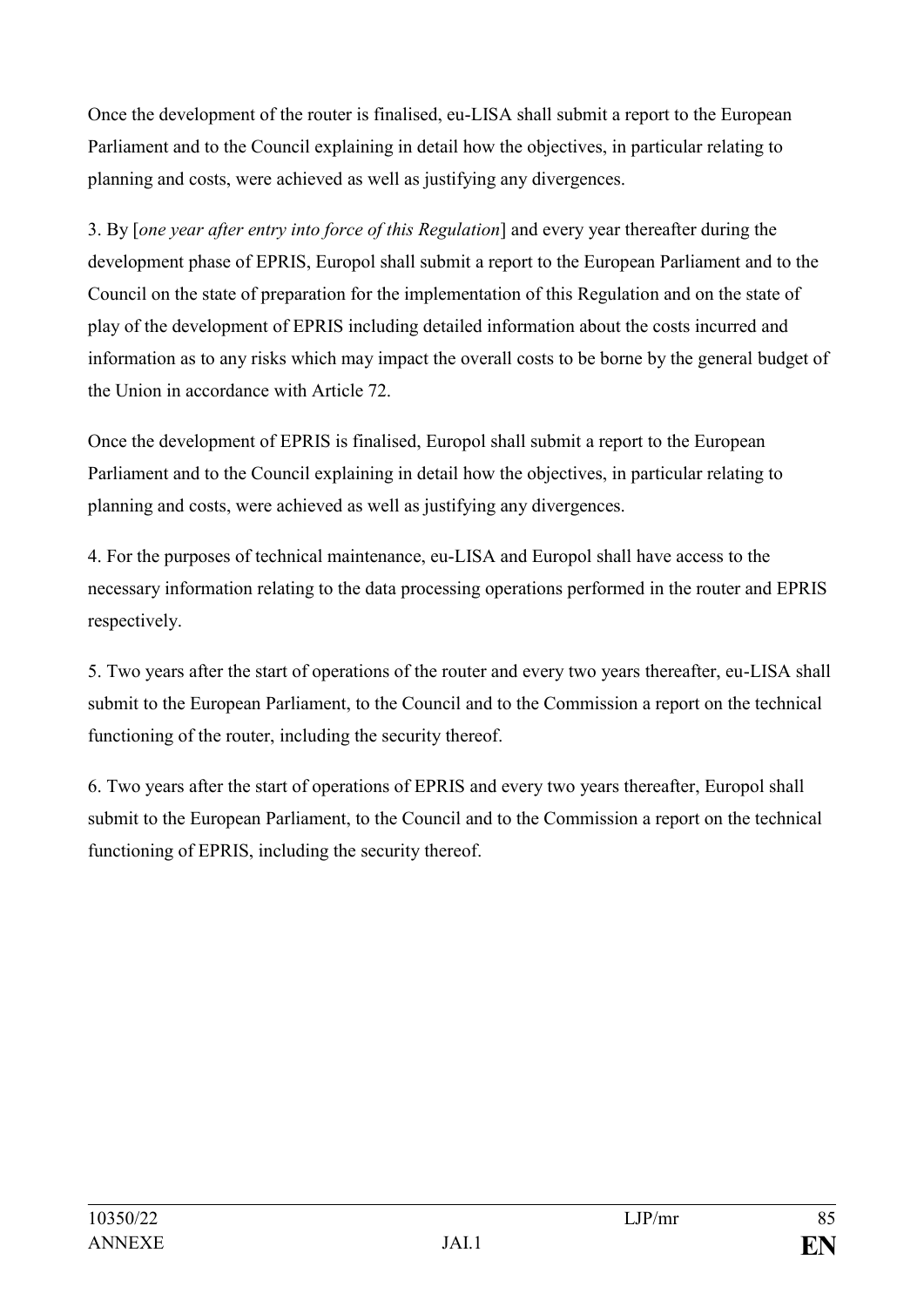7. Three years after the start of operations of the router and EPRIS as referred to in Article 74 and every four years thereafter, the Commission shall produce an overall evaluation of Prüm II, including:

- (a) an assessment of the application of this Regulation;
- (b) an examination of the results achieved against the objectives of this Regulation and its impact on fundamental rights;
- (c) the impact, effectiveness and efficiency of Prüm II performance and its working practices in light of its objectives, mandate and tasks;
- (d) an assessment of the security of Prüm II.

The Commission shall transmit the evaluation report to the European Parliament, the Council, the European Data Protection Supervisor and the European Agency for Fundamental Rights.

8. The Member States and Europol shall provide eu-LISA and the Commission with the information necessary to draft the reports referred to in paragraphs 2 and 5. This information shall not jeopardise working methods or include information that reveals sources, staff members or investigations of the *Member States'*designated authorities.

9. The Member States shall provide Europol and the Commission with the information necessary to draft the reports referred to in paragraphs 3 and 6. This information shall not jeopardise working methods or include information that reveals sources, staff members or investigations of the *Member States'*designated authorities.

10. Member States, eu-LISA and Europol shall provide the Commission with the information necessary to produce the evaluations referred to in paragraph 7. Member States shall also provide the Commission with the number of confirmed matches against each Member State's database per category *and per type* of data. *This information shall not jeopardise working methods or include information that reveals sources, staff members or investigations of the Member States' authorities.*